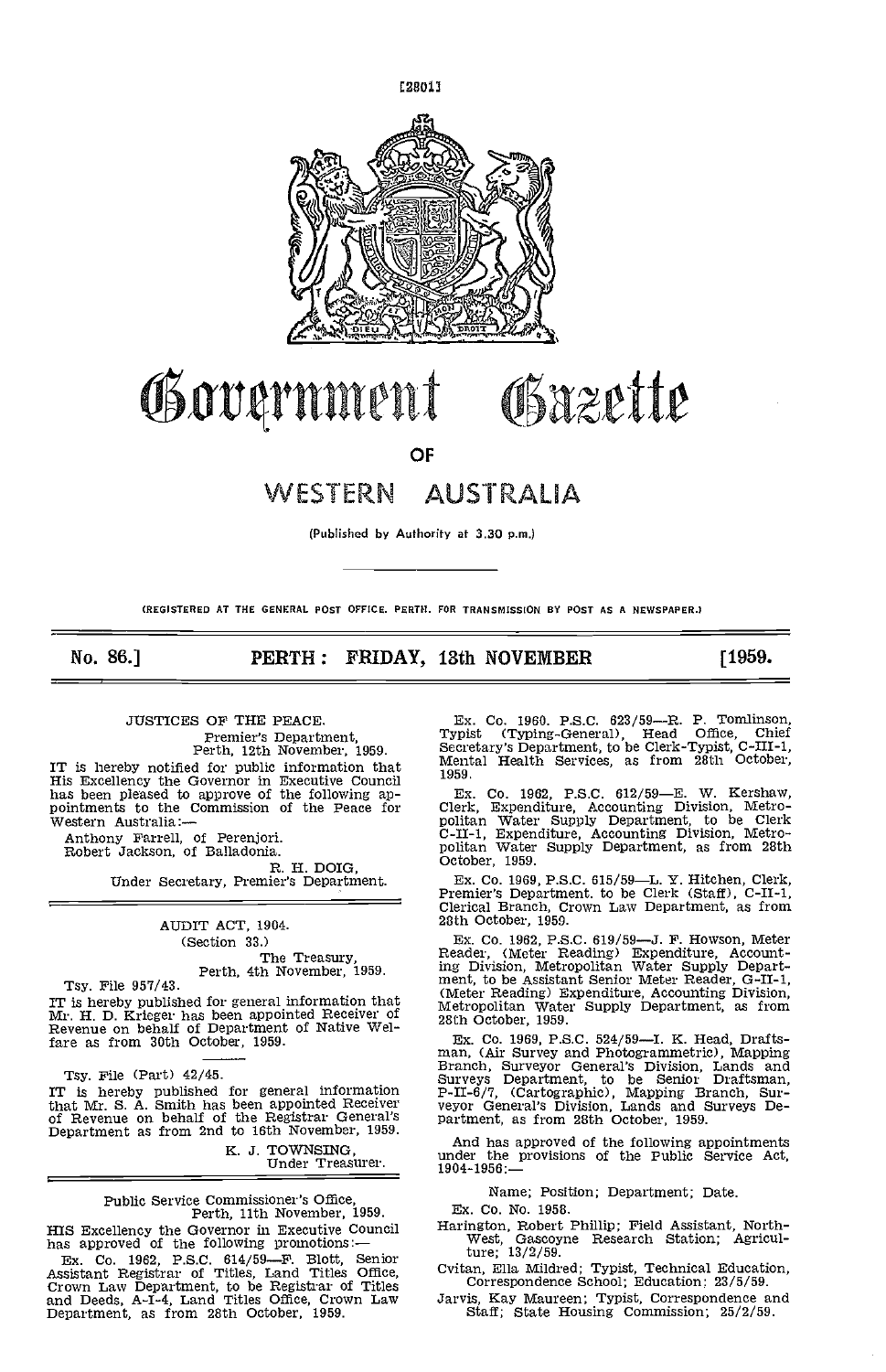Ex. Co. No. 1964.

- Hewton, William Kevin; Field Technician, Grade 3, Wheat and Sheep Division, Esperance Plain Research Station; Agricuiture; 25/4/59. Henderson, Adrian John Robert; Drafting Assis-
- tant, Mapping, Cartographic Section; Lands Morrison, F<br>and Surveys; 23/2/59.<br>Prins, Rita Mary; Telephonist, Records and Corres-<br>pondence; Police; 1/4/59.

Laurie, William; Director, Public Health Labora-

tories; Public Health; 5/1/59. Palmoja, Kalju; Architect, Grade 3, Architectural Division, Drawing Office; Public Works; 1/5/59. Ex. Co. No. 1966.

Morrison, Kay Evelyn; Typist, Records; Treasury;<br>9/4/59. R. J. BOND,

Public Service Commissioner.

#### VACANCIES 1N THE PUBLIC SERVICE

|                             | Department   |          |   | Position                                                                                                                                                        | Class                                           | Salary                              | Date<br>Returnable    |  |
|-----------------------------|--------------|----------|---|-----------------------------------------------------------------------------------------------------------------------------------------------------------------|-------------------------------------------------|-------------------------------------|-----------------------|--|
| Public Health (3 positions) |              |          |   | Senior Laboratory Technologist (Medical),<br>Public Health Laboratories (new Items) (a)                                                                         | P-II.-6/7                                       | Margin £752-£932                    | 1959<br>13th November |  |
| Public Health               |              |          |   | $(n)$ (o)<br>Technologist<br>(Bacteriology),<br>Laboratory<br>Public Health Laboratories (new Item) $(p)$<br>(a)                                                | $P-II-1/5$<br>ОГ<br>$P-II. -1/5$                | Margin £377-£707                    | do.                   |  |
| Agriculture                 |              | $\cdots$ |   | Inspector in Charge of Factory and Produce<br>Inspection, Dairying Division (Item 3072/<br>$R59)$ (a) (b)                                                       | Œ)<br>$P-II.-3/7$<br>OГ<br>$P \cdot II - 10/11$ | Margin £482-£932                    | do.                   |  |
| Do.                         |              | $\cdots$ |   | Laboratory Assistant, Cereal Products Labora-<br>tory, Wheat and Sheep Division (Item<br>$3119/R59$ (a)                                                         | G-X.                                            | $53\% - 15$ years to<br>Margin £317 | 20th November         |  |
| Local Government            |              |          |   | Typist (Item 4204/R59)<br>                                                                                                                                      | $C-III-1$                                       | Margin £260-£283                    | do.                   |  |
| Audit                       | $\cdots$     |          |   | Clerk (Item $280/R59$ )                                                                                                                                         | $C-II - 2/3$                                    | Margin £407-£527                    | do.                   |  |
| Crown Law                   |              |          | . | Clerk, Clerk of Courts' Office, Midland Junc-<br>tion (Item $1959/R59$ )                                                                                        | $C$ -II.-1/2                                    | Margin £347-£437                    | do.                   |  |
| Do.                         | $\cdots$     |          |   | Trust Officer, Grade 3, Public Trust Office<br>(Item 2006/R59)                                                                                                  | $C\text{-}II$ .-2                               | Margin £407-£437                    | do.                   |  |
| Do.                         | $\cdots$     | $\cdots$ |   | Senior Assistant Registrar, Land Titles Office<br>(Item 2074/R59)                                                                                               | $C_{\!-\!}II_{\!-\!}II$                         | Margin<br>£1,247-£1,292             | do.                   |  |
| Chief Secretary's           |              | $\cdots$ |   | Officer-in-Charge, Barton's Mill Prison, Prisons<br>Department (Item 3871/R59)                                                                                  | $G-II-3$                                        | Margin £482-£527                    | do.                   |  |
| Crown Law                   |              | .        |   | Clerk of Courts, Manjimup (new Item)<br>$\ddotsc$                                                                                                               | $C$ -II-3/4                                     | Margin £482-£617                    | 27th November         |  |
| Audit                       | $\mathbf{1}$ |          |   | Assistant Auditor General (Item 264/R59)                                                                                                                        | $A-I-5$                                         | Margin £1752-£1812                  | do.                   |  |
| Education                   |              |          |   | Assistant Superintendent of Home Science<br>(Item $2214/R59$ ) (a)                                                                                              | P-III-11                                        | Margin £1153-£1198                  | do.                   |  |
| Treasury                    |              |          |   | Paying Officer, Expenditure Section, Accounts<br>$Branch$ (Item $52/R59$ )                                                                                      | $C$ -II-3                                       | Margin £482-£527                    | do.                   |  |
| Metropolitan Water Supply   |              |          |   | Inspector (Drainage), Investigation and De-<br>sign Section, Accounting Division (new<br>Item) $(a)$                                                            | $G$ -II-2                                       | Margin £407-£437                    | do.                   |  |
| Agriculture                 |              |          | . | Inspector, Grade 3, Inspection Services, Wheat<br>and Sheep Division (Item $3124/R59$ ) (a) (c)                                                                 | $G-II-I/2$                                      | Margin £347-£437                    | 20th November         |  |
| Treasury                    |              | $\cdots$ |   | Technical Officer, Government Printing Office<br>(new Item) $(a)$ $(d)$                                                                                         | $G-II-3$                                        | Margin £482-£527                    | do.                   |  |
| Mines                       | .            |          |   | Chemist and Research Officer, Grade 2, Agri-<br>culture, Water Supply and Forestry Di-<br>vision, Government Chemical Laboratories                              | $P-II-2/7$                                      | Margin £437-£932                    | 27th November         |  |
| Do.                         |              |          | . | (Item $3651/R59$ ) (a) (e)<br>Chemist and Rescarch Officer, Grade 2, Fuel<br>Technology Division, Government Chemical<br>Laboratories (Item 3678/R59) (a) $(f)$ | $P-II-2/7$                                      | Margin £437-£932                    | do.                   |  |
| Do.                         |              |          |   | Chemist and Research Officer, Grade 2, Fuel<br>Technology Division, Government Chemical<br>Laboratories (Item 3680/R59) (a) $(f)$                               | $P-II-2/7$                                      | Margin £437-£932                    | do.                   |  |
|                             |              |          |   |                                                                                                                                                                 |                                                 |                                     |                       |  |

(a) Applications also called outside the Service under section 24.

(b) Degree in Agricultural Science or approved equivalent, and practical experience in dairy technology essential for classification of P-II.-10/11. Applicants with a Diploma in Dairying from a recognised Dairy College wi for appointment at lower range.

ferred. (a) Sound knowledge of fertilisers and unit values. Diploma of a recognised Agricultural College or equivalent pre.

Fully qualified in at least one section of letterpress printing industry. Certificate of Competency in trade to which apprenticed.

University degree in Science with Chemistry as a major subject, or approved equivalent qualifications. Experience in general analytical chemistry desirable.

University degree in Science with Chemistry as a major subject, or approved equivalent qualifications. Specialised knowledge of organic chemistry desirable.

(a) Fellowship or Associatesbip of Institute of Medical Laboratory Technology, or equivalent qualifications with considerable post-graduate experience.

(o) Location-Geraldton, Northam and Derby. (District allowance at Derby-£80 p.a., married man; £40 p.a., single man.)

(p) Associateship of Australasian Institute of Medical Laboratory Technology or equivalent qualification.

Applications are calied under section 34 of the Public Service Act, 1904-1956, and are to be addressed to the Pablo Service Commissioner and should be made on the prescribed form, obtainable from the offices of the various Permanent Heads of Departments. R. J. BOND,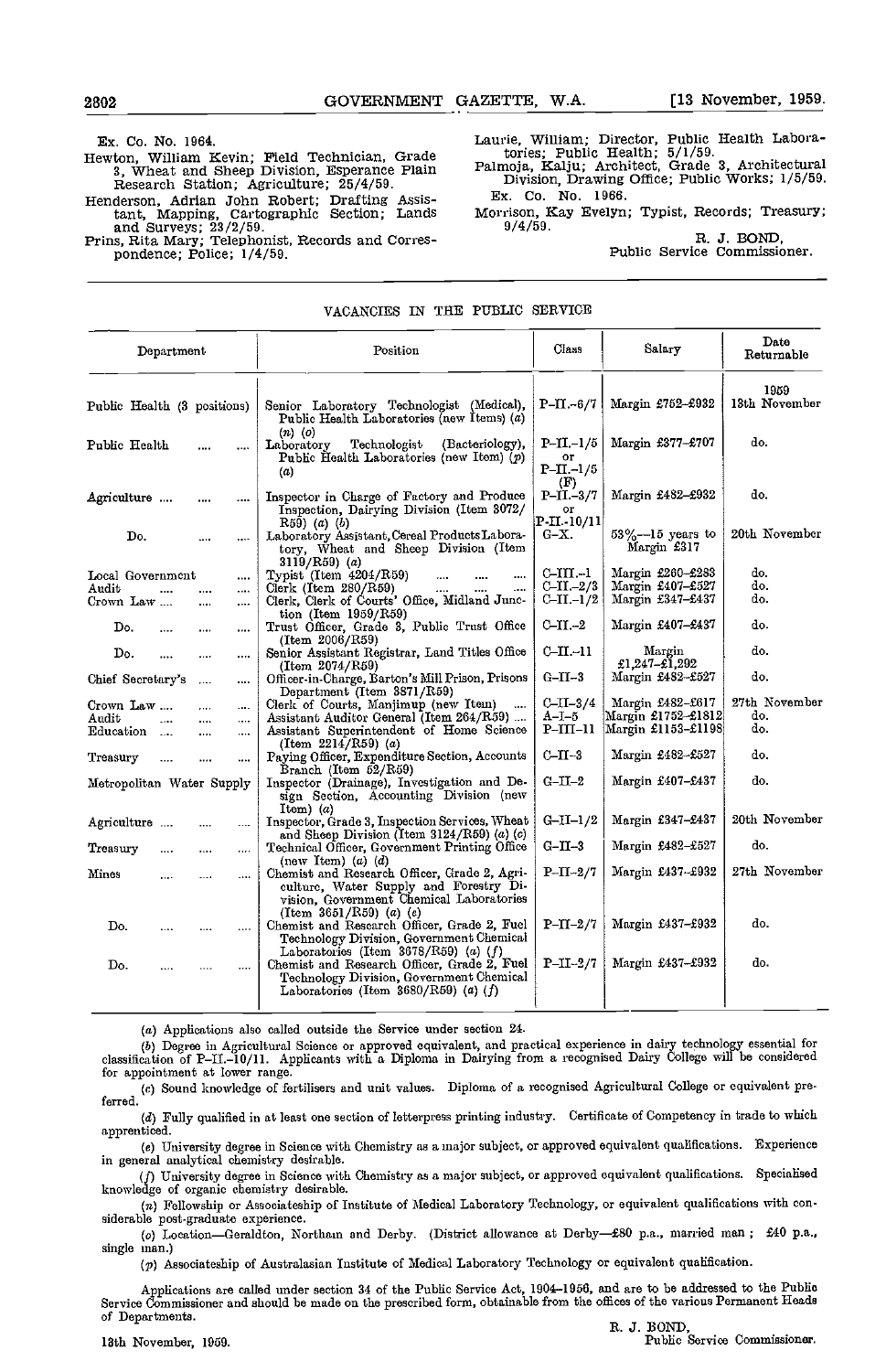#### LAND AGENTS ACT, 1921.

Form No. 1.

#### Application for License in the First Instance.

To the Court of Petty Sessions at Albany:

I, THOMAS GEORGE ALLAN BEAL, of 41 Melville <sup>Dat</sup><br>Street, Albany, Secretary, having attained the age<br>of 21 years, hereby apply on my behalf for a license to carry on the business of a land agent<br>under the Land Agents Act, 1921.<br>The principal place of business will be at York Street, Albany.

Dated the 4th day of November, 1959.

T. G. BEAL.

#### Appointment of Hearing.

I hereby appoint the 22nd day of December, 1959, at 10 o'clock in the forenoon, as the time for the hearing of the foregoing application at the Court of Petty Sessions at Albany.

Dated the 10th day of November, 1959.

# H. P. HARDIMAN, Clerk of Petty Sessions.

Objection to the granting of the application may be served on the applicant and the Clerk of Petty Sessions at any time prior to seven days before the date appointed for the hearing.

#### LAND AGENTS ACT, 1921.

Application for License in the First Instance.

To the Court of Petty Sessions at Perth:

I, IAN GARFIELD CARGEEG, of 62 St. George's Terrace, Perth, Real Estate Agent, having attained the age of 21 years, hereby apply on behalf of Cargeeg Bros., a firm of which I am a member, for a license to carry on the busi

The principal place of business will be at 62 St. George's Terrace, Perth.

Dated the 9th day of November, 1959.

IAN CARGEEG.

Appointment of Hearing. I hereby appoint the 15th day of December, of a<br>1959, at 10 o'clock in the forenoon, as the time the forenoon. for the hearing of the foregoing application at the court of Petty Sessions at Perth.

Dated the 10th day of November, 1959.

# J. E. SMYTH,<br>Acting Clerk of Petty Sessions.

Objection to the granting of the application may be served on the applicant and the Clerk of Petty Sessions at any time prior to seven days before the date appointed for the hearing.

#### LAND AGENTS ACT, 1921.

Application for License in the First Instance.

To the Court of Petty Sessions at Perth. I, LORIS HUGHES LAFERLA, of 17 Swanston Street, Mount Yokine, Business Manager, having attained the age of 21 years, hereby apply on be-<br>half of International Land and Estate Agency, a **Fighward II am a member**, for a License to now lic carry on the business of a land agent under the Land Agents Act, 1921. The principal place of Dai<br>Land Agents Act, 1921. The principal place of business will be at 186 William Street, Perth.

Dated the 10th day of November, 1959.

L. H. LAFERLA.

#### Appointment of Hearing.

I hereby appoint the 17th day of December, 1959, at 10 o'clock in the forenoon, as the time for the hearing of the foregoing application at the Court of Petty Sessions at Perth.

Dated the 10th day of November, 1959.

J. E. SMYTH,<br>Acting Clerk of Petty Sessions.

Objection to the granting of the application may be served on the applicant and the Clerk of Petty Sessions at any time prior to seven days before the date appointed for the hearing.

Neal Durack & Manera, 202 William Street, Perth, Solicitors for the Applicant.

#### ELECTORAL ACT, 1907-1957.

# Electoral Department, Perth, 5th November, 1959.

THE Hon. Attorney General, pursuant to section 7 of the Electoral Act, 1907-1957, and the authority 7 of the Electoral Act, 1907-1957, and the authority delegated to him by the Governor thereunder, has approved of the appointment of Thomas Murphy as substitute to discharge the duties of Electoral Registrar for the Geraldton and Greenough Electoral Districts during the absence of Mr. A. B.<br>Rutherford on annual leave, as from the 17th<br>November, 1959.

G. F. MATHEA, Chief Electoral Officer.

#### LICENSINGACT, 1911.

Notice of Application for a Wayside House License.

To the Licensing Court for the District of Moore, in Western Australia:

I, WILLIAM JAMES GREENAWAY, now residing at Bindoon Tea Rooms, Bindoon, in the said District of Moore. do hereby give notice that it is my intention to apply at the next Quarterly Sitting of the Licensing Court for this District, for a Wayside House License for the sale of liquor, in the house and appurtenances thereunto belonging, situated at Bindoon and known as the Bindoon Tea Rooms and buildings comprising, independent of apartments occupied by the applicant, more than two sleeping rooms, two sitting rooms, bath-rooms, ladies' toilet and gentlemen's toilet, etc., at present occupied by the applicant and his wife and owned by them—not now licensed. Dated this 5th day of November, 1959.

#### W. J. GREENAWAY.

#### LICENSING ACT, 1911 (CONSOLIDATED).

#### Notice of Application for Spirit Merchant's License.

To the Licensing Court for the District of Canning, Western Australia:

I, HARRY HEDLEY HUNGERFORD, now residing at 46 Duncraig Road, Applecross, in the State of Western Australia, do hereby give notice that it is my intention to apply at the next quarterly sittings of the Licensing Court for the said District for a Spirit Merchant's License for the premises of S. Smith & Son (WA.) Pty. Ltd., which I intend to occupy, situate at 168-170 Great Eastern Highway. Victoria Park, which premises are not now licensed. now licensed.<br>Dated this 9th day of November, 1959.

H, H. HUNGERFORD.

Morris, Crawcour & Solomon, Atlas Building, Esplanade, Perth, Solicitors for the Applicant.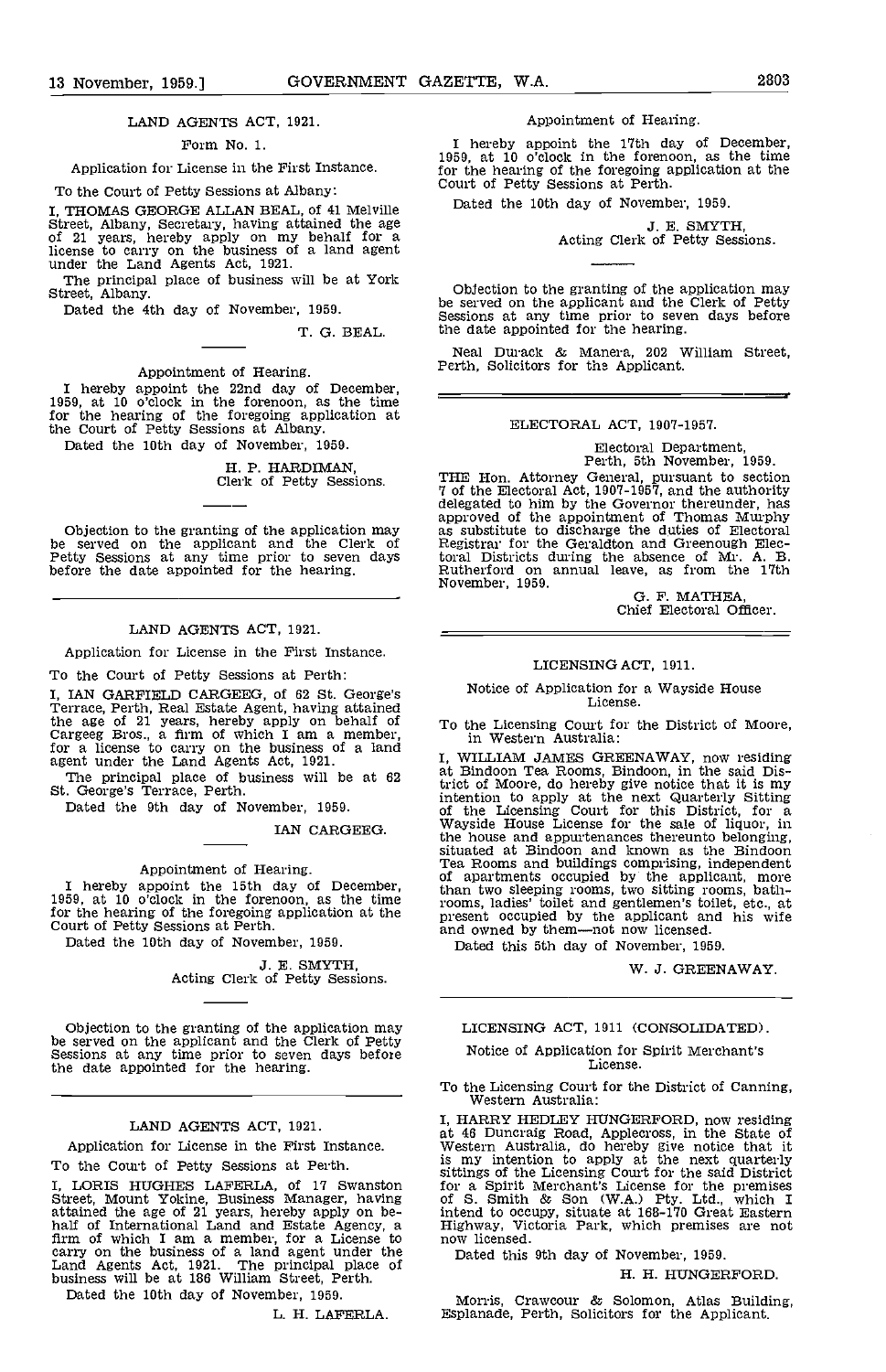#### HEALTH ACT, 1911-1957.

# Department of Public Health,<br>P.H.D. 1508/48.<br>P.H.D. 1508/48.

THE appointment of Mr. G. Stark as Health In-spector for the Dandaragan Road Board, is hereby approved. approved. LINLEY HENZELL,

Commissioner of Public Health.

#### GOVERNMENT LAND SALES

THE undermentioned allotments of land will be

GOOMALLING.

- - Wongan Hills, Suburban, (A), (B), 229, Sac. Or. iSp., £30.
	- Wongan Hills, Town,  $(C)$ ,  $(D)$ ,  $(E)$ , 291, about 30p., £70.

SOUTHERN CROSS.

Southern Cross, Suburban, (A), (B), 716, 6ac.<br>1r. 3p., £35.

CARNARVON.

2nd December, 1959, at 11 a.m., at the Court House: $-$ 

Carnarvon, Town, (C), (D), 713, 33.2p., £105. (A) Suburban conditions.

- All marketable timber reserved to the Crown.
- 
- (D) Special conditions.<br>
(E) Subject to survey.

All improvements on the land offered for sale  $\frac{433}{431}$  are the property of the Crown, and shall be paid arises for as the Minister may direct, whose valuation of local

shall be final and binding on the purchaser. The plans and further particulars of these sales tionary be obtained at this office and the offices of  $\frac{2}{9}$ the various Government Land Agents. Land sold<br>to a depth of 200 ft. below the natural surface bound: except in mining districts, where it is granted to and 6 and a depth of 40 ft. or 20 ft. only.

F. C. SMITH, Under Secretary for Lands.

#### BUSH FIRES ACT, 1954-1958.

Declaration of Approved Areas under Section 52.

I, WILLIAM STEWART BOVELL, Minister for Lands and the Minister of the Crown for the time being charged with the administration of the Bush Fires Act, 1954-1958, in pursuance of the powers conferred by section 52 of the said Act, do hereby a southern boundary of that location and of loca-<br>declare that portion of the Manjimup Road Dis-<br>tion 9808 to the south-we trict, as described in the Schedule hereunder, to be an "approved" area for the purposes of sections 52 wester<br>and 53 of the said Act. easter

Dated at Perth this 5th day of November, 1959.

STEWART BOVELL, Minister for Lands.

#### Schedule.

All that portion of land bounded by lines starting from the northernmost corner of Nelson Location<br>4047, a point on the Manjimup Road District boun-4047, a point on the Manjimup Road District boun-<br>dary, and extending generally easterly and gener-<br>dary, and extending generally easterly and gener-<br>ally south-easterly along that boundary to a point of St<br>struate in pro the western boundaries of that location and loca-<br>tions 7407 and 3105 to the western side of road tion wi No. 3776; thence generally south-south-westerly

offered for sale at public auction on the dates<br>and at the places specified below, under the pro-<br>visions of the Land Act, 1933-1958, and its regu-<br>lations:-<br>COOMATING and ISS regu-<br>of the last mentioned location; thence g 10th December, 1959, at 3.30 p.m., at the Rural location to a point situate in prolongation easterly<br>and Industries Bank:—<br>Wongan Hills, Suburban, (A), (B), 229, 5ac. westerly to and along that boundary and the north-9th December, 1959, at 3 p.m., at the Mining westerly along that centre line to a point situate<br>Registrar's Office:—<br>in prolongation easterly of the northern boundary along that side to the northern side of Perup Road (road No. 299); thence generally westerly along that side to a point situate in prolongation north-<br>erly of the eastern boundary of location 5497;<br>thence southerly to and along that boundary to the<br>south-eastern corner of that location; thence west-<br>erly along the south and onwards to the western side of road No. 859; thence generally south-easterly along that side to its intersection with the northern side of a onereserve 12566; thence generally west-south-west-<br>erly along that side to the right bank of the Will-<br>garrup River; thence generally south-south-easterly<br>downwards along that bank to a point situate in prolongation easterly of the southern boundary of Location 3620; thence westerly to and along that boundary and southern boundaries of locations 3619, 3618 and 1791, to the south-western corner north-westerly along western boundaries of that location to a point situate in prolongation easterly of the southern boundary of location 2033; thence<br>westerly to and along that boundary and the north-<br>ern boundary of location 5889 and onwards to the<br>north-western side of road No. 1057; thence gener-<br>ally south-westerly a tion with the centre line of Bunning Bros. Pty. Ltd. timber tramway; thence generally north-north- westerly along that centre line to a point situate of location 2376; thence westerly to and along that boundary and the northern boundary of location 2373 to the eastern side of a one-chain road passing along the eastern boundary of location 2034; thence northerly along that side to the<br>southern side of Muirs Highway (road No. 3818); southern side of Muirs Highway (road No. 3818); thence northerly to the south-western corner of location 12031; thence northerly and easterly along boundaries of that location to a point situate in prolongation southerly of the eastern boundary of location 6218; thence northerly to and along that boundary to the south-eastern corner of location boundary to the south-eastern corner of location 433; thence westerly and northerly along boun-<br>daries of that location to the south-eastern corner of location 6222; thence westerly along that boun- dary and onwards to the eastern boundary of location 5843; thence south-south-westerly along the eastern, boundary of that location and of location 6211 to the south-eastern corner of the lastmentioned location; thence westerly along southern boundaries of that location and of locations 6202 and 6201 to the north-eastern side of road No. 4854; thence generally north-westerly along that side to a point situate in prolongation east-south- easterly of the northern side of Graphite Road; thence generally west-north-westerly to and along that side to a point situate in prolongation north- erly of the eastern boundary of location <sup>5835</sup> erly of the eastern boundary of location 5835<br>(reserve 15762); thence southerly to and along that boundary to the south-eastern corner of that location; thence westerly along that boundary and the southern boundary of location 450 and onwards to the eastern boundary of location 11720; thence southerly along that boundary to the south-east-<br>ern corner of that location; thence westerly along a southern boundary of that location and of loca- tion 9808 to the south-western corner of the lastmentioned location; thence northerly along the western boundary of that location to the south-eastern corner of location 8264; thence westerly along the southern boundary of that location and of locations 8941 (reserve 20409) and 471 to the<br>south-western corner of the lastmentioned location;<br>thence northerly along western boundaries of that<br>location and location 2054 and onwards to the<br>northern side of Graphite in prolongation northerly of the western boundary of location 9183; thence southerly to and along that boundary and western boundaries of locations 9187 and 11926 to the south-western corner of the lastmentioned location, a point on a northern boundary of State Forest No. 36; thence generally westsouth-westerly along boundaries of that State For- est to its junction with State Forest No. 35, situate adjacent to the westernmost corner of location 5975; thence generally north-westerly along boun- daries of State Forest No. 35 aforesaid to its junction with a southern boundary of State Forest No. 57, situate adjacent to the north-eastern corner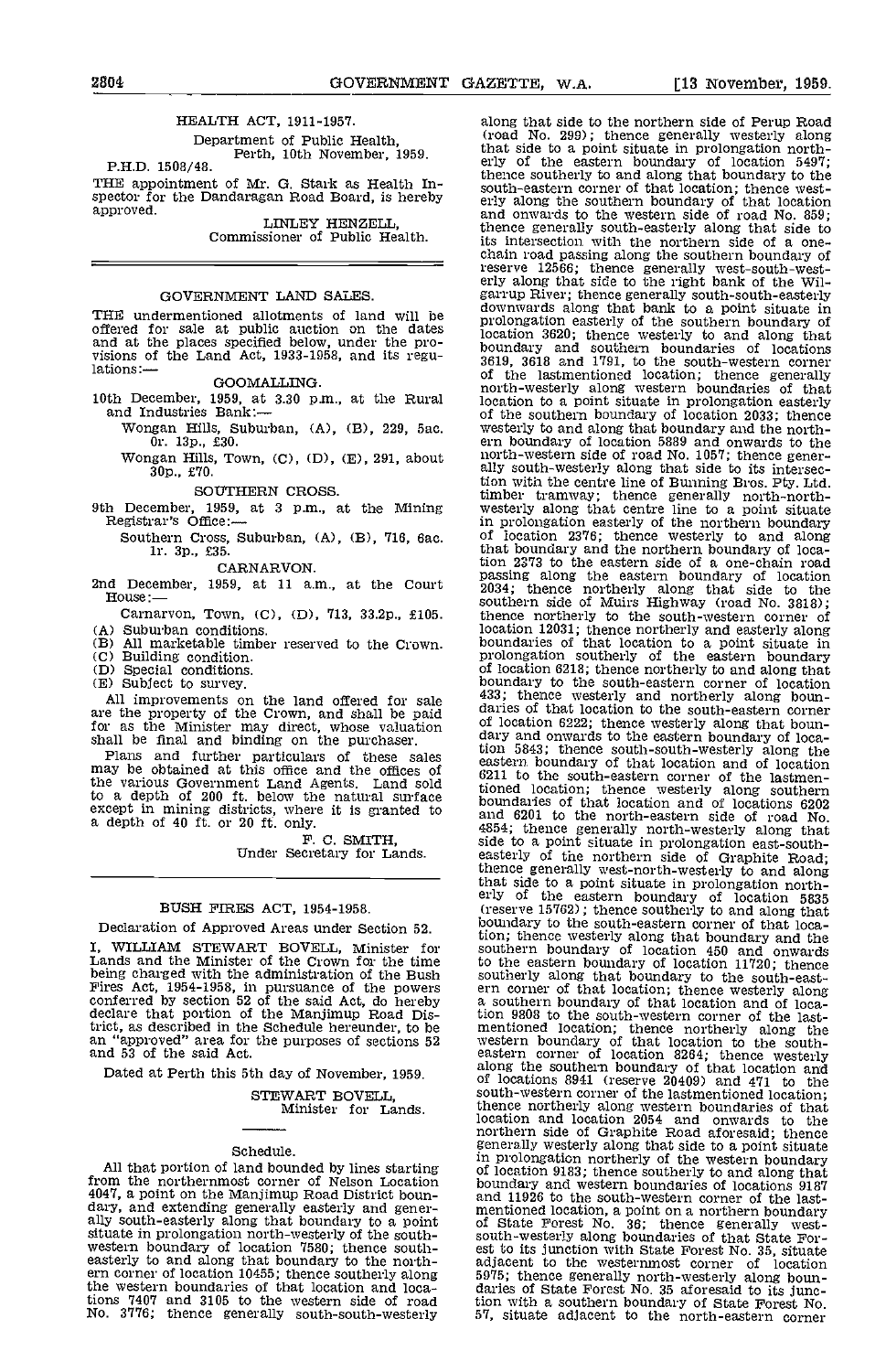of location 6169; thence generally north-easterly along boundaries of that State Forest to its junction with a southern boundary of State Forest No.<br>34 situate on the left bank of the Donnelly River<br>and adjacent to the north-western corner of location 3789; thence northerly along a western boun-<br>dary of State Forest No. 34 aforesaid to a north-<br>ern boundary of Manjimup Road District afore-<br>said; thence generally north-north-easterly along for their road district: that boundary to thc starting point. (Public Plans 438D/40, 439C/40, 442B/40 and 443A/40.)

## BUSH FIRES ACT, 1954-1958.

### Suspension of Prohibited Burning Times.

Bush Fires Board,<br>East Perth, 10th November, 1959.

Corres. No. 226.

IT is hereby notified for general information that<br>the Hon. Minister for Lands has approved, pur- suant to the powers contained in section 17 (3) of the Bush Fires Act, 1954-1958, of the suspension until the 30th November, 1959, of the prohibited burning times declared for the Goomalling Road G<br>District, so far as the declaration relates to public H roads in the Goomalling Road District. No burn-<br>ing shall be carried out under the terms of this suspension except in accordance with the provi-<br>sions of section 23 of the Bush Fires Act, unless the burning is carried out under the supervision of bush fire brigades registered for the Goomalling Road District acting under any instructions which may be issued by the Goomalling Road Board,

A. SUTHERLAND,<br>Secretary, Bush Fires Board.

#### BUSH FIRES ACT, 1954-1958.

Suspension of Prohibited Burning Times.

Bush Fires Board,<br>East Perth, 11th November, 1959.<br>IT is hereby notified for general information, that IT is hereby notified for general information, that<br>the Hon. Minister for Lands has approved, pur-<br>suant to the powers contained in section 17 (3) of<br>the Bush Fires Act, 1954-1958, of the suspension<br>for the period shown, times declared for the road districts set out here-<br>under:-

#### Road Districts; Period.

Cranbrook (Zone 1 part only); until 12th Novem-<br>
for 1959.<br>
Broomehill (to abate or reduce fire hazards only);<br>
from 5th November, 1959, to 19th November,<br>
1959 (inclusive).<br>
1959 (inclusive).<br>
Cranbrook (forest land only

to 5th December, 1959 (inclusive).<br>Williams (forest land only); 5th November, 1959, to 5th December, 1959 (inclusive).<br>Wandering (forest land only); 5th November, 1959, to 5th December, 1959 (inclusive).

A. SUTHERLAND, Secretary, Bush Fires Board.

#### BUSH FIRES ACT, 1954-1958.

Appointment of Officers Authorised to Issue Clover Burning Pennits.

Bush Fires Board, East Perth, 11th November, 1959.

Corres. No. 559.

Correct II is hereby notified for general information that<br>the Bush Fires Board has appointed Mr. H. G.<br>Ramage, under the provisions of the Bush Fires<br>Act and the Regulations made thereunder, to issue<br>permits for the purpo

A. SUTHERLAND,<br>Secretary,<br>Bush Fires Board.

#### BUSH FIRES ACT, 1954-1958.

Appointment of Bush Fire Control Officers. Bush Fires Board,

#### East Perth, 11th November, 1959.

IT is hereby notified for general information that the undermentioned road boards have appointed the following persons as bush fire control officers for their road district:-

- Augusta-Margaret River: H. C. G. Smith and M. J. Yates.
	-
	-
	-
	- m. J. Rauss.<br>Bridgetown: H. G. Ramage.<br>Chapman Valley: E. M. Stokes.<br>Esperance: L. T. Mutch.<br>Goomalling: P. Drake-Brockman.<br>Gosnells: J. Oliffe, R. J. Gay, C. D. Coles and<br>Major Williamson.<br>Harvey: A. Frisina.<br>Katanning: A
	-

The following appointments have been can-<br>celled:—<br>Augusta-Marget River: G. J. Shervington and

Augusta-Marget River: 0. 3. Shervington and L. 3. Yeates.

Chapman Valley: H. P. Barclay. Goomalling: G. Dew. Harvey: W. S. Fry.

A. SUTHERLAND,<br>Secretary Bush Fires Board.

BUSH FIRES ACT, 1954-1958. Fire Weather Officer. Bush Fires Board, East Perth, 11th November, 1959.

Corres. No. 155.

IT is hereby notified for general information, that the Bush Fires Board has approved, under section 38 (6) of the Bush Fires Act, 1954-1958, of the appointment of F. Piper as a deputy fire weather officer for the Upper Blackwood Road District for the period until the 30th September, 1960.

> A. SUTHERLAND,<br>Secretary, Bush Fires Board.

LAND OPEN FOR PASTORAL LEASING Under Part VI of the Land Act, 1933-1958. WEDNESDAY, 30th DECEMBER, 1959. Eucla Division.-Giles District.

Corres. No. 511/36. (Plan 27/300.)<br>IT is hereby notified for general information that IT is hereby notified for general information that the land detailed below will be open for Pastoral leasing on 30th December, 1959, at an annual rental or 3s. per thousand acres.

Applications, accompanied by the required de-<br>posit, must be received at the office of the Lands<br>and Surveys Department, Perth, not later than the above date.

Deposit: £21 18s. 6d.<br>Description.—All that land north of the Trans Description.—All that land north of the Trans<br>Australian Railway comprising approximately<br>279,000 acres and bordered by lines commencing at<br>Rawlinua Station and extending north for about<br>3,200 chains; thence east about 1,7 south about 500 chains; thence west about 850 chains; thence south about 980 chains; thence vest about 280 chains; thence south again about 1,700 chains; thence west about 620 chains to the starting<br>point.

F. C. SMITH,<br>Under Secretary for Lands.

Perth, 13th November, 1959.

ROAD DISTRICTS ACT, 1919-1956. Closure of Roads-Perth Road Board. ERRATUM.

Corr. 1386/37.

IN Closure Notice No. P477 appearing on page 2571 of the Government Gazette of the 16th October, 1959: In line 8 of description (a) for "9 chains 40.5 links" read "9 chains 36.5 links."

F. C. SMITH, Under Secretary for Lands.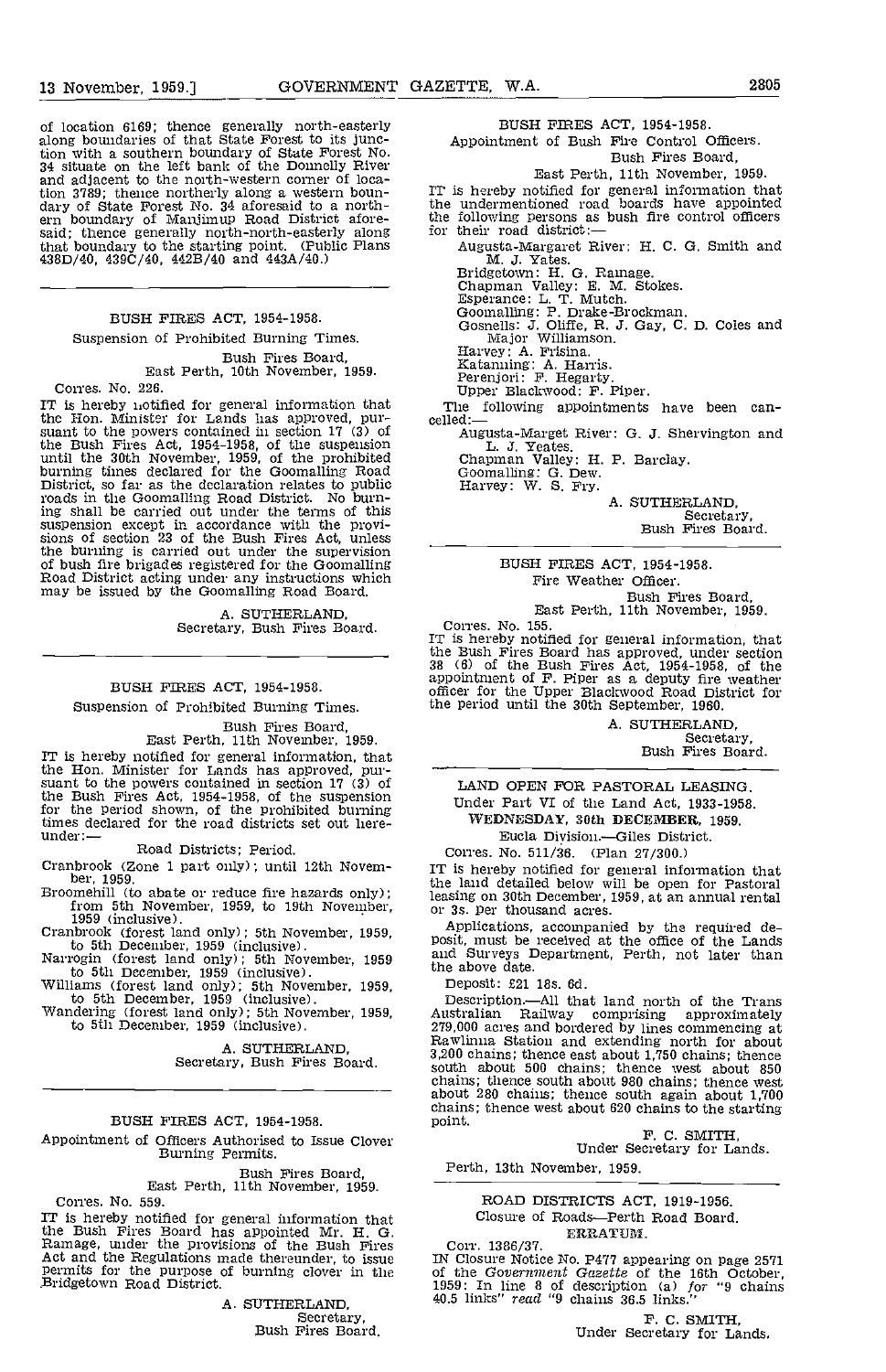#### LAND OPEN FOR SELECTION

Perth Land Agency Department of Lands and Surveys, Perth, 13th November, 1959.

IT is hereby notified, for general information, that the areas scheduled hereunder are available for selection under Part V<br>of the Land Act, 1933–1958, and the regulations appertaining thereto, subject to the provisions of

All applications lodged on or before such date will be treated as having been received on the closing day, and if there<br>are more applicants than one for any block, the application to be granted will be determined by the La

If a Land Board sitting becomes necessary, the applicants for the blocks will be duly notified of the date, time, and<br>place of the meeting of the Board, and there shall be an interval of at least seven days between the clo sitting of the Board.

All indigonous marketable timber, including sandalwood and mallet, is reserved to the Crown, subject to the provisions of c]ause 14 of the Regulations.

#### OPEN ON AND AFTER WEDNESDAY, 9th DECEMBER, 1959

SCHEDULE I

#### SCHEDULE II

| District                                                                    | Description                                                                                                                                                                                                                                                                                                                          | Plan        | Corres. No. | Deposit<br>required                                                                                  |  |  |
|-----------------------------------------------------------------------------|--------------------------------------------------------------------------------------------------------------------------------------------------------------------------------------------------------------------------------------------------------------------------------------------------------------------------------------|-------------|-------------|------------------------------------------------------------------------------------------------------|--|--|
| Plantagenet (about $8\frac{1}{2}$ miles<br>W. of Denmark) $(d)$ $(f)$ $(g)$ | All that portion of Crown land containing approxi-<br>mately 97 acres bounded on the north-eastward<br>by Locations $4228$ and $4229$ ; on the eastward<br>by Reserve No. 20495; on the sonthward by<br>Location 5182 and on the westward by Location                                                                                | 452D/40C.4  | 1852/58     | $\begin{array}{cc} \texttt{£} & \texttt{s. d.} \\ \texttt{7} & \texttt{16} & \texttt{3} \end{array}$ |  |  |
| Victoria (about 20 miles E.<br>of Hutt) (d) (e) $(f)(g)$                    | 5274<br>All that portion of Crown land containing approxi-<br>mately 1,265 acres bounded on the southward by<br>Locations 9287 and 8379; on the westward by<br>Locations $5041$ and $5042$ ; on the northward by<br>Location 5050 and on the eastward by the pro-<br>longation southward of the eastern boundary of<br>Location 5050 | 160/80 E. 1 | 2885/59     | 2500                                                                                                 |  |  |

(a) Exempt from Road Board Rates for two years from date of approval of application.

- (&) Subject to payment for improvements.
- $(d)$  Subject to survey.
- (e) Subject to provision of necessary roads.
- (F) Subject to classification.
- (q) Subject to pricing.
- Available to adjoining holders only.
- $(k)$  Subject to special mallet conditions.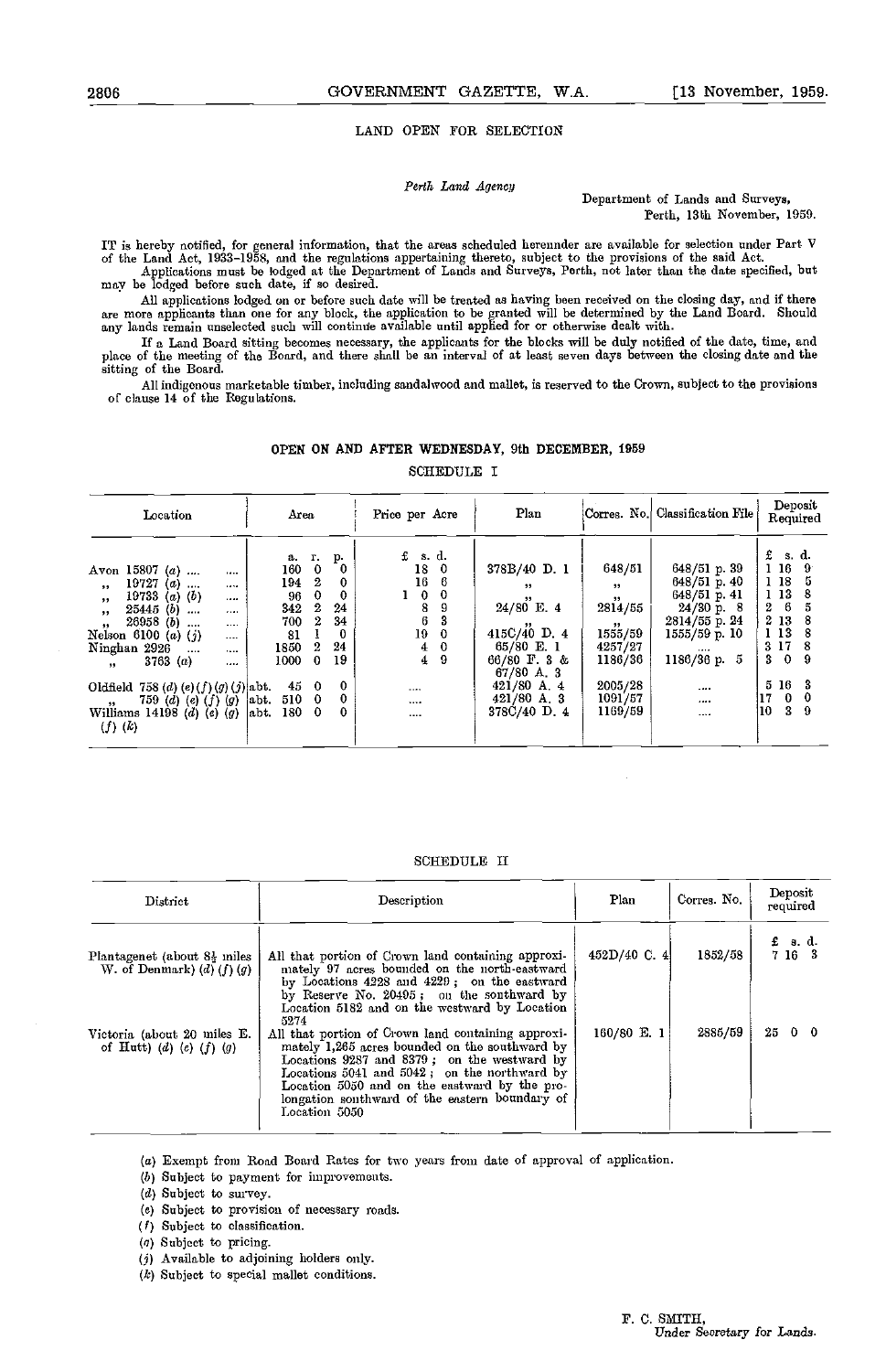#### ROAD DISTRICTS ACT, 1919-1956.

#### Closure of Road.

WE, George Stewart Bradley, Allan Cooke and Edwin Charles Cosh, being the owners of land over or along which the portion of road hereunder de-<br>scribed passes, have applied to the Dowerin Road<br>Board to close the said portio Dowerin.

#### Corr. 1662/15.

D.396. (a) The whole of road No. 5237 along the **DEL** western boundary of Avon Location 12584; from road No. 2769 at the north-west corner of the T<sub>T is</sub> location to a surveyed road at the north-east corner and label of location 10657.

of location 10657.<br>(b) The surveyed road leaving the north-east<br>corner of location 10657 and extending eastwards<br>to and along a southern boundary of location 12584; to and along a southern boundary of location 12584;<br>thence southwards and eastwards along boun-<br>daries of locations 7593 and 12584 to a surveyed Road<br>road at the south-easternmost corner of the last-<br>of Nel: mentioned location.

(Plan  $33D/40$ , BC3.) G. BRADLEY.

A. COOKE. E. C. COSH.

I, Emile Harriet Henning, on behalf of the dividend Dowerin Road Board, hereby assent to the above oursel application to close the road therein described.

E. H. HENNING,<br>30th October, 1959.<br>30th October, 1959.

#### ROAD DISTRICTS ACT, 1919-1956. Closure of Road.

WE, Alice Eva Coulthard, Albert Eric Smith and Geocter<br>Geoffrey McDonald Smith, being the owners of Perth. land over or along which the portion of road here-<br>under described passes, have applied to the Goom-<br>alling Road Board to close the said portion of<br>road, viz.:---

Goomalling.

Corr. 2932/16. 0.398. That portion of road No. 5722 along part of the southern boundary of lot M690 of Avon Location 1956, and extending through lots M1187

and M1319 of location 1955; from the south-west ing. A corner of said lot M690 to the eastern boundary Fall C of said lot M1319. (Plan 320/40, D2.)

A. E. COULTHARD.

- 0. M. SMITH.
- A. E. SMiTH.

I, Ernest J. Waterhouse, on behalf of the Cafete Goomalling Road Board, hereby assent to the above application to close the road therein described.

B. J. WATERHOUSE, Chairman, 000malling Road Board. 11th September, 1959.

#### ROAD DISTRICTS ACT, 1919-1956.

Temporary Closure of Road.

Bruce Rock Road District.

#### Department of Lands and Surveys,

#### Perth, 11th November, 1959.

Corr. 3052/59. IT is hereby notified that the Honourable the Minister for Lands having approved, on the recom- mendation of the Bruce Rock Road Board, of the following road being temporarily closed under the Contractions of section 152 of the Road Districts and at Act, 1919-1956, such road is hereby temporarily 10th P closed until further notice:-

No. 158. The surveyed road (including portion of road No. 4918) along the western boun- daries of Avon Locations 24568, 15890 and

15913; from a surveyed road at the north-west corner of location 24568 to a surveyed road at the south-west corner of location 15913. (Plan 4/80, F4.)

F. C. SMITH,<br>Under Secretary for Lands.

#### ROAD DISTRICTS ACT, 1919-1956. Department of Lands and Surveys,

### Perth, 13th November, 1959.

IT is hereby declared that the undermentioned lands have been set apart, taken, or resumed under section 17 of the Public Works Act, 1902-1956, for the purposes of new roads, that is to say:

#### **Greenbushes**

#### L. & S. 4622/57, M.R.D. 948/56.

Road No. 51 (widening of part). Those portions of Nelson Locations 288 and 1263 as delineated and coloured dark brown on Lands and Surveys Diagram 66612; 1r. 5.9p. and 26.4p. being resumed from Nelson Locations 288 and 1263 respectively. (Plan 414C/40, E4.)

#### Lake Grace.

L. & S. 441/59, M.R.D. 601/57. Road No. 6829 (widening of part). That portion of Williams Location 10172 as delineated and coloured dark brown on Lands and Surveys Diagram 66567.

Road No. 8386 (widening of parts). Those portions of Williams Locations 7168, 10982 and 13156 as delineated and coloured dark brown on Lands and Surveys Diagram 66567; 3r. 19.3p., 12.6p., 3r. 23.7p., 14a. 3r. 2p., being resumed from Williams Locations '1168, 10172, 10982 and 13156 respectively.

(Plan 387/80, C2.)<br>Plans and more particular descriptions of the Plans and more particular descriptions of the land so set apart, taken, or resumed may be inspected at the Department of Lands and Surveys, Perth.

By order of His Excellency the Governor,

STEWART BOVELL. Minister for Lands

#### PUBLIC WORKS TENDERS.

TENDERS closing at Perth, 2.30 p.m., on dates mentioned hereunder, are invited for the following. All tenders to be on a firm basis. Rise and Fall Clause will not apply.

Carlisle Automotive Trades School-Erection (13816); 17th November, 1959; conditions may be seen at the Contractors' Room, P.W.D,, Perth, on and after 13th October, 1959.<br>King Edward Memorial Hospital—Supply, Deliv-

King Edward Memorial Hospital—Supply, Delivery and Installation of Refrigerated Cabinets for<br>Cafeteria and Kitchen Areas (13831); 17th Novem-<br>ber, 1959; conditions may be seen at the Con-<br>tractors' Room, P.W.D., Perth, on November, 1959.

Lifting and Stacking of Steel Rails ex Port Hedland-Marble Bar Railway (13830); 24th November, 1959; conditions may be seen at the Contracton Room, P.W.D., Perth, Port Hedland, Carnarvon

Ealingup School and Quarters — Repairs and<br>Renovations (13832); 24th November, 1959; con-<br>ditions may be seen at the Contractors' Room,<br>P.W.D., Ferth and Bunbury, and Clerk of Courts,<br>Bridgetown, on and after 10th November

(13833); 24th November, 1959; conditions may be seen at the Contractors' Room, P.W,D., Perth, on and after 10th November, 1959.

Wyalkatchem School-Additions (13834); 24th November, 1959; conditions may be seen at the Contractors' Room, P.W.D., Perth and Northam, and at Police Station, Wyalkatchem, on and after 10th November, 1959.

Jennacubbine School-Purchase and Removal (13839); 24th November, 1959; conditions may be seen at the Contractors' Room, P.W.D., Perth and Northam, on and after 10th November, 1959.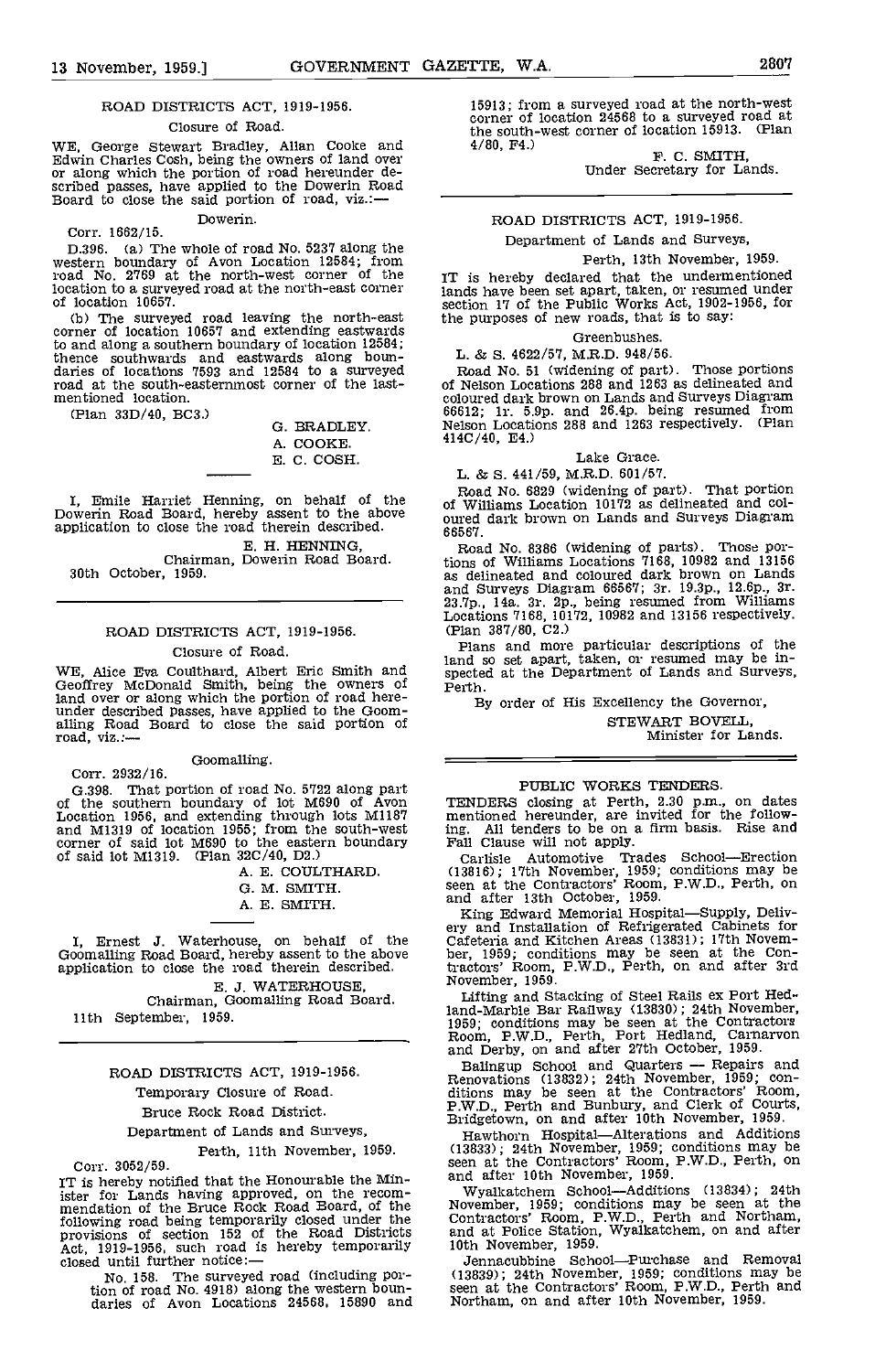South Perth Agricultural Laboratories—Supply, Bulivery and Installation of Kitchen Equipment (13830); 24th November, 1959; conditions may be seen seen at the Contractors' Room, P.W.D., Perth, on Bunbu and after 10th November, 1959.

Perth Chest Hospital—Public Health Labora-<br>tories—Supply, Delivery and Installation of Sterilising Equipment (13837); 24th November, 1959; con-<br>ditions may be seen at the Contractors' Room, P.W.D., Perth, on and after 10th November, 1959.

Institute of Radio Therapy—Linear Accelerator (13846); 8th Building—Steam-heated Sterilising Equipment (13836); 24th November, 1959; conditions may be seen at the Contractors' Room, P.W.D., Perth, on Finanding and after 10th November, 1959.

Geraldton, 366 Marine Terrace—Purchase and Removal (13843); 24th November, 1959, conditions may be seen at the Contractors' Room, P.W.D., Perth and Geraldton, on and after 17th November, Wilu

Belmay School—Additions (13844); 1st Decem-<br>ber, 1959; conditions may be seen at the Contrac-<br>tors' Room, P.W.D., Perth, on and after 17th<br>November, 1959.<br>Hollywood Institute of Radio Therapy—Linear<br>Accelerator Building—Ai

anical Ventilation (13841); Ist December, 1959;<br>conditions may be seen at the Contractors' Room,<br>P.W.D., Perth, on and after 17th November, 1959.

Swan District Hospital—Purchase of Old Cottage (13842); 1st December, 1959; conditions may be seen at the Contractors' Room, P.W.D., Perth, on and after 17th November, 1959.

Busselton High School-Second Stage Additions (13840); 8th December, 1959; conditions may be seen at the Contractors' Room, P.W.D., Perth and Bunbury, and at Courthouse, Busselton, on and

after 17th November, 1959. Yuna School and Quarters—Repairs and Re-<br>novations (13847); 8th December, 1959; conditions<br>may be seen at the Contractors' Room, P.W.D.,<br>Perth, and at Geraldton, on and after 24th Novem-<br>ber, 195

Lake Guelup School—Septic Tank Installation (13846); 8th December, 1959; conditions may be seen at the Contractors' Room, P.W.D., Perth, on and after 24th November, 1959.

Ejanding School Quarters—Removal from Dowerin Lakes (13845); 8th December, 1959; con-<br>ditions may be seen at the Contractors' Room,<br>P.W.D., Perth and Northam, and Police Station,<br>Goomalling, on and after the 24th November, 1959.

Wiluna Native Reserve—New Shelter Shed<br>(13849); 15th December, 1959; conditions may be seen at the Contractors' Room, P.W.D., Perth and Geraldton, Wiluna Police Station, and at Meeka-

tharra and Mt. Magnet Mining Registrar's Offices. Tenders are to be addressed to "The Hon. the Minister for Works, Public Works Department, The Barracks, St. George's Place, Perth," and must be indorsed "Tender." The highest, lowest or any tender will not necessarily be accepted.

By order of the Hon. Minister for Works.<br>J. MCCONNELL Under Secretary for Works.

13th November, 1959.

M.R.D. 831/53

#### $Main$  Roads Act, 1930-1955 : Public Works Act, 1902-1956

#### NOTICE OF INTENTION TO TAKE OR RESUME LAND

THE Minister for Works hereby gives notice, in accordance with the provisions of section 17 (2) of the Public Works Act,<br>1902–1956, that it is intended to take or resume, under section 17 (1) of that Act, the pieces or par the Schedule hereto, and being all in the Victoria District, for the purpose of the following public work, namely, deviating<br>Cliff Head Road, and that the said pieces or parcels of land are marked off on Plan M.R.D., W.A.,

#### SCHEDULE

| No. |                                                                                                                                                    | Owner or Reputed Owner   Occupier or Reputed Occupier <br>Description                                      |                                                                                                                                                                | Area                       |
|-----|----------------------------------------------------------------------------------------------------------------------------------------------------|------------------------------------------------------------------------------------------------------------|----------------------------------------------------------------------------------------------------------------------------------------------------------------|----------------------------|
| 1   | Епс<br>McKenna<br>Terence<br>Giles                                                                                                                 | T. E. McKenna Giles<br>$\sim$                                                                              | Portion of Victoria Location 2011 and being<br>part of Lot M354 on Plan 2994 (Certificate<br>of Title Volume 1191, Folio 426)                                  | а г.<br>- p.<br>50 3<br>28 |
| 2   | John Priestly Dempster and<br>Richard McLean Demp-<br>ster (one undivided half<br>share)                                                           | J. P. and R. McL. Demp-<br>ster                                                                            | Portion of Victoria Location 2011 and being<br>part of Lot M353 on Plan 2994 (Certificate<br>of Title Volume 1177, Folio 821)                                  | $1 \quad 0 \quad 8$        |
| 3   | John Priestly Dempster,<br>Richard McLean Demp-<br>ster, Sonia Joy Mc.<br>Daniell and Norma Mar-<br>querite Robinson (one<br>undivided half share) | J. P. and R. McL. Demp-<br>ster, S. J. McDaniell and<br>N. M. Robinson                                     | Portion of Victoria Location 2011 and being<br>part of Lot M353 on Plan 2994 (Certificate<br>of Title Volume 1221, Folio 122)                                  | $1\quad 0$<br>- 8          |
| 4   | Crown                                                                                                                                              | Archie Bert Pearce (Ex-<br>ecutor of the Will of J. W.<br>Butcher (deceased) as to<br>Lot $2 \text{ only}$ | Portion of Victoria Location 2011 and being<br>part of Lots 1 and 2 on Plan 6244 (Certifi-<br>cate of Title Volume 420, Folio 67)                              | 56<br>$\overline{2}$<br>35 |
| 5   | Archie Bert Pearce (Ex-<br>ecutor of the Will of J. W.<br>Butcher (deceased) )                                                                     | A. B. Pearce<br>                                                                                           | Portion of Lease No. 642/1955 over portion of<br>Victoria Location 2011 and being part of<br>Lot 2 on Plan 6244 (Certificate of Title<br>Volume 420, Folio 67) | $\mathbf{3}$<br>4<br>26    |
| 6   | Archie Bert Pearce (Ex-<br>ecutor of the Will of J. W.<br>Butcher (deceased))                                                                      | A. B. Pearce<br>$\cdots$<br>$\cdots$                                                                       | Portion of Victoria Location 9835 (Crown<br>Lease 593/1954)                                                                                                    | 27<br>$0 -$<br>- 27        |
| 7   | Archie Bert Pearce<br>$\cdots$                                                                                                                     | A. B. Pearce<br>$\cdots$<br>$\cdots$                                                                       | Portion of Victoria Location 3042 (Certificate                                                                                                                 | 20<br>$\mathbf 2$<br>-18   |
| 8   | Betty Lilian Ball<br>$\cdots$                                                                                                                      | B. L. Ball<br>$\cdots$<br>                                                                                 | of Title Volume 1021, Folio 828)<br>Portion of Victoria Locations 3945 and 3570                                                                                | 33<br>3<br>- 1             |
| 9   | Robert O'Neill Holmes                                                                                                                              | R. O'N. Holmes                                                                                             | (Crown Lease 14/1950)<br>Portion of Victoria Location 6117 (Certificate                                                                                        | 2<br>8<br>14               |
| 10  | Robert O'Neill Holmes                                                                                                                              | R. O'N. Holmes                                                                                             | of Title Volume 1019, Folio 243)<br>Portion of Victoria Location 3964 (Certificate<br>of Title Volume 1019, Folio 242)                                         | 10<br>-2.<br>-34           |

Dated this 11th day of November, 1959.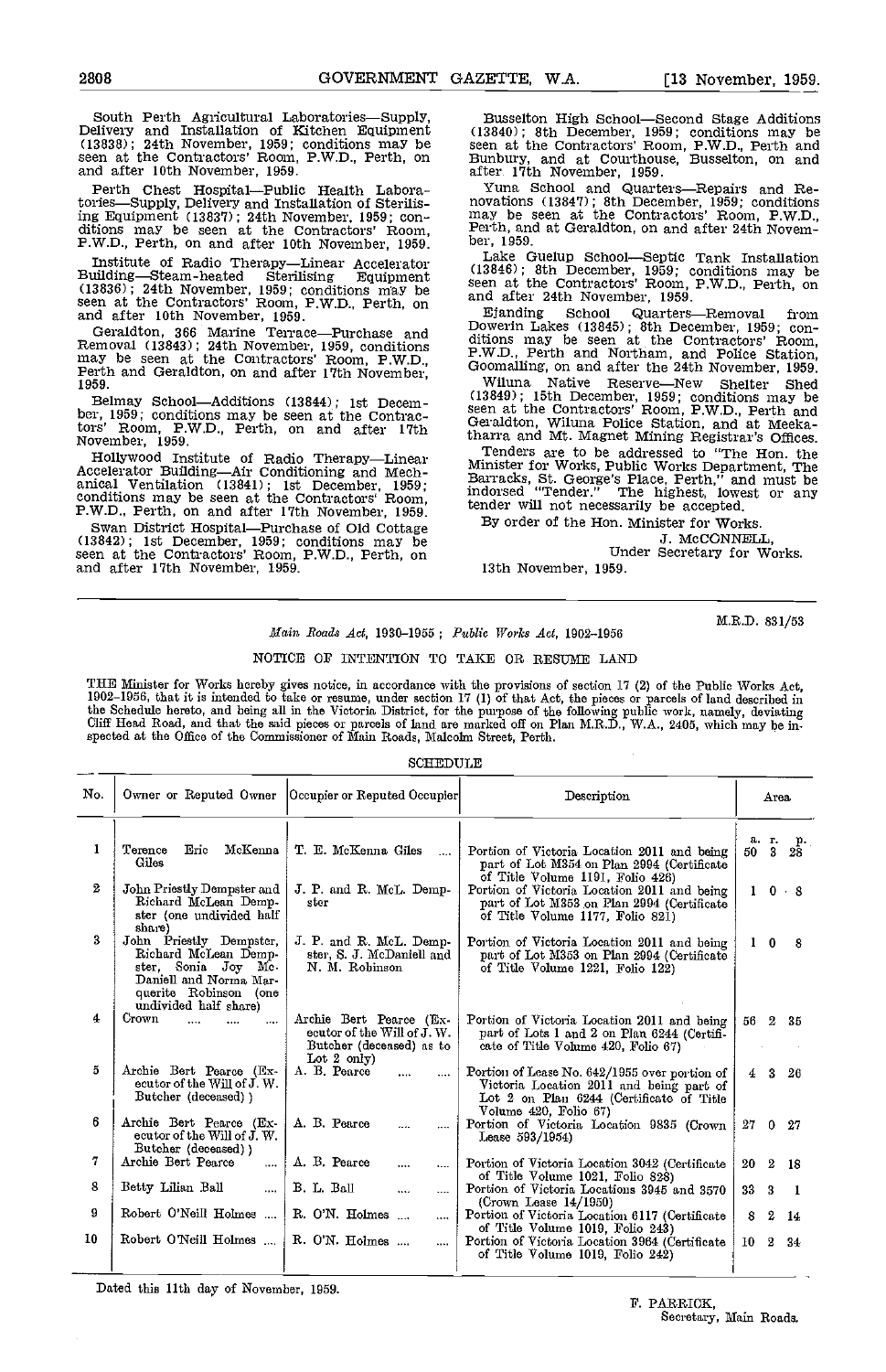M.R.D. 35/51

#### Main Roads Act, 1930-1955; Public Works Act, 1902-1956

#### NOTICE OF INTENTION TO TAKE OR RESUME LAND

THE Minister for Works hereby gives notice, in accordance with the provisions of section 17 (2) of the Public Works Act,<br>1902–1956, that it is intended to take or resume, under section 17 (1) of that Act, the pieces or par the Schedule hereto, and being all in the Sussex District, for the purpose of the following public work, namely, widening<br>Blackwood Road, and that the said pieces or parcels of land are marked off on Plan M.R.D., W.A., 232

#### SCHEDULE

| No. |                                                                      | Owner or Reputed Owner   Occupier or Reputed Occupier   | Description                                                                                                                                                                                                                                             | Area                                                                                 |
|-----|----------------------------------------------------------------------|---------------------------------------------------------|---------------------------------------------------------------------------------------------------------------------------------------------------------------------------------------------------------------------------------------------------------|--------------------------------------------------------------------------------------|
| 2   | Michael Charles Dryden<br>Charles Peter McLoughlin<br>James MacLaren | M. C. Dryden<br>C. P. McLoughlin<br>J. MacLaren<br><br> | Portion of Sussex Location 2409 (Certificate<br>of Title Volume 1058, Folio 992)<br>Portion of Sussex Location 2407 (Certificate<br>of Title Volume 1049, Folio 340)<br>Portion of Sussex Location 2769 (Certificate<br>of Title Volume 1088, Folio 84) | a.r.p.<br>0 2 13<br>(approx)<br>$\mathcal{D}$<br>$($ approx $)$<br>2 11<br>(approx.) |

Dated this 10th day of November, 1059.

F. PARRIOK, Secretary, Main Roads.

M.R.D.  $452/48$ 

#### Main Roads Act, 1930-1955; Public Works Act, 1902-1956

#### NOTICE OF INTENTION TO TAKE OR RESUME LAND

THE Minister for Works hereby gives notice, in accordance with the provisions of section 17 (2) of the Public Works Act,<br>1902–1956, that it is intended to take or resume under section 17 (1) of that Act, the pieces or parc the Schedule hereto, and being all in the Williams District, for the purpose of the following public work, namely, deviating<br>Bunbury-Collie-Wagin Road, and that the said pieces or parcels of land are marked off on Plan M.R

#### SCHEDULE

| No. |                                                                              | Owner or Reputed Owner  Occupier or Reputed Occupier | Description                                                                                                                                            | Area                              |
|-----|------------------------------------------------------------------------------|------------------------------------------------------|--------------------------------------------------------------------------------------------------------------------------------------------------------|-----------------------------------|
| 2   | Albert Augustus Brown    A. A. Brown<br>Albert Augustus Brown    A. A. Brown | $\cdots$<br>$\ddotsc$                                | Portion of Williams Location 14075 (Certifi-<br>cate of Title Volume 853, Folio 162)<br>Portion of Williams Location 11856 (Crown<br>Lease $1174/1918$ | ar.<br>30<br>$23-9$<br>$0\quad 0$ |

Dated this 10th day of November, 1959.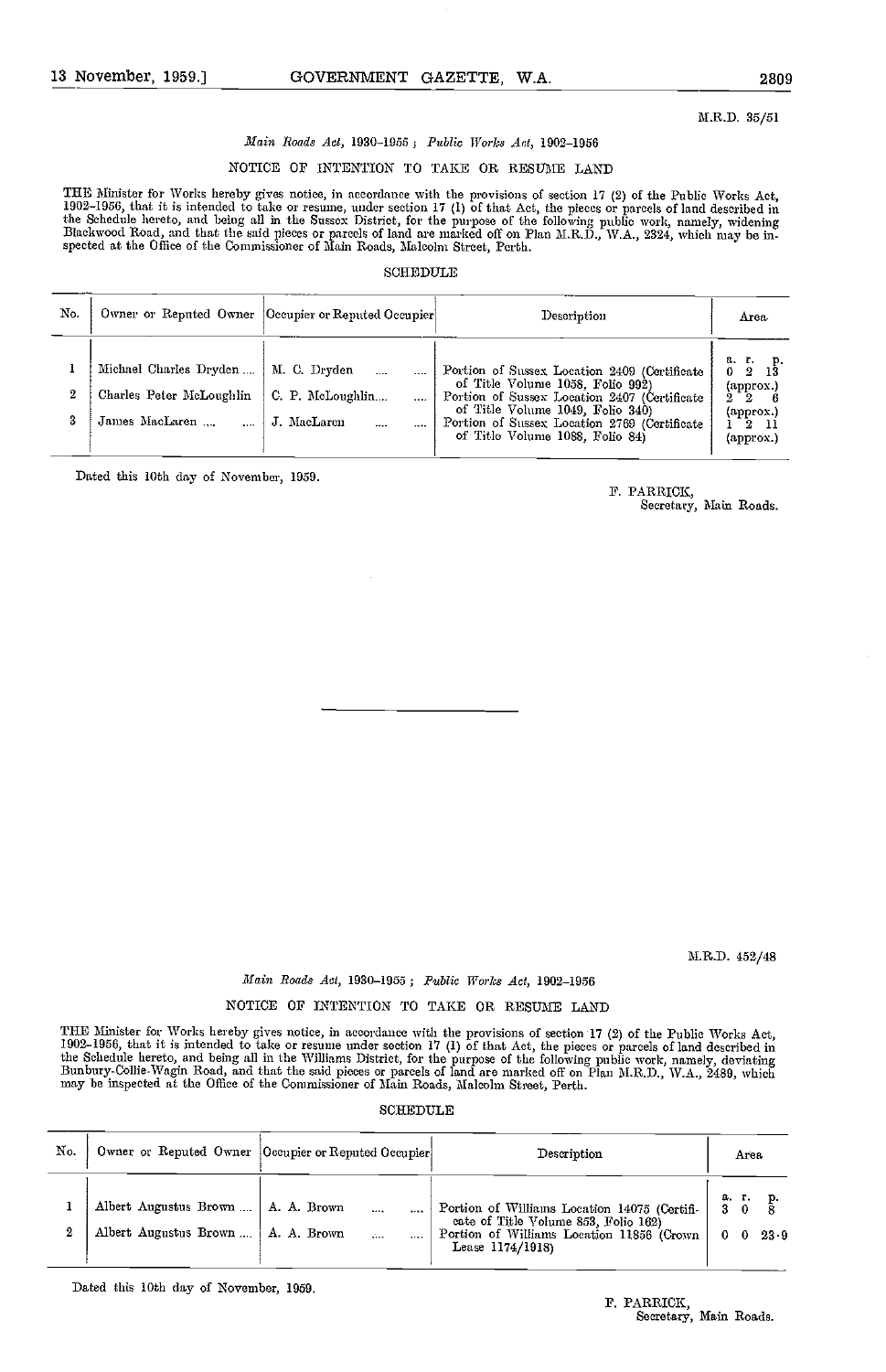M.R.D. 106/50

#### Main Roads Act, 1930-1955; Public Works Act, 1902-1956

#### NOTICE OF INTENTION TO TAKE OR RESUME LAND

THE Minister for Works hereby gives notice, in accordance with the provisions of section 17 (2) of the Public Works Act,<br>1902–1956, that it is intended to take or resume, under section 17 (1) of that Act, the pieces or par the Schedule hereto, and being all in the Avon District, for the purpose of the following public work, namely, deviating<br>Dowerin-Kalannie Road, and that the said pieces or parcels of land are marked off on Plan M.R.D., W.A be inspected at the Office of the Commissioner of Main Roads, Malcolm Street, Perth.

#### **SCHEDULE**

| No. |                                               | Owner or Reputed Owner  Occupier or Reputed Occupier                           | Description                                                                     | Агеа |  |
|-----|-----------------------------------------------|--------------------------------------------------------------------------------|---------------------------------------------------------------------------------|------|--|
|     | man Henry Emmott and<br>Horace Leonard Emmott | John Leslie Emmott, Nor-   J. L., N. H. and H. L. Em-<br>$\operatorname{mott}$ | Portion of Avon Location 24919 (Certificate<br>of Title Volume 1078, Folio 224) | а г. |  |

This notice supersedes Item 10 of the Notice of Intention to Resume, appearing on page 2770 of the Government Gazette (No. 85) of the  $6th$  November, 1959.

Dated this 11th day of November, 1959.<br>
F. PARRICK,

Secretary, Main Roads.

#### METROPOLITAN WATER SUPPLY, SEWERAGE AND DRAINAGE DEPARTMENT.

M.W.S. 1218/59.

NOTICE is hereby given, in pursuance of section  $N_{\text{rel}}$  ac 96 of the Metropolitan Water Supply, Sewerage and polita<br>Drainage Act, 1909-1956, that water mains have been laid in the undermentioned streets in the other districts indicated:-

Bassendean Road District.

 $8121/56$ -Chapman Street, from lot 506 to lot 505easterly.

Belmont Park Road District.

lot 52-north-westerly.

Coekburn Road District.

northerly and easterly. Fulton Street, from a plan of<br>Bradbury Road to lot 147—southerly and property mus easterly. Coates Street, from lot 111 to Fulton Street—easterly. Keenan Street, from Frederick Road to Coates Street—easterly. Bitton Street, Dat from Healy Road to lot 156—southerly. office

#### Gosnells Road District.

 $8478/59$ -Eudoria Street, from lot 3 to lot 4-south-westerly.

Perth Road District.

- 8449/59-Sulman Street, from lot 868 to lot 865-easterly.
- $8452/59$ -Buxton Road, from lot 435 to lot 434--<br>northerly.
- 8459/59—Princess Road, from lot 1560 to lot 1561—<br>southerly.
- $8528/59$ -Stanley Street, from part lot 133 to lot  $14$ -southerly.<br>8558/59-Newborough Street, from Huntriss Street<br>to Little Street-westerly.
- 

Swan Road District.<br>8372/59—Chapman Street, from lot 19 to Frost

Drainage is, subject to the provisions of the Act, prepared to supply water from such mains to lands within rateable distance thereof.

Dated this 13th day of November, 1959.

B. J. CLARKSON, Under Secretary.

#### METROPOLITAN WATER SUPPLY, SEWERAGE AND DRAINAGE DEPARTMENT.

M.W.S. File 875/59.

IN accordance with the provisions of the Metro- politan Water Supply, Sewerage and Drainage Act, 1909-1956, It is hereby notified that sewers and other apparatus have been completed, and are now available for use in extension to Reticulation Area No. 48, Perth, within the boundaries of the Bays- water Road District, to serve lots 44, 45, 46 and 47, Railway Parade.

8445/59—Robinson Avenue, from Gabriel Street to connected to the sewer and are required, therefore, 8690/58 - Fremantle-Mandurah-Pinjarra Road, accordance with the by-laws, be entrom lot 236 to Musson Road-Southerly. March, 1960, if premises not previous Roadsoutherly. Bradbury Road to Bradbury Road, hected prior to 1st The owners of the above properties are hereby notified that such properties are capable of being connected to the sewer and are required, therefore, to connect their premises to the sewers within 30 days from date of service of prescribed notice; and are also notified that sewerage rates will, in accordance with the by-laws, be enforced from 1st March, 1960, if premises not previously connected, and be payable in advance. If premises are connected prior to 1st March, 1960, rates will be

charged from date of connection.<br>A plan of the works to be carried out at each property must first be obtained from the Depart-<br>ment.

Dated this 13th day of November, 1959, at the office of the Department, St. George's Place, Perth.

B. J. CLARKSON, Under Secretary.

#### WATER BOARDS ACT, 1904-1953.

#### Bunbury Water Board

NOTICE is hereby given of the intention of the Bunbury Water Board to undertake the construction of the works hereinafter described by virtue of the powers contained under the provisions of section 41 of the Water Boards Act, 1904-1953.

Description of Proposed Works, and Locality in Which the Same will be Constructed.

8372/59Chapman Street, from lot 19 to Frost Streetwesterly. Frost Street, from Chapman Street to lot 21southerly. Laying new mains within the Bunbury Water<br>Area in West Road, Churchill Drive, Minninup<br>Road, Picton Road, Rodsted Street, Bushell Street, all necessary valves, fittings, hydrants, etc., as in- dicated on Plan B.W.B. 132 Also the construction of a filter treatment plant on reserve 9997 to remove sludge from waters pumped from bores In Symmons Street and Wittenoom Street, together with all necessary pumps, valves, pipes and fittings.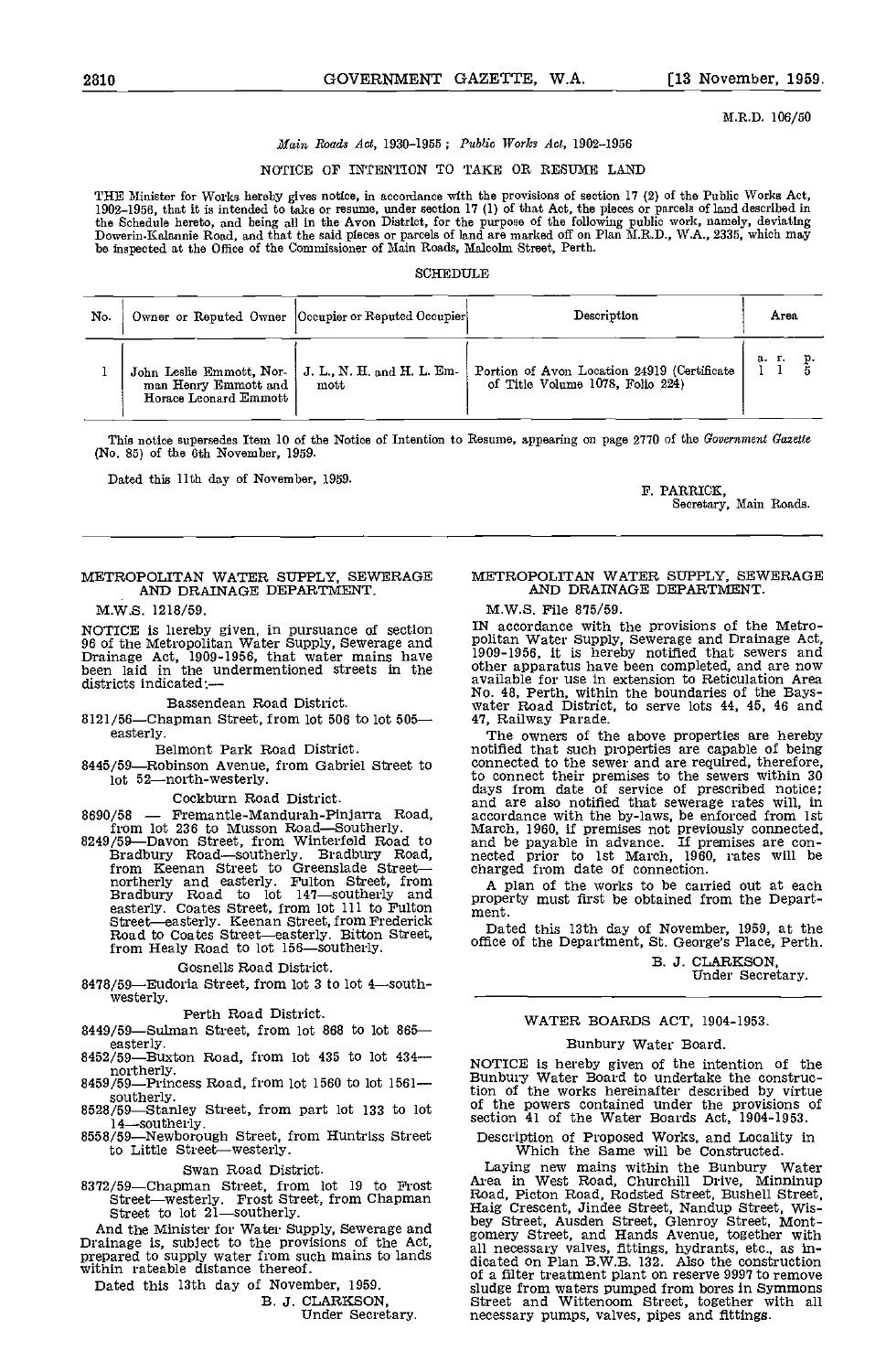The Purpose for Which the Proposed Works are to be Constructed and the Parts of the Water Area to be Supplied with Water.

To improve the existing supply of the Bunbury South-Western News on the 6th and Water Area and to provide water to those por-<br>tions of the Water Area abutting on the said  $\frac{41}{1}$  of the Water Boards Act, 1904-1954. works.

The Times and Places at Which the Plans, Specifi-<br>cations and Books of Reference' may be In-<br>specific in the Government Gazette of the 23rd<br>spected.<br>The statement of the proposed expenditure of the<br>At the effece of the Min

At the offices of the Minister for Water Supply, money<br>Sewerage and Drainage, Public Works Department, money<br>Perth, and at the offices of the Bunbury Water Board, Stephen Street, Bunbury, for one month after the 14th day of November, 1959.

W. E. MCKENNA,<br>Chairman.

R. HOUGHTON, Secretary.

#### WATER BOARDS ACT, 1904-1954. Harvey Water Board.

#### Proposed Loan (No. 7) of £2,000.

NOTICE is hereby given that the Harvey Water Board proposes to borrow the sum of two thousand pounds  $(£2,000)$ . The said sum of  $£2,000$  is pro-<br>posed to be raised by the sale of debentures repay-<br>able with interest by thirty  $(30)$  equal half-yearly instalments over a period of fifteen (15) years after the issue thereof, in lieu of the formation of a sinking fund. The debentures shall bear interest at a rate of £5 l0s. per cent. per annum, payable half-yearly. The amount of the said debentures, including interest thereon, is to be payable at the Cotob Commonwealth Bank of Australia, Perth, Western buses Australia.

are the laying of water reticulation mains across Hawters Park from Nursery Road to Young Street, the installation of an automatic boost pump at the corner of South-West Highway and Uduc Road, as set out in the Government Gazette on the 17th and 24th July, 1959, and in the Harvey-Murray Times on the 10th and 17th July, 1959, pursuant to the provisions of section 41 of the Water Boards Act. 19 04-1 954.

The Governor's approval to the construction of the works listed and to the borrowing of £2,000 for the purposes stated was notified in the Gov-<br>ernment Gazette on 9th October and 30th October,

1959, respectively.<br>A statement of the expenditure of the money to be borrowed is open for inspection during office hours at the office of the Board, Harvey.

> R. L. HESTER, Chairman. R. J. DEWING, Secretary.

### WATER BOARDS ACT, 1904-1954. Busselton Water Board.

#### Loan  $23 - £9,000$ .

NOTICE is hereby given that the Busselton Water Board proposes to borrow the sum of nine thousand pounds (£9,000). The said sum of £9,000 is to be raised by sale of debentures repayable with interest by thirty (30) equal half-yearly instalments over a<br>period of fifteen (15) years after the issue thereof,<br>in lieu of the formation of a sinking fund.<br>The debentures shall bear interest at a rate of<br>£5 10s. per cent. per an

£5 lOs. per cent, per annum, payable half-yearly. The amount of the said debentures, including interest thereon, is to be paid at the office of the Commonwealth Savings Bank of Australia, Perth, Western Australia.

The purpose for which the proposed loan is to be applied is extension of mains and improvements and additions at the No. <sup>I</sup> Treatment Plant,

situated on lot sub 89, reserve 629, as set out in the notice published in the Government Gazette in the notice published in the Government Gazette of the 7th and 14th of August, 1959, and in the South-Western News on the 6th and 13th of August, 1959, pursuant to the provisions of section

The Board was empowered to construct such works by order of His Excellency the Governor, as whiled in the Government Gazette of the 23rd<br>October, 1959.

money to be borrowed is open for inspection during<br>office hours, at the office of the Board, Prince<br>Street, Busselton. LOUIS N. WESTON, Chairman.

T. McCULLOCH, Secretary.

#### ERRATUM.

IN Government Gazette (No. 85), dated the 6th November, 1959, at page 2775, in the notice "Traffic Act, York Municipal Council" the name "Roland John Gillzan" should read "Ronald John Gillzan."

(Sgd.) C. J. ASHBOLT,<br>Town Clerk.

#### CITY OF PERTH.

#### Stands for Public Vehicles.

NOTICE is hereby given that under section 251 of the Municipal Corporations Act, 1906-1956. the Council of the City of Perth resolved on the 26th October, 1959, that the following stands for omni-<br>buses be approved: —<br>(C60) A stand for the picking up and setting

- istralia.<br>The purposes for which the loan is to be applied (C60) A stand for the picking up and setting down of passengers only, on the south side of St. George's Terrace commencing at a point 358 feet west of the western building alignment of William Street and extending westwards for a distance of 125 feet.
	- A stand for the picking up and setting down of passengers only, on the north side of St. George's Terrace commencing at a point 350 feet west of the western building alignment of William Street and extending westwards for a distance of 130 feet.
	- A stand for the picking up and setting down of passengers only, on the south side of St. George's Terrace commencing at a point 44 feet west of the western building alignment of William Street and extending westwards for a distance of 165 feet.
	- (C66) A stand for the picking up and setting down of passengers only, on the south side of St. George's Terrace commencing at a point 21 feet east of the eastern building alignment of Howard Street and extending eastwards for a distance of 125 feet.
	- A stand for the picking up and setting down of passengers only, on the north side of St. George's Terrace commencing at a point 122 feet 6 inches west of the prolongation of the west building align- ment of Sherwood Court and extending westwards for a distance of 61 feet.
	- A stand for the picking up and setting down of passengers only, on the south side of St. George's Terrace commencing at a point 170 feet west of the western building alignment of Barrack Street and extending westwards for a distance of 125 feet.
	- (C69) A stand for the picking up and setting down of passengers only, on the north side of St. George's Terrace commencing at a point on the eastern building align- ment of Cathedral Avenue and extending the effected and extend-<br>ing eastwards for a distance of 132 feet.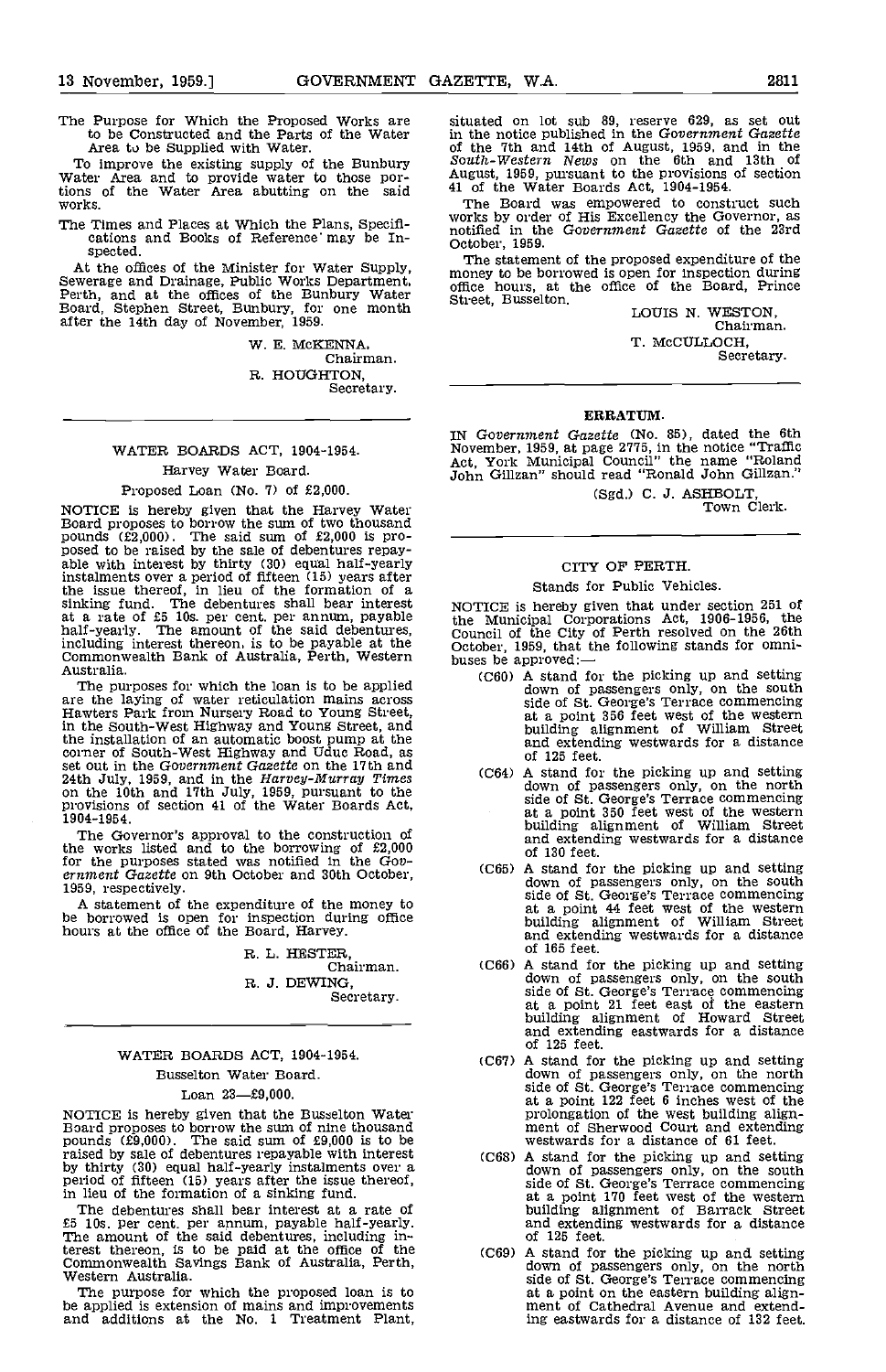- (C70) A stand for the picking up of passengers only, on the east side of Irwin Street commencing at a point 20 feet north of the northern building alignment of St. PURS<br>George's Terrace and ending at a point Kwina<br>70 feet south of the southern building propos alignment of Hay Street.
- $(C71)$  A stand for the picking up and setting down of passengers only, on the north side of the Esplanade commencing at a side of the Esplanade commencing at a point 30 feet west of the western building alignment of Barrack Street and extending westwards for a distance of 125 feet.
- (072) A stand for the picking up and setting down of passengers only, on the west side of Victoria Avenue commencing at a point 100 feet north of the northern building alignment of St. George's Ter-<br>race and extending northwards for a distance of 170 feet.

The Council further resolved that the following omnibus stands be cancelled:—

- (aar) A stand on the eastern side of Mill Street, commencing at a point 247 feet south of the southern building align- ment of St. George's Terrace and extending southwards for 90 feet.
- (aay) A stand for the picking up and setting down of passengers only, on the eastern<br>side of William Street commencing at Act, 1<br>a point 186 feet south of the southern sives building alignment of the Esplanade and  $\frac{g_1}{g_1}$  by the extending southwards for a distance of 123 feet.
- (C60) A stand for the picking up and setting at the down of passengers only, on the south yearly at a point 236 feet east of the east building line of Mill Street and extend-<br>Ing eastwards for a distance of 65 feet.
- (ag) A stand on the south side of St. George's Terrace, commencing at a point 38 feet west of the western building alignment of William Street and extending west- wards for 171 feet.
- A stand on the south side of St. George's Terrace, commencing at a point 356 feet west of the western building alignment of William Street and extending west- wards for 246 feet.
- A stand on the south side of St. George's Terrace, commencing at a point 621 feet west of the western building alignment west of William Street and extending west- wards for 33 feet. World's is hereby given that the Beverl
- (aaz) A stand on the eastern side of William Street, commencing at a point 60 feet pound<br>south of the southern building align-<br>ment of St. George's Terrace and ex-<br>tending southwards for a distance of 39 quired<br>feet. the of
- (OS1) A stand on the eastern side of William for one month after publication of this notice. Street, commencing at a point 111 feet The<br>south of the southern building align-<br>ment of St. George's Terrace and ex-<br>tending southwards for a distance of 120 after<br>feet. fund.

Dated this 10th day of November, 1959.

W. A. McI. GREEN, Town Clerk.

#### VICTORIA PLAINS ROAD BOARD.

IT is hereby notified that Mr. George Stark has been appointed Traffic Inspector for the Victoria Plains Road District. The appointment of Mr. K. Makowiecki is hereby cancelled.

#### ROAD DISTRICTS ACT, 1919-1956.

#### Kwinana Road Board.

PURSUANT to section 298 of the above Act, the Kwinana Road Board hereby gives notice that it proposes to borrow, by the sale of debentures, money on the following terms and for the folmoney on the reflecting

- £6,000, for 15 years, with interest at the rate of £5 10s. per cent. per annum, pay-<br>able at the State Treasury, Perth, by half-<br>yearly instalments of principal and interest.<br>Purpose: Road works.<br>£1,000, for seven years, with interest at
- the rate of £5 8s. 9d. per cent. per annum, payable at the State Treasury, Perth, by half-yearly instalments of principal and interest. Purpose: Purchase of tractor and attachments.

Estimates and statements required by section 297 of the Road Districts Act are open for inspection at the office of the Board for one month after publication of this notice.

H. L. McGIJIGAN, Commissioner.

#### WANNEROO ROAD BOARD.

#### Proposed Loan No. 17.

PURSUANT to section 298 of the Road Districts Act, 1919-1954, the Wanneroo Road Board hereby<br>gives notice that it proposes to borrow money,<br>by the sale of debentures, on the following terms<br>and for the following purposes: £8,000, for 20 years,<br>at £5 10s. per cent. int

Estimates, specifications and the statement re- quired by section 297 of the Act are open for inspection at the office of the Board, during usual busi- ness hours, for one month after the publication of this notice.

Dated this 9th day of November, 1959,

H. J. TINDALE, Commissioner. S. R. HARDWICKE, Acting Secretary.

#### BEVERLEY ROAD BOARD.

#### Notice of Intention to Borrow.

#### Proposed Loan (No. 24) of £1,000.

NOTICE is hereby given that the Beverley Road Board proposes to borrow the sum of one thousand pounds (tl,000) for the following purpose: Bitumen surfacing of streets within the Beverley Townsite.

The plans, specifications and the statement re- quired by section 297 are open for inspection at the office of the Board, during usual business hours, for one month after publication of this notice.

The amount of £1,000 is proposed to be raised by the sale of debentures repayable with interest by 30 half yearly instalments over a period of 15 years after the date of issue thereof in lieu of a sinking fund. The debentures shall bear interest at a rate not exceeding £5 los. per cent. per annum pay- able half-yearly. The amount of the said debentures and interest thereon to be paid to the Coal Mine Workers' Pensions Tribunal at the State Treasury, Perth.

The works and undertakings for which the loan is proposed to be raised will, in the opinion of the Board, benefit the district in the proportion of  $4/5$ ths to the North East, Dale and Kokeby Wards and  $1/5$ th to the Central Ward, and loan rates to be levied will be

Dated at Beverley the 4th day of November, 1959.

A. W. MILES

Chairman.

D. RIGOLL, Secretary.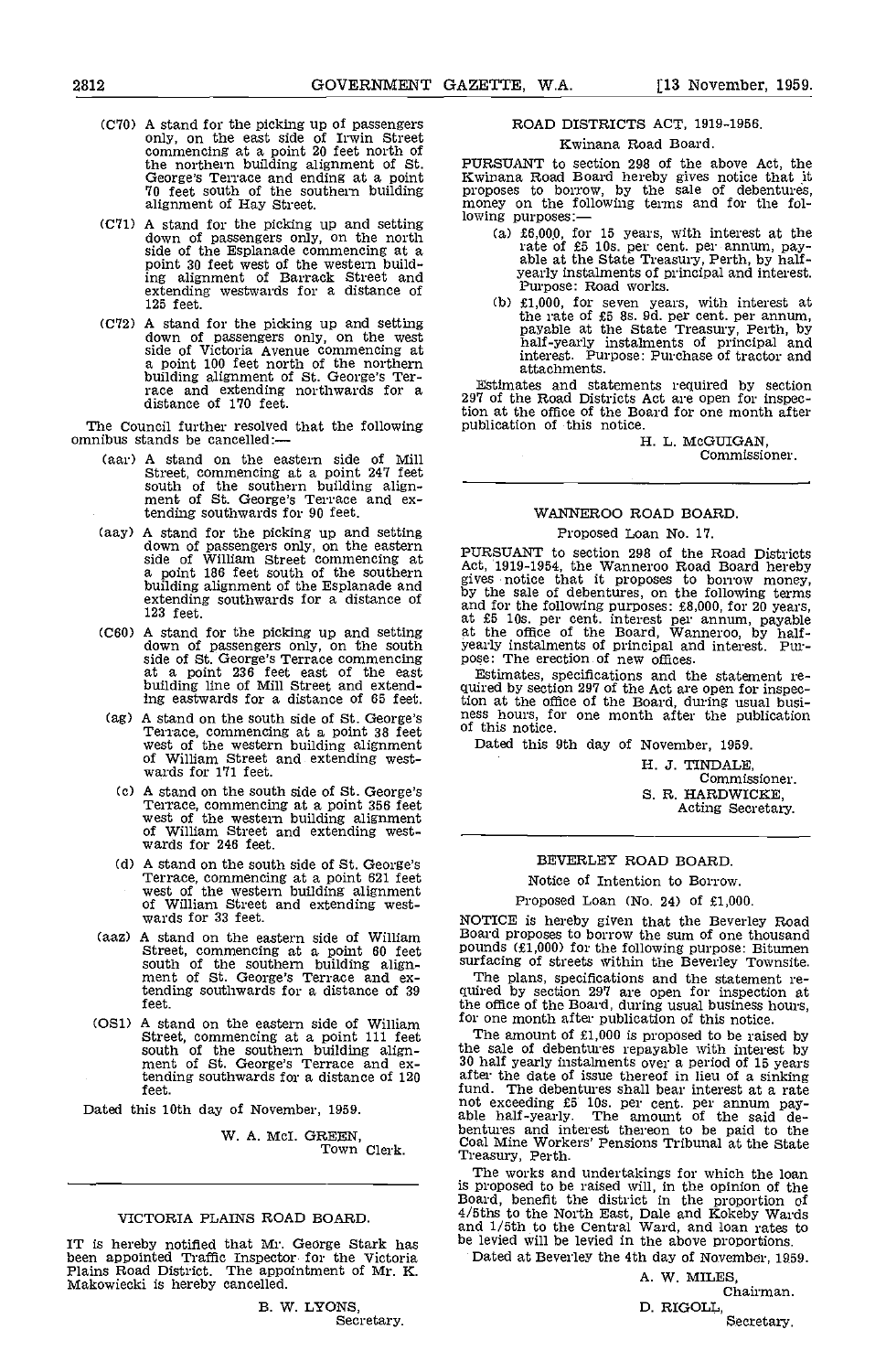#### BEVERLEY ROAD BOARD.

#### Notice of Intention to Borrow.

#### Proposed Loan (No. 23) of £4,000.

NOTICE is hereby given that the Beverley Road Board proposes to borrow the sum of four thousand pounds (E4,000) for the following purpose: Bitumen surfacing of roads in conjunction with the Math Roads Department Contributory Bitumen Scheme.

The plans, specification and the statement re- quired by section 297 are open for inspection at the office of the Board, during usual business hours, for one month after publication of this notice.

The amount of £4,000 is proposed to be raised by the sale of debentures repayable with interest<br>by 30 half-yearly instalments over a period of 15 PURS<br>years after the date of issue thereof, in lieu of a Act, 1 sinking fund. The debentures shall bear interest  $\frac{h}{n}$ at a rate not exceeding £5 los. per cent. per annum, payable half-yearly. The amount of the said de- bentures, and interest thereon to be paid to the Coal Mine Workers' Pensions Tribunal at the State Treasury, Perth.

The works and undertaking for which the loan interes is proposed to be raised will, in the opinion of the Board, benefit the district in the proportion of  $4/5$ ths to the North East, Dale and Kokeby Wards and  $1/5$ th to the Central Ward and loan rates to the nonbe levied will be levied in the above proportions.

Dated at Beverley, 4th day of November, 1959.

A. W. MILES, Chairman. D. RIGOLL,

Secretary.

#### COOLGARDIE ROAD BOARD.

Notice of Intention to Borrow.

Proposed Loan (No. 9) of £2,300.

PURSUANT to section 298 of the Road Districts Act, 1919-1954, the Coolgardie Road Board hereby gives notice that it proposes to borrow money, by the sale of debentures, on the following terms and MOTI for the following purposes:  $£2,300,$  for 15 years, at on interest rate not exceeding  $£5$  10s. per cent. per rest. pur-<br>annum, payable at the office of the Board by half-<br>yearly instalments of principal and interest. Pur poses: Installation of septic systems and ablution and tacilities at the Coolgardie and Widgiemooltha State Schools.

Estimates and the statement required by section<br>297 are open for inspection at the office of the Plans, specifications and the expand, during usual business hours, for one month<br>Board, during usual business hours, for one after the last publication of this notice.

> J. P. BAKER, Chairman. H. E. WILLIAMS, Secretary.

#### ROAD DISTRICTS ACT, 1919-1956. Narembeen Road Board. Notice of Intention to Borrow.

Proposed Loan No. 22.

PURSUANT to section 298 of the Road Districts Act, 1919-1956, the Narembeen Road Board hereby of the gives notice that it proposes to borrow money, by being the sale of debentures, on the following terms and<br>for the following purpose: £3,500, for 15 years, at The<br>a rate of interest not exceeding  $5\frac{1}{2}$  per cent. per as pro<br>annum, payable at the Rural and Industries Bank B of WA., Narembeen, by half-yearly instalments of principal and interest. Purpose: Bituminous sur- facing of roads under the Main Roads Department Contributory Bitumen Scheme.

Plans, specifications, estimates and a statement<br>required by section 297 of the Road Districts Act<br>are open for inspection at the office of the Board,<br>during usual business hours, for one month after<br>the last publication o

Passed by resolution of the Board at a meeting held on the 21st October, 1959.

A. B. CRAIG, Chairman.

R. H. PARDON,

Secretary.

## ROAD DISTRICT ACT, 1919-1956. Gnowangerup Road Board.

#### Notice of Intention to Borrow. Proposed Loan (No. 60) of £1,000.

PURSUANT to section 298 of the Road Districts Act, 1919-1956, the Gnowangerup Road Board hereby gives notice of its intention to borrow money, by the sale of debentures, on the following terms, and for the following purpose:  $\pounds1,000$  for 10 years, with interest not exceeding  $\pounds5$  10s, per cent. per annum, repayable at the office of the Gnowangerup Road Board, Gnowangerup, by 20 equal half-yearly insta interest. Purpose: Purchase of furnishings and furniture for the Jerramungup Hall, lot 114, Jer-ramungup.

Specifications and estimates as required by section 297 are open for inspection at the office of the Board, during usual business hours, for one month after the publication of this notice.

Dated this 9th day of November, 1959.

E. P. WELLARD, Chairman. W. J. CUNEO,<br>Secretary.

#### ROAD DISTRICTS ACT, 1919-1956.

Perth Road Board.

Notice of Intention to Borrow.

Proposed Loan (No. 107) of £100,000.

NOTICE is hereby given that at a meeting held on 10th November, 1959, the Perth Road Board resolved to borrow the sum of one hundred thousand pounds to be expended on works and under-<br>takings in the Perth Road District, the said works<br>and undertakings being road construction, road<br>widening, regrading, reconstruction, reconditioning,<br>concrete kerbing, hitumen

Plans, specifications and the estimates of the cost of the said works and undertakings and statecost of the said works and undertakings and statements showing the proposed expenditure of the money to be borrowed, including the cost of supervision and initial expenditure in connection with the raising of the loan, ar

hours of 10 a.m. and 4 p.m. on week-days, except<br>Saturdays.<br>The amount of £100,000 is proposed to be raised<br>by the sale of debentures, repayable with interest<br>by 30 equal half-yearly instalments over a period<br>of 15 years a

lieu of the formation of a sinking fund. The debentures shall bear interest at a rate of five pounds ten shillings per cent. per annum (5 lOs. per cent.), payable half-yearly. The amount of the said debentures and interest thereon is to be paid at the office of the Board, Cedric Street, corner Balcatta Beach Road, Osborne Park.

The works and undertakings for which the loan is proposed to be raised will, in the opinion of the Board, be of special benefit to the whole of the Perth Road District, and any loan rate applicable to such loan will be levied on the rateable land within the said district.

Dated this 11th day of November, 1959.

R. ROBINSON, Chairman. L. A. EASTON, Acting Secretary.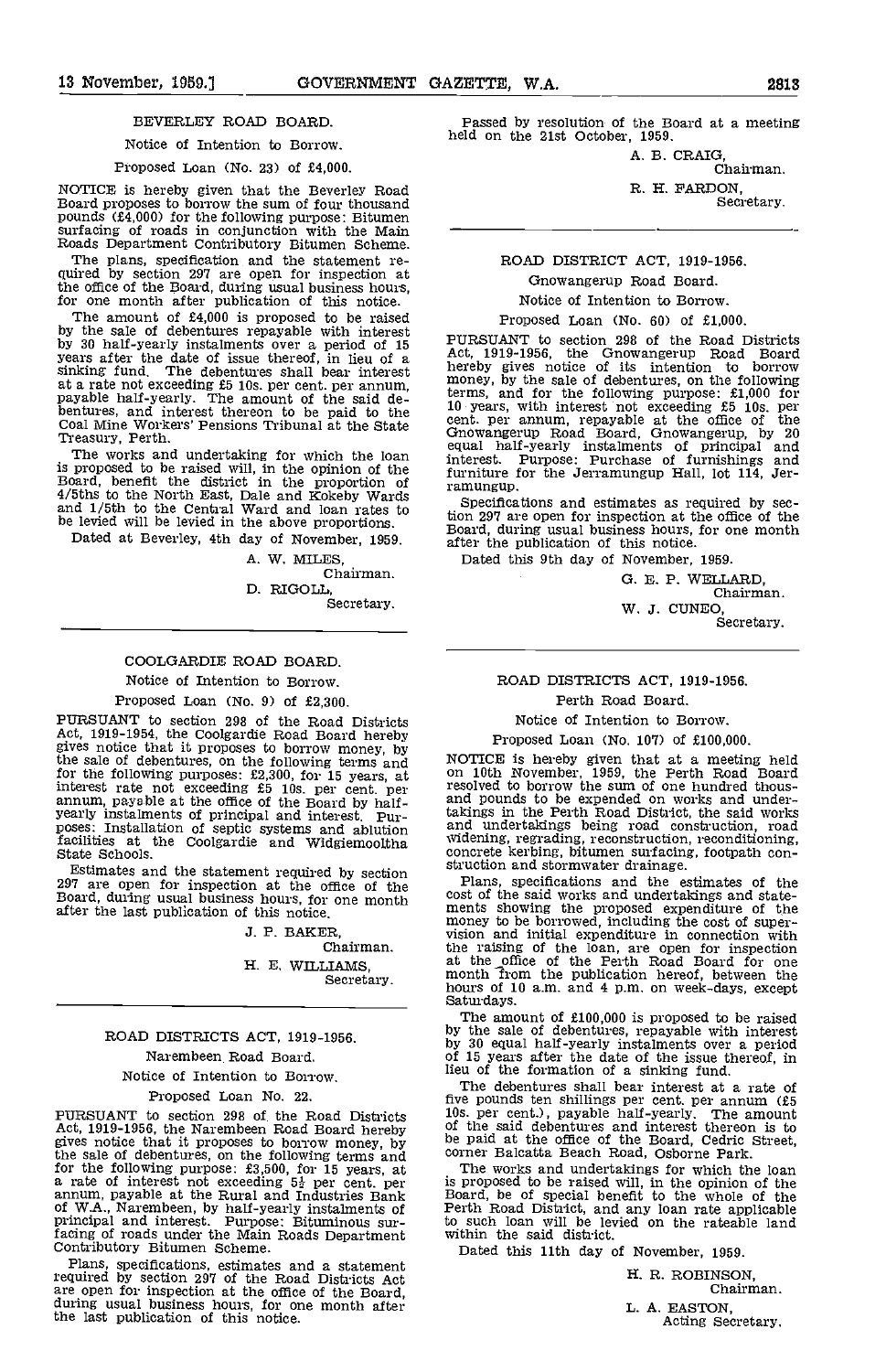#### PHILLIPS RIVER ROAD BOARD.

#### Notice of Intention to Borrow.

#### Proposed Loan (No. 4) of £2,000.

NOTICE is hereby given that the Phillips River PURS<br>Road Board proposes to borrow the sum of £2,000 Act, to be expended on works and undertakings in the Board<br>Phillips River Road District; the said works and money undertakings being additions and renovations to therms<br>Ravensthorpe Hall, the purchase and erection of a pears,<br>pavilion at the Ravensthorpe Recreation Ground per ar and the provision and improvement of sporting Juli St facilities at Ravensthorpe and Hopetoun Recreation Grounds. An estimate of the cost of the said works and

undertakings and a statement showing the pro-<br>posed expenditure of the money to be borrowed and the are open for inspection at the office of the Board, during working hours, for one month after the last  $\overline{a}$  opublication of this notice.

publication of this notice.<br>The amount of £2,000 is proposed to be raised<br>by the sale of debentures, repayable with interest<br>by 16 equal half-yearly instalments over a period by the sale of debentures, repayable with interest<br>by 16 equal half-yearly instalments over a period<br>of eight years after the date of issue thereof, in<br>lieu of the formation of a sinking fund. Such<br>debentures shall bear i as. 9d. per cent. per annum, payable half-yearly, the amount of the said debentures and interest ... thereon is to be paid at the Bank of New South "thirty"<br>Wales Savings Bank Limited, Lake Grace. posal in

Dated the 5th day of November, 1959.

H. WEHR, Chairman. A. C. ROSE,<br>Secretary.

#### ROAD DISTRICTS ACT, 1919-1956. Perth Road Board.

#### Notice of Intention to Borrow.

Proposed Loan (No. 108) of £100,000.

NOTICE is hereby given that at a meeting held on 10th November, 1959, the Perth Road Board resolver<br>resolved to borrow the sum of one hundred thous-<br>and pounds to be expended on works and under-<br>takings in the Perth Road District, the said works undertakings height co ing, concrete kerbing, bitumen surfacing, footpath struct construction and stormwater drainage.

Plans, specifications and the estimates of the cost of the said works and undertakings and state-<br>ments showing the proposed expenditure of the ments<br>money to be borrowed, including the cost of mone supervision and initial expenditure in connection vision<br>with the raising of the loan, are open for inspection at the office of the Perth Road Board for at the<br>one month from the publication hereof, between month from the

The amount of £100,000 is proposed to be raised<br>by the sale of debentures. repayable with interest<br>by 30 equal half-yearly instalments over a period<br>of 15 years after the date of the issue thereof, ments over a period of 1

The debentures shall bear interest at a rate of five debent<br>five pounds ten shillings per cent, per annum five pounds (E5 10s. per cent.), payable half-yearly. The (E5 1<br>amount of the said debentures and interest thereon amoun is to be paid at the office of the Board, Cedric Street, corner Balcatta Beach Road, Osborne Park.

is proposed to be raised will, in the opinion of the Board, be of special benefit to the whole of the Perth Road District and any loan rate applic- able to such loan will be levied on the rateable land within the said district.

Dated this 11th day of November, 1959.

# H. R. ROBINSON, Chairman. L. A. EASTON, Acting Secretary.

#### ARMADALE-KELMSCOTT ROAD BOARD.

Notice of Intention to Borrow.

#### Proposed Loan (No. 35) of £1,500.

PURSUANT to section 298 of the Road Districts Act, 1919-1954, the Armadale-Kelmsoott Road Board hereby gives notice of its intention to borrow money, by the sale of debentures, on the following years, with interest not exceeding £5 10s. per cent.<br>per annum, repayable at the office of the Board,<br>Jull Street, Armadale, by 30 equal half-yearly in-<br>stalments covering principal and interest. Purpose: Improvements to the Kelmscott Swimming Pool on reserve No. 21897 (Kelmscott Sub. Lot 30).

Plans, specifications and estimates of such works and the statement required by section 29'? of the Road Districts Act are open for inspection at the office of the Board during usual business hours.

J. E. MURRAY, Chairman.

W. W. ROGERS, Secretary.

This loan was advertised on 9th, 10th. 11th Sep-tember, 1959, and due to typographical error read "twenty equal half-yearly instalments" instead of "thirty equal half-yearly instalments." The pro-<br>posal is unchanged in every respect and only re-<br>advertised owing to a technical error.

Note.—The loan will be self supporting, the Kelmscott Swimming Association Incorporated will meet all payments of principal and interest, therefore no loan rate will be applicable to such loan.

#### ROAD DISTRICTS ACT, 1919-1956.

#### Perth Road Board.

Notice of Intention to Borrow.

Proposed Loan (No. 109) of £50,000.

NOTICE is hereby given that at a meeting held on 10th November, 1959, the Perth Road Board resolved to borrow the sum of fifty thousand pounds to be expended on works and undertakings in the Perth Road District, the said works and undertakings being road construction, road widen-ing, regrading, reconstruction, reconditioning, concrete kerbing, bitumen surfacing, footpath con- struction, stormwater drainage and improvements to reserves.

Plans. specifications and the estimates of the cost of the said works and undertakings and state- ments showing the proposed expenditure of the money to be borrowed, including the cost of super- vision and initial expenditure in connection with the raising of the loan, are open for inspection at the office of the Perth Road Board for one month from the publication hereof, between the hours of 10 a.m. and 4 p.m., on week-days, except Saturdays.

The amount of fifty thousand pounds is pro-<br>posed to be raised by the sale of debentures, repay-<br>able with interest by 30 equal half-yearly instal-<br>ments over a period of 15 years after the issue thereof, in lieu of the formation of a sinking fund.

The debentures shall bear interest at a rate of five pounds ten shillings per cent. per annum (ES lOs. per cent.), payable half-yearly. The amount of the said debentures and interest thereon is to be paid at the office of the Board, Cedric Street, corner Balcatta Beach Road, Osborne Park.

The works and undertakings for which the loan The works and undertakings for which the loan The works and undertakings for which the loan is proposed to be raised will, in the opinion of the Board, be of special benefit to the whole of the Perth Road District, and any loan rate applicable to such loan will be levied on the rateable land within the said district.

Dated this 11th day of November, 1959.

H. R. ROBINSON, Chairman. L, A. EASTON,

Acting Secretary.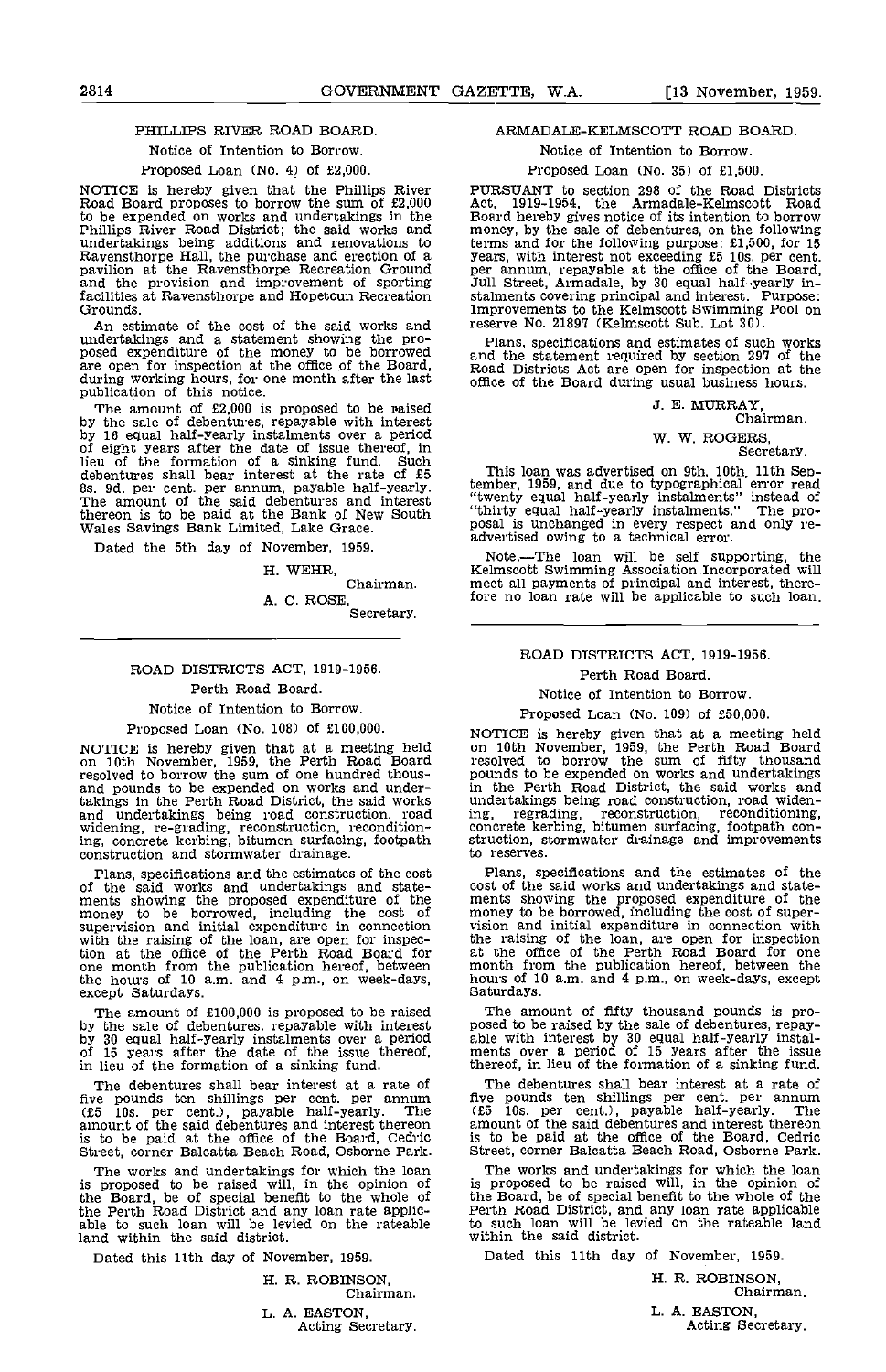#### ROAD DISTRICTS ACT, 1919-1956. Albany Road Board. Notice of Intention to Borrow. Proposed Loan (No. 13) of £1,700.

PURSUANT to section 298 of the Road Districts Act, 1919-1956, the Albany Road Board hereby gives notice that it proposes to borrow, by the sale of debentures, money on the following terms IT is<br>and for the following purpose:  $\pounds1,700$ , for five years, it is t<br>with interest at the rate of  $\pounds5$  7s. 6d. per cont. under<br>per anum, repayable at the Superamuatio cost of bitumen sealing district roads.

Any rate applicable to such loan will be levied<br>on all rateable land within the road district.<br>Plans, specifications and estimates and state-

Plans, specifications and estimates and state-<br>ments required by section 297 are open for inspection of ratepayers at the office of the Board for one month after the last publication of this notice, during office hours.

Dated the 9th day of November, 1959.

B. E. LANGE, Chairman. W. B. SIBBALD, Secretary.

#### WAGIN ROAD BOARD.

#### Notice of Intention to Borrow. Proposed Loan (No. 13) of £2,000.

PURSUANT to section 298 of the Read Districts Act, 1919-1956, the Wagin Road Board hereby gives notice of its intention to borrow money, by<br>the sale of debentures, on the following terms, and<br>for the following purpose: £2,000, for 15 years, tion 71<br>with interest at the rate of £5 10s. per cent. per<br>annum, repay of Beaufort Road under the Main Roads Depart-<br>ment Contributory Bitumen Scheme for surfacing point. roads within the District. roads within the District.<br>The estimates and statement required by sec-

tion 297 of the Act are open for inspection of rate- payers at the office of the Board, during office hours, for one month after the last publication of this notice.

The purpose for which the loan is proposed to be raised will, in the opinion of the Board, bene- fit the whole of the District, and any loan rate applicable will be levied on all rateable land within the District.

# H. A. DARE, Chairman. F. B. MASON,<br>Secretary.

#### ROAD DISTRICTS ACT, 1919-1956. Road Board Elections. Department of Local Government, Perth, 11th November, 1959.

IT is hereby notified, for general information, in accordance with section 92 of the Road Districts Act, 1919-1956, that the following gentlemen have been elected members of the undermentioned road boards to fill the vacancies shown in the particulars hereunder:

Date of Election; Member Elected; Surname, Chris-tian Name; Ward; Occupation; How Vacancy Occurred: (a) Effiuxion of time, (b) Resignation, (c) Death; Name of Previous Member;<br>Remarks.

Armadale-Kelmscott Road Board.

\*7/11/59; Brierty, Robert James; Kelmscott; Estate Agent; (b); Savage, W. G.

Marble Bar Road Board.

\*7/11/59; Hardie, John Dreyer; -; Pastoralist; (b); Greene, J. C.; unopposed.<br>\* Denotes extraordinary election.

(Sgd.) GEO. S. LINDSAY,<br>Secretary for Local Government.

#### ROAD DISTRICTS ACT, 1919.

Murchison and Mullewa Road Districts.

Severance and Annexation of Land,

Notice of Intention. Department of Local Government, Perth, 27th October, 1959.

L.G. 612/59, 1203/52.

IT is hereby notified for general information that it is the intention of His Excellency the Governor, under the provisions of the Road Districts Act, 1919, to sever from the Murchison Road District and annex to the Mullewa Road District the several pieces of land described in the Schedule hereto.

Plan showing the proposed transfer of territories may be perused at the office of the Depart- ment of Local Government, Perth.

(Sgd.) L. A. LOGAN, Minister for Local Government.

#### Schedule.

Transfer of Territories from Murchison Road District to Mullewa Road District.

All that portion of land being the whole of the land contained in Pastoral Lease 394/1009.

(Public Plan 55/300.)<br>(b) All that portion of land bounded by lines starting from the intersection of the Murchison Road District-Mullewa Road District common boundary and a northern boundary of Victoria<br>Location 4162 (reserve 15456) and extending south-<br>easterly along that northern boundary to a north-<br>western corner of location 4711; thence easterly along northern boundaries of that location and location 7167 to the south-western corner of location 7168; thence northerly, easterly and southerly along boundaries of that location to the north-<br>western corner of Pastoral Lease 392/526, a point District common boundary aforesaid, and thence westerly, southerly, again westerly and northerly along that road district boundary to the starting point. (Public Plans 155/80 and 162/80.)

#### ROAD DISTRICTS ACT, 1919.

#### Kellerberrin Road District.

Redivision into Wards.

#### Notice of Intention.

Department of Local Government. Perth, 26th October, 1959.

L.G. 235/56.

IT is hereby notified for general information that it is the intention of His Excellency the Governor, under the provisions of the Road Districts Act, 1919, to redivide the Kellerberrin Road District into four wards with the names, boundaries and number of members as described in the Schedule hereto.

L. A. LOGAN. Minister for Local Government.

#### Schedule.

#### Kellerberrin Road District.

#### Ward Boundaries.

#### Kellerberrin Townsite Ward.

All that portion of land bounded by lines starting from a point on the norther side of the Great Eastern Railway Reserve, situate in prolongation southerly of the eastern boundary of Avon Location 3042, and extending northerly to and along that boundary and the eastern boundary of location 2226 to the south-western corner of location 3219; thence easterly along the southern boundary of that location to a western boundary of reserve 2913; thence generally northerly and generally easterly along boundaries of that reserve to its easternmost north-eastern corner;<br>thence easterly to and along the northern boundary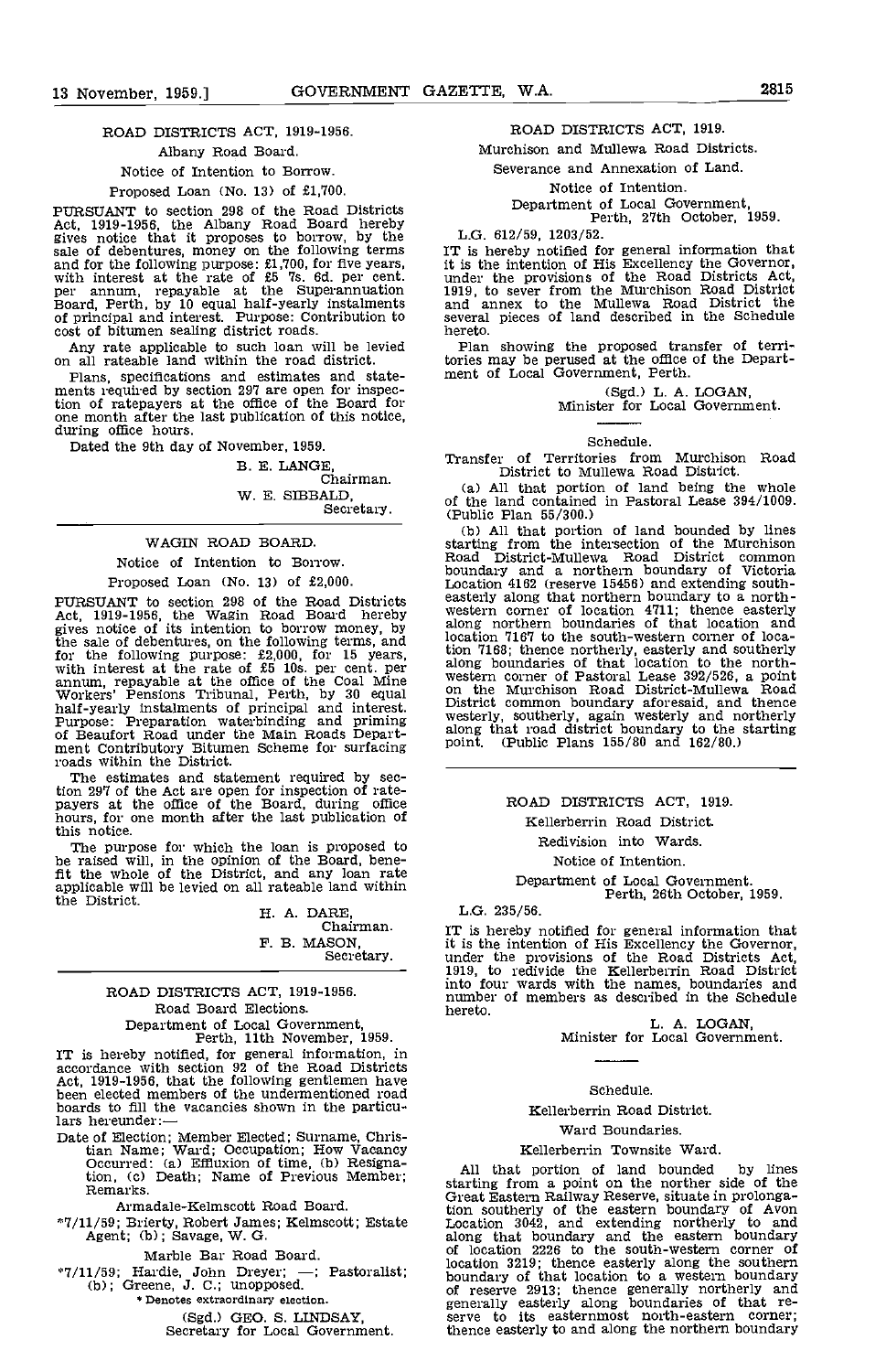2816 GOVERNMENT GAZETTE, WA. [13 November, 1059.

of Kellerberrin Townsite Lot 302 (reserve 14291) and onwards to the eastern side of road number 2200; thence north-westerly along that side to the south-western corner of Avon Location 8644; thence easterly along the southern boundary of that location to the western side of road number 1958; then<br>thence south-westerly and southerly along that side ber to a point situate in prolongation westerly of the northern boundary of location 3571; thence easterly and southerly to and along the boundaries of that dary location and onwards to the northern side of the nord Great Eastern Railway Reserve aforesaid; thence that westerly along that side to a point situate in pro- easte longation northerly of the eastern side of the eastern side of Cham-<br>side to the southern side of Forrest Street (road<br>number 11169); thence westerly along that side<br>to the eastern side of Mitchell Street (road numnumber 11169); thence westerly along that side thence<br>to the eastern side of Mitchell Street (road num-<br>her-3082); thence southerly along that side to a eastern<br>point situate in prolongation easterly of the westerl;<br>northe boundary of location 3638; thence northerly along the ea that boundary and onwards to the northern side to the Great Eastern Railway Reserve aforesaid; and thence westerly along that side to the starting to the point. (2 members.) (Public Plans 25/80 and 21850);<br>Kellerberrin Townsite.) (Public Plans 25/80 and 21850);

North Ward.<br>All that portion of land bounded by lines All that portion of land bounded by lines starting from the south-western corner of the same starting from the south-western corner of the and generally easterly along that road district on the Kellerberrin Road District b on the Kellerberrin Road District boundary, and extending southerly and easterly to and along the western and southern boundaries of location 18239 to the north-eastern corner of location 24899; thence generally southerly along the eastern boundaries of that location and onwards to the northern boundary of location 18404; thence west-<br>erly and southerly along boundaries of that loca-<br>tion to the northern boundary of location 18391; Lo thence easterly and southerly along boundaries of that location to the northern boundary of loca-<br>that location to the northern boundary of location 25022; thence westerly and southerly along boundaries of that location to the northern boundary of location 18317; thence easterly and bound southerly along boundaries of that location to the 19, the northern boundary of location 17433; thence 7741 easterly and southerly along boundaries of that of location and the eastern boundary of location south 17383 to a point situate in prolongation westerly to the 17383 to a point situate in prolongation westerly to the tion 15278; thence easterly and southerly to and boundarions boundaries of that location to the north-<br>south-western corner of location 20909; thence southerly, wester-<br>easterly and again southerly along boundaries of loca that location and onwards to the northernmost north-western corner of location 19354; thence southerly, westerly and again southerly along bastme<br>boundaries of that location to the northernmost the north-western corner of location 22641; thence situate southerly, westerly, again southerly and easterly bounds along boundaries of that location to a point situ-<br>ate in prolongation northerly of the northern- tion<br>most western boundary of location 13269; thence 13852 southerly, westerly, again southerly and again along boundaries of that location western<br>westerly to and along boundaries of that location western to its westernmost north-western corner; thence westerly and southerly to and along northern and western boundaries of location 13295 to the northwestern corner of location 17821; thence southerly Reserve and easterly along boundaries of that location and side to onwards to the western boundary of location 13237; thence southerly and easterly along boundaries of that location to a point situate in prolongation to and northerly of the eastern boundary of location boundary 15411; thence southerly, westerly and again southerly to and along boundaries of that location and the eastern boundary of location 6524 to the and south-eastern corner of that location; thence to the easterly to and along the southern boundaries of 6524; the boodlakine Agricultural Area Lots 85 and 86 of that to a point situate in prolongation northerly of the eastern boundary of lot 39; thence southerly to and along that boundary to the north-western corner of lot 38; thence easterly and southerly dary along boundaries of that location and onwards to

the northern side of the Great Eastern Railway Reserve; thence westerly along that side to a point situate in prolongation southerly of the eastern boundary of Avon Location 3571; thence northerly and westerly to and along boundaries of that loca-tion and onwards to the western side of road num-ber 1958; thence generally north-easterly along that side to the south-eastern corner of location 8644; thence westerly along the southern boun- dary of that location to the eastern side of road number 2200; thence south-easterly along that side to a point situate in prolongation easterly of the northern boundary of Kellerberrin Townsite Lot 302 (reserve 14291); thence westerly to and along that boundary and onwards to the easternmost north-eastern corner of reserve 2913;<br>thence generally westerly and generally southerly<br>along boundaries of that reserve to the south-<br>eastern corner of Avon Location 3219; thence westerly along the southern boundary of that location to the eastern boundary of location 2226; thence southerly along that boundary and the eastern boundary of location 3042 and onwards to the northern side of the Great Eastern Railway Reserve aforesaid; thence westerly along that side to the eastern corner of location 26772 (reserve 21850); thence generally north-westerly along that side to the eastern corner of location 26772 (reserve 21850); thence generally north-westerly along the northern boundary western corner; thence generally westerly along<br>the northern side of the Great Eastern Railway the northern side of the Great Eastern Railway Reserve aforesaid to a point situate in prolangation southerly of the eastern boundary of location 5087, a point on the Kellerberrin Road District boundary aforesaid, and thence generally northerly along that road district boundary to the starting point. (2 members.) (

#### East Ward.

All that portion of land bounded by lines starting from the north-eastern corner of Avon Location 17436, a point on the Kellerberrin Road District boundary, and extending easterly in<br>prolongation of the northern boundary of that<br>location to the eastern side of road number 4343; location to the eastern side of road number 4343; thence northerly along that side and the eastern boundaries of Kwolyin Agricultural Area Lot 19, the southern severance of Avon Location 7741 and location 4328 to the south-eastern corner of location 10665; thence westerly along the southern boundary of that location and onwards to the easternmost south-eastern corner of loca-tion 12846; thence northerly along the eastern boundary of that location and onwards to the south-eastern corner of location 11971; thence westerly and northerly along boundaries of that location to its north-western corner and onwards along western boundaries of locations 12295, 12298 and 12297 to the north-western corner of the lastinentioned location; thence easterly along the northern boundary of that location to a point situate in prolongation southerly of the eastern boundary of location 21465; thence northerly and<br>boundary of location 21465; thence northerly and<br>westerly to and along boundaries of that loca-<br>tion to the south-eastern corner of location<br>13852; thence westerly and gener tion to the south-eastern corner of location 13852; thence westerly and generally northerly along boundaries of that location to the south- western corner of location 11276; thence northerly along the western boundary of that location and of locations 7773 and 7772 and onwards to the northern side of the Great Eastern Railway<br>Reserve; thence generally westerly along that<br>side to a point situate in prolongation southerly of the eastern boundary of Doodlakine Agricultural Area Lot 38; thence northerly and westerly<br>to and along boundaries of that lot to the eastern<br>boundary of lot 39; thence northerly along that<br>boundary and onwards to the southern boundary<br>of lot 86; thence westerly a boundary and onwards to the southern boundary<br>of lot 86; thence westerly along that boundary<br>and the southern boundary of lot 85 and onwards to the south-eastern corner of Avon Location 6524; thence northerly along the eastern boundary 6524; thence northerly along the eastern boundary of that location to its north-eastern corner; thence northerly, easterly and again northerly to and along boundaries of location 15411 to its north- eastern corner and onwards to the southern boundary of location 13237; thence westerly and northerly along boundaries of that location to a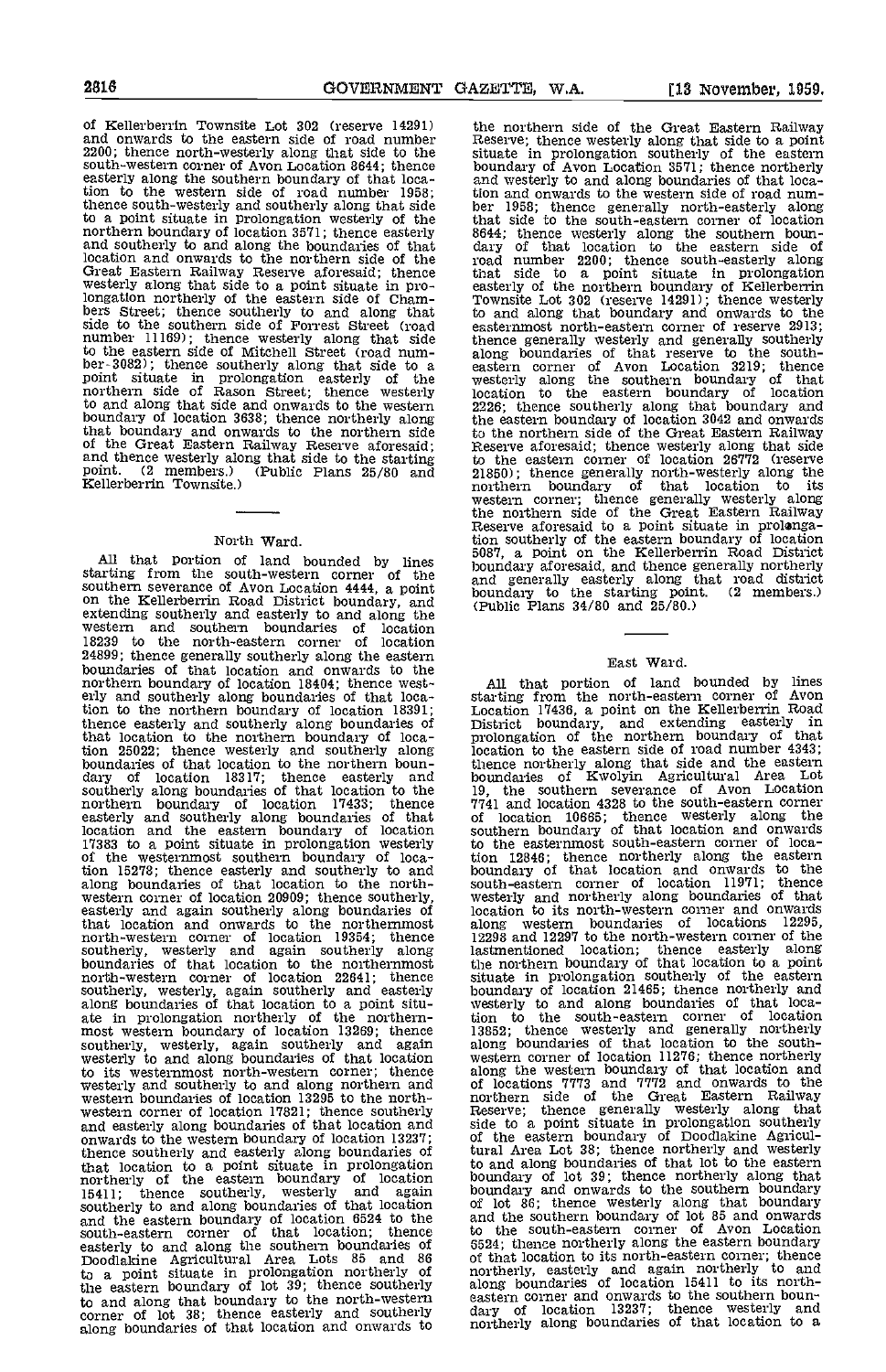point situate in prolongation easterly of the southern boundary of location 17821; thence of l westerly and northerly to and along boundaries sout<br>of that location to the south-western corner of thon location 13295; thence northerly and easterly along boundaries of that location and onwards to a north-western corner of location 13269; thence 1284 easterly, northerly again easterly and again dary to easterly along boundaries of that location to thence its northernmost north-western corner and onwards to the southern boundary of location 22641; thence westerly, northerly, easterly, and again northerly along boundaries of that location to the south-western corner of location tural 19354; thence northerly easterly and again side of northerly along boundaries of that location and prolong onwards to the southernmost south-western corner of location 20909; thence northerly, north-<br>westerly and again northerly along boundaries the K<br>of that location to the southernmost south-western and corner of location 15278; thence northerly and norther<br>westerly along boundaries of that location and starting onwards to the eastern boundary of location 17383; thence northerly along that boundary and northerly and westerly along boundaries of location 17433 to the south-eastern corner of location 18317; thence northerly and westerly along<br>boundaries of that location to the westernmost<br>south-western corner of location 25022, thence<br>northerly and easterly along boundaries of that location to the south-eastern corner of location Gingin 18391; thence northerly along the eastern boun-<br>dary of that location to the southernmost south-<br>western corner of location 18404; thence northerly, westerly, again northerly and easterly along NOTIC<br>boundaries of that location to a point situate in the lise prolongation southerly of the eastern boundary  $\frac{1}{m}$  to use of location 24899; thence generally northerly to min d<br>and along eastern boundaries of that location to armac the south-eastern corner of location 18239; thence  $\frac{mgn}{Fr}$ <br>westerly and northerly along boundaries of that  $\frac{Fr}{F}$ location and onwards to the south-western corner of the southern severance of location 4444, a point on the Kellerberrin Road District boundary Rabbi<br>aforesaid, and thence generally easterly, generally likely southerly, generally northerly and generally inclusively and generally the healt starting point. (3 members.) (Public Plans 34/80 A and 25/80.)

South Ward.<br>All that portion of land bounded by lines starting All that portion of land bounded by lines starting the V<br>from a point on the northern side of the Great Pen<br>Eastern Railway Reserve situate in prolongation southerly of the eastern boundary of location 5087, a point on the Kellerberrin Road District<br>boundary, and extending generally easterly along the northern side of that railway reserve to the western corner of location 26772 (reserve 21850); thence generally south-easterly along the northern boundary of that location to its eastern corner; thence generally easterly along the northern side of the Great Eastern Railway Reserve aforesaid to <sup>a</sup> point situate in prolongation northerly of the western boundary of location 3638; thence southerly along that boundary to Under a point situate in prolongation westerly of the northern side of Rason Street; thence easterly to and along that side and onwards to the eastern side of Mitchell Street (road number 3082); thence northerly along that side to the southern side of Forrest Street (road number<br>11169); thence easterly along that side to the eastern side of Chambers Street; thence northerly B.G.<br>along that side and onwards to the northern as Ass side of the Great Eastern Railway Reserve Deaths<br>aforesaid; thence generally easterly along that mainta<br>side to a point situate in prolongation northerly absence of the western boundary of location 7772; thence  $Ball$ ;<br>southerly to and along that boundary and on-<br>wards along the western boundaries of locations  $Bhead$ <br>7773 and 11276 to the south-western corner of and the lastmentioned location; thence generally and easterly along boundaries of loca-<br>southerly and easterly along boundaries of loca- Creel tion 13852 to the north-western corner of loca-tion 21465; thence easterly and southerly along boundaries of that location and onwards to the northern boundary of location 12297; thence westerly and southerly along boundaries of that

(2) 30562

location and onwards along western boundaries of locations 12298, <sup>12295</sup> and <sup>11971</sup> to the south-western corner of the lastmentioned location; thence easterly along the southern boundary of that location to a point situate in prolongation northerly of the eastern boundary of location 12846; thence southerly to and along that boun- dary to the south-eastern corner of that location; thence easterly to and along the southern boundary of location 10665 to the north-eastern corner of location 4328; thence southerly along the eastern boundary of that location, the southern severance of location 7741 and Kwolyin Agricul-tural Area Lot 19 and onwards along the eastern side of road number 4343 to a point situate in prolongation easterly of the northern boundary of Avon Location 17436; thence westerly to the north-eastern corner of that location, a point on the Kellerberrin Road District boundary aforesaid, and thence generally westerly and generally northerly along that road district boundary to the starting point. (2 members.) (Public Plans 25/80, 4/80 and 3B/40.)

#### VERMIN ACT, 1918-1958.

Gingin, Serpentine-Jarrandale, Armadale-Keim-scott, Gosnells, Kwinana and Rockingham Vermin Districts.

NOTICE is hereby given pursuant to section 102A of the Vermin Act, 1918-1958, that it is proposed to use Sodium Pluoroaoetate ("1080") in the ver- min districts of Gingin, Serpentine-Jarrandale, Armadale-Kelmscott, Gosnells, Kwinana and Rockingham for the poisoning of rabbits.

From the publication of this notice until further notice is published, the taking of rabbits or catching by any means except poisoning is prohibited. Rabbits taken in breach of this prohibition are likely to endanger or be detrimental to human health or life, if consumed as food.

A person who takes or attempts to take rabbits dale, Armadale-Kelmscott, Gosnells, Kwimana and<br>Rockingham after the publication of this notice<br>and before publication of a further notice can-<br>celling this prohibition commits an offence against the Vermin Act, 1918-1958.

Penalty: Maximum of £100.

G. K. BARON HAY, Chairman, Agriculture Protection Board. 10th November, 1959.

#### APPOINTMENTS.

Under section 6 of the Registration of Births, Deaths and Marriages Act, 1894-1956.

Registrar General's Office, Perth, 11th November, 1959.

THE following appointments have been approved: $-$ 

R.G. No. 151/57.—Sergeant Thomas Hince Brown, as Assistant District Registrar of Births, and Deaths for the Plantagenet Registry District, to maintain an office at Gnowangerup, during the absence on leave of Sergeant Frederick Cardwell Ball; appointment to date from 26th October, 1959.

R.G. No. 111/57.—Constable Keith Stanley<br>Sheahan, as District Registrar of Births, Deaths Registry District, to maintain an office at Halls Creek, during the absence on leave of Constable Bruce Ardington Dyball; appointment to date from 31st October, 1959.

> B. J. BROWNFIELD Registrar General.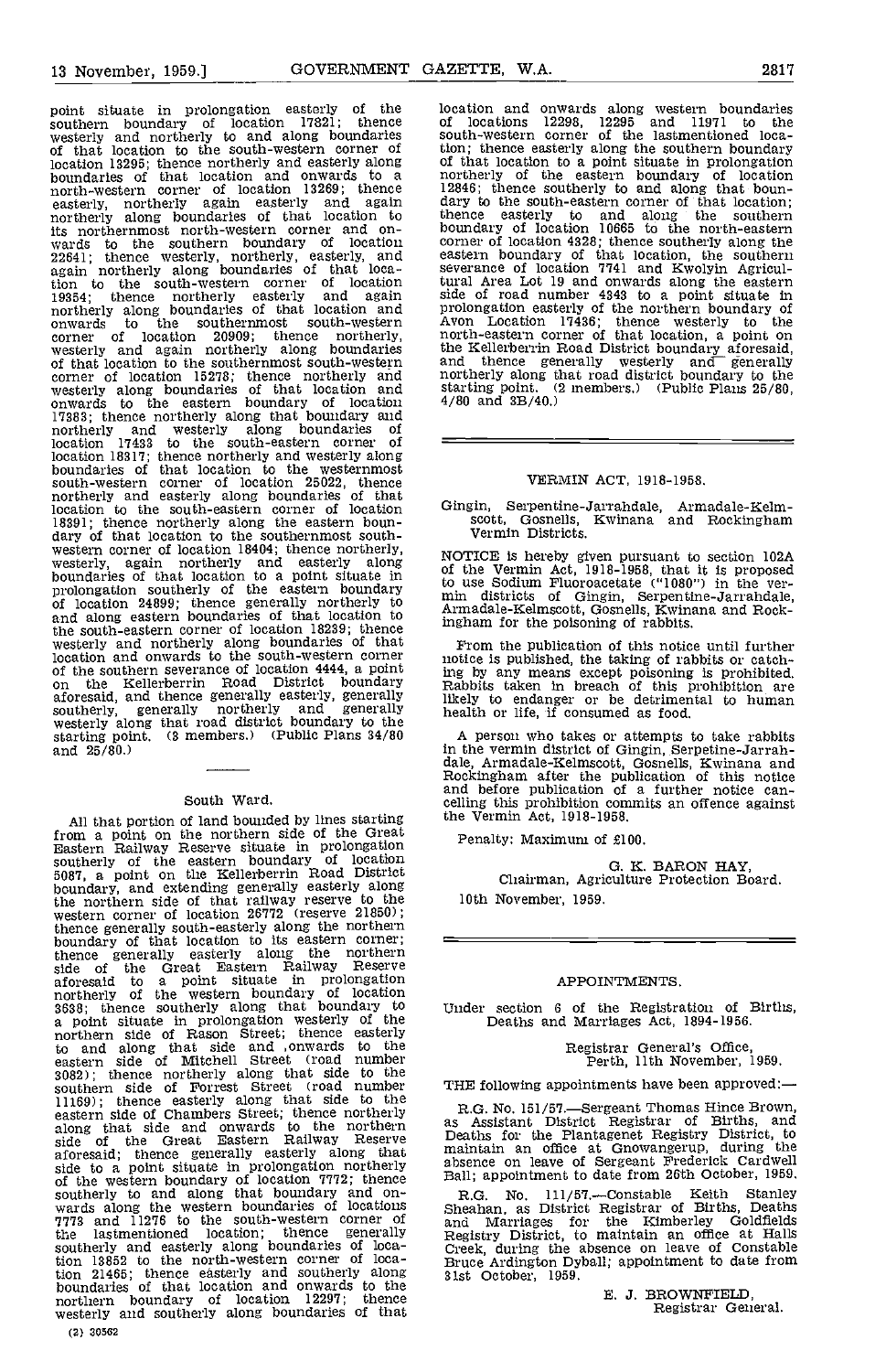# WESTERN AUSTRALIAN GOVERNMENT TENDER BOARD

Tenders for Government Supplies

| Date of<br>${\bf Ad}$ vertising |          |                          | Schedule<br>No. |                      | Supplies Required                                                                                                                                                                                                                          | Date of<br>Closing          |     |
|---------------------------------|----------|--------------------------|-----------------|----------------------|--------------------------------------------------------------------------------------------------------------------------------------------------------------------------------------------------------------------------------------------|-----------------------------|-----|
| 1959<br>Sept 25                 |          | 734A, 1959†              |                 |                      | Trickling Filter Rotary Distributors-Collie Sewcrage Treatment Works                                                                                                                                                                       | 1959<br>Nov. 19             |     |
| Oct.                            | 16       |                          | 791A, 1959*†    | $\ldots$<br>$\cdots$ |                                                                                                                                                                                                                                            | Nov. 19                     |     |
| Oct.                            | 20       | $810A, 1959\dagger$      |                 | $\cdots$             |                                                                                                                                                                                                                                            | Nov. 19                     |     |
| Oct.                            | 20       | 811A, 1959 <sup>+</sup>  |                 |                      |                                                                                                                                                                                                                                            | Nov. 19                     |     |
| Oct.                            | 20       | 818A, 1959               |                 | $\cdots$             | Tmkey Creek                                                                                                                                                                                                                                |                             |     |
| Oct.                            | 30       | 826A, 1959               |                 |                      | <b>Contractor</b><br>المتفاد المتداد المتد<br>$\mathbf{m} = 0$ , $\mathbf{m}$<br>$\ldots$<br>Cartage of battery supplies, Port Hedland to Marble Bar<br>$\ldots$                                                                           | Nov. 19<br>Nov. 19          |     |
| Oct.                            | 30       | 827A, 1959               |                 | $\cdots$<br>$\cdots$ | Cartage of battery supplies, Mt. Magnet to Boogardie<br>الممارات الملك<br>$\sim$ .                                                                                                                                                         | Nov. 19                     |     |
| Oct.                            | 30       | 828A, 1959               |                 | $\cdots$             | Cartage of battery supplies, Mt. Magnet to Sandstone<br>المتناول المتنا<br>$\cdots$                                                                                                                                                        | Nov. 19                     |     |
| Oct.                            | 30       | 829A, 1959               |                 | $\cdots$             | $\mathbf{r}_{\mathbf{r}}$<br>$\overline{\mathcal{L}}$                                                                                                                                                                                      | Nov. 19                     |     |
| Oct.                            | 30       | 830A, 1959               |                 |                      | <b>Save Common</b><br>$\cdots$<br>$\cdots$                                                                                                                                                                                                 | Nov. 19                     |     |
| Oct.                            | 30       | 831A, 1959               |                 |                      | $\ldots$ . $\ldots$<br>$\cdots$<br>$\cdots$                                                                                                                                                                                                | Nov. 19<br>$\text{Nov.}$ 19 |     |
| Oct.<br>Oct.                    | 30<br>30 | 832A, 1959<br>833A, 1959 |                 | <br>$\cdots$         | Cartage of battery supplies, Kalgoorlie to Yarri<br>Cartage of battery supplies, Malcolm to Lavertou<br>$\cdots$<br>and the state<br>$\cdots$<br>$\cdots$<br>$\cdots$<br>$\cdots$                                                          | Nov. 19                     |     |
| Oct.                            | 30       | 834A, 1959               |                 | $\cdots$             | $\cdots$<br>and the<br>$\cdots$                                                                                                                                                                                                            | Nov. 19                     |     |
| Oot-                            | 30       | 835A, 1959               |                 |                      | $\ldots$<br>and the<br>$\cdots$                                                                                                                                                                                                            | Nov. 19                     |     |
| Oct.                            | 30       | 836A, 1959               |                 | $\cdots$             | Cartage of battery supplies at Meekatharra<br>says the<br>$\ldots$<br>$\ldots$                                                                                                                                                             | Nov. 19                     |     |
| Oct.                            | 30       | 837A, 1959               |                 |                      | Cartage of battery supplies, Meekatharra to Peak Hill<br>$\mathbf{r}_{\text{max}}$ , $\mathbf{r}_{\text{max}}$<br>$\cdots$<br>$\cdots$                                                                                                     | Nov. 19                     |     |
| Oct.<br>Oct.                    | 30<br>30 | 838A, 1959<br>839A, 1959 |                 | $\cdots$<br>         | Cartage of battery supplies, Meekatharra to Marble Bar<br>$\Delta \Delta \Delta \Delta \Delta \Delta \Delta$<br>$\mathcal{L}_{\text{max}}$<br>$\cdots$<br>Cartage of battery supplies at Menzies<br><b>Section</b><br>$\sim$ .<br>$\cdots$ | Nov. 19<br>Nov. 19          |     |
| Oct.                            | 30       | 840A, 1959               |                 | $\cdots$             | Cartage of battery supplies at Norseman<br>$\sim 10^{-10}$<br>$\mathbf{1}$<br>$\cdots$                                                                                                                                                     | Nov. 19                     |     |
| Oct.                            | 30       | 841A, 1959               |                 |                      | Cartage of battery supplies, Broad Arrow to Ora Banda<br><br>$\cdots$                                                                                                                                                                      | Nov. 19                     |     |
| Oct.                            | 30       | 842A, 1959               |                 |                      | Cartage of battery supplies, Southern Cross to Marvel Loch<br>$\ldots$<br>$\cdots$                                                                                                                                                         | Nov. 19                     |     |
| Oct.                            | 30       | 843A, 1959               |                 | $\cdots$             | Cartage of battery supplies, Geraldton to Northampton<br>$\sim$ $\sim$<br>$\cdots$<br>$\cdots$                                                                                                                                             | Nov. 19                     |     |
| Oct.                            | 30       | 844A, 1959               |                 |                      | Cartage of battery supplies, Wubin to Paynes Find<br>$\cdots$<br>$\cdots$<br>Pumping equipment for Government Printing Office, Subiaco                                                                                                     | Nov. 19                     |     |
| Oct.<br>Oct.                    | 30<br>30 | 847A, 1959<br>848A, 1959 |                 |                      | $\cdots$<br>$\cdots$<br>$\cdots$<br>$\ldots$                                                                                                                                                                                               | Nov. 19<br>Now. 19          |     |
| Oct.                            | 30       | 860A, 1959               |                 | $\cdots$<br>         | $\cdots$<br>$\mathbf{1}_{\mathbf{1}_{\mathbf{2}}\mathbf{1}_{\mathbf{3}}\mathbf{1}_{\mathbf{4}}\mathbf{1}_{\mathbf{5}}\mathbf{1}_{\mathbf{6}}$<br>$\ldots$                                                                                  | Nov. $19$                   |     |
| Oct.                            | 30       | 863A, 1959               |                 | .                    | Steel Pipes 12 in. to 4 in. nom. diam.<br>$\sim 10^{-1}$<br>$\ldots$<br>$\cdots$                                                                                                                                                           | Nov. 19                     |     |
| Nov.                            | 3        | 866A, 1959               |                 |                      | Toilet rolls, period $1/1/60$ to $30/6/60$<br>المنتبذ<br>$\cdots$<br>$\cdots$                                                                                                                                                              | $\text{Nov.}$ 19            |     |
| Nov.                            | 3        | 874A, 1959               |                 |                      | Refrigeration equipment, 25 cub. ft. capacity<br>$\cdots$<br>$\cdots$                                                                                                                                                                      | Nov. 19                     |     |
| Nov.<br>Nov.                    | 3<br>3   | 879A, 1959               |                 | $\cdots$             | Cool water drinking fountains for Rural and Industries Bank<br>$\cdots$<br>                                                                                                                                                                | Nov. 19<br>Nov. 19          |     |
| Nov.                            | 10       | 880A, 1959<br>885A, 1959 |                 | <br>                 | $\cdots$<br>$\ddotsc$<br>$\cdots$<br>$\cdots$                                                                                                                                                                                              | Nov. 19                     |     |
| Nov.                            | 10       | 896A, 1959               |                 | $\cdots$             | $\ldots$<br>$\cdots$                                                                                                                                                                                                                       | Nov. 19                     |     |
| Oct.                            | 20       |                          | $819A, 1959*$   |                      | $\cdots$<br>$\cdots$                                                                                                                                                                                                                       | Nov. 26                     |     |
| Oet.                            | 30       |                          |                 |                      | Oils and Greases for Government Departments and Institutions<br>$\ldots$<br>$\cdots$                                                                                                                                                       | Nov.                        | 26  |
| Nov.                            | 6        | 875A, 1959               |                 | $\cdots$             | $\cdots$                                                                                                                                                                                                                                   | Nov.                        | 26  |
| Nov.<br>Nov.                    | 6<br>6   | 876A, 1959<br>877A, 1959 |                 | $\cdots$             | Recapping of tyres for W.A.G. Railways<br>Bread for Muresk Agricultural College<br>Firewood for Government Departments, Perth, Claremont and Fremantie<br>$\cdots$                                                                         | Nov. 26<br>Nov.             | 26  |
| Nov.                            | 6        | 878A, 1959               |                 | <br>$\cdots$         | $\sim$<br>Firewood for Muresk Agricultural College<br>$\sim$<br>$\cdots$                                                                                                                                                                   | Nov. 26                     |     |
| Nov.                            | 6        | 884A, 1959               |                 | $\cdots$             | Coloured Glass Infill Panels for Parliament House<br>$\ldots$                                                                                                                                                                              | Nov. 26                     |     |
| Nov.                            | 10       | 888A, 1959               |                 | $\cdots$             | Drilling Equipment (Core Barrels and A Rods)<br><b>Sales Control</b><br>$\cdots$<br>$\cdots$                                                                                                                                               | Nov.                        | 26  |
| Nov.                            | 10       | 890A, 1959               |                 | $\cdots$             | Log Hauling Tractor (150-180 D.B.H.P.)<br>Piano for Mental Health Services, Claremont<br>$\mathbf{z}_1, \mathbf{z}_2, \ldots, \mathbf{z}_n$<br>$\cdots$<br>$\cdots$                                                                        | Nov. 26                     |     |
| Nov.                            | 10       | 891A, 1959               |                 | $\cdots$             | <b>Section</b><br>$\ldots$<br>$\cdots$                                                                                                                                                                                                     | Nov. $26$                   |     |
| Nov.<br>Nov.                    | 10<br>10 | 897A, 1959               |                 | $\cdots$             | Lime for Government Departments, $1/1/60$ to $31/12/60$<br>$\sim$<br>$\cdots$<br>Removal of Bodies to Morgues at Perth and Fremantle                                                                                                       | Nov.<br>Nov. 26             | 26  |
| Nov.                            | 10       | 898A, 1959<br>899A. 1959 |                 | $\cdots$<br>$\cdots$ | $\cdots$<br>$\ldots$<br><b>Sales Control</b><br>$\sim$<br>$\ldots$                                                                                                                                                                         | Nov. 26                     |     |
| Nov.                            | 10       | 900A, 1959               |                 |                      | Firewood for Government Departments and Institutions, Country areas                                                                                                                                                                        | Nov.                        | 26  |
| Sept.                           | 4        |                          | 671A, 1959*†    | $\cdots$             | 440 Volt 2,000 KVA Feeder Voltage Regulator<br>$\sim$                                                                                                                                                                                      | Dec.                        | 3   |
| $0$ ct.                         | 30       |                          | .850A、1959*†    | $\cdots$             | Carriage roofing canvas        Fluorescent Fittings for "Westland " Train<br>$\ldots$<br>$\ldots$                                                                                                                                          | Dec.                        | 3   |
| Sept. 25                        |          |                          | 724A, 1959*†    |                      | $\cdots$<br>$\cdots$                                                                                                                                                                                                                       | Extended to                 |     |
| Nov.                            | 3        | 865A, 1959               |                 |                      | 38 only 10 H.P. Air Cooled petrol engines                                                                                                                                                                                                  | $\bf Dec.$<br>Dec. $3$      | -3. |
| Dec.                            | 3        | 901A, 1959               |                 | <br>                 | $\cdots$<br>Mechanical Equipment, Carlisle Motor Trades School-1 ton Hydraulic Crane,                                                                                                                                                      |                             |     |
|                                 |          |                          |                 |                      | Heavy Duty Valve Refacing Machine, Portable Steam Cleaning Unit,                                                                                                                                                                           |                             |     |
|                                 |          |                          |                 |                      | Chassis Dynamometer, Electrical Test Bench, Hydraulic Hoist Twin Ram,                                                                                                                                                                      |                             |     |
|                                 |          |                          |                 |                      | 12,000 lb. capacity, Portable Welding Machine, Gear and Bearing Puller,                                                                                                                                                                    |                             |     |
|                                 |          |                          |                 |                      | Floor Type Radial Drilling Machine, Speedax Bandsaw, Double Head                                                                                                                                                                           |                             |     |
|                                 |          |                          |                 |                      | Electric Pedestal Buffing Machine, Pedcstal Grinding Machine, Double<br>Head 8 in. Electric Bench type Grinder, Garage Type Floor Jack, 6,000 lb.                                                                                          |                             |     |
|                                 |          |                          |                 |                      | lift, $\frac{1}{2}$ in. Electric Hand Drill, 750 r.p.m., $\frac{3}{2}$ in. Electric Hand Drill Heavy                                                                                                                                       |                             |     |
|                                 |          |                          |                 |                      | Duty 900 r.p.m., $\frac{1}{4}$ in. Electric Hand Drill Heavy Duty 2,000, 4, $\frac{1}{2}$ in.                                                                                                                                              |                             |     |
|                                 |          |                          |                 |                      | Centres Hercus Lathes, 6 in. High Speed Hacksaw Machine Heavy Duty,                                                                                                                                                                        |                             |     |
|                                 |          |                          |                 |                      | Medium Duty Hand Truck, Light Duty Hand Truck                                                                                                                                                                                              | Dec.                        | 3   |
| Nov. 10                         |          |                          | 902A, 1959†     |                      | Water Filters for use in conjunction with Ultra Violet Sterilising Units                                                                                                                                                                   | Dec.                        | 3   |
| Nov.                            | 6        |                          | 882A, 1959†     | $\ldots$             | Mechanical equipment for Leederville Technical School-30 in. Panel Planing<br>and Thicknessing Machine, Cross Cutting and Trenching Machine, 12 in.                                                                                        |                             |     |
|                                 |          |                          |                 |                      | Surface Planer (Buzzer), Chain and Chisel Mortising Machine, 15 Spindle                                                                                                                                                                    |                             |     |
|                                 |          |                          |                 |                      | Dove Tailing Machine, Vertical Boring Machine, Wood Turning Lathe 10in.,                                                                                                                                                                   |                             |     |
|                                 |          |                          |                 |                      | Saw Gulleting Machine, Circular Saw Setting Machine, Straight Knife                                                                                                                                                                        |                             |     |
|                                 |          |                          |                 |                      | Grinder, Spindle Moulding Machine, Automatic Band Saw Filer and Setter,                                                                                                                                                                    |                             |     |
|                                 |          |                          |                 |                      | Electric Band Saw Brazer, 8 in. Heavy Duty Grinder, High Speed Router,                                                                                                                                                                     |                             |     |
|                                 |          |                          |                 |                      | Combined Disc and Bobbin Sander, 10 in. Tilting Arbor Saw Bench, Radio                                                                                                                                                                     |                             |     |
|                                 |          |                          |                 |                      | Frequency Generator, 3 Section Hand Operated Hydraulic Press, Twin<br>Vacuum Shaping and Veneering Press, 10 in. Tilting Arbor Saw Bench,                                                                                                  |                             |     |
|                                 |          |                          |                 |                      | 16 in. Band Saw, Electric Hand Router, Electric Hand Sabre Saw, Cross                                                                                                                                                                      |                             |     |
|                                 |          |                          |                 |                      | Cutting and Trenching Machine, 12 in. Surface Planer (Buzzer), Combined                                                                                                                                                                    |                             |     |
|                                 |          |                          |                 |                      | Disc and Bobbin Sander, Collar Cutters, Tungsten Carbide Tipped, Collar                                                                                                                                                                    |                             |     |
|                                 |          |                          |                 |                      | Cutters, 14 in. Combination Saw Blade, Milled Cutters Square Head,                                                                                                                                                                         |                             |     |
|                                 |          |                          |                 |                      | Universal Cutter Grinder, Automatic Feeder Unit, High Speed Routing                                                                                                                                                                        |                             |     |
|                                 |          |                          |                 |                      | and Recessing Machine, Automatic single chain Mortising Machine, Saw                                                                                                                                                                       |                             |     |
|                                 |          |                          |                 |                      | Gulleting Machine, Air Compressor Unit complete, 36 in. Pan Brake<br>Machine, Argon Arc Welding Unit, Bench Angle Bender, Bench Type                                                                                                       |                             |     |
|                                 |          |                          |                 |                      | Circle and Ring Cutting Machine, Bench Burring Machines, Bench Wiring                                                                                                                                                                      |                             |     |
|                                 |          |                          |                 |                      | Machines, Bench Type Crimping Machine, Gas Fire Pots, Bench Type                                                                                                                                                                           |                             |     |
|                                 |          |                          |                 |                      | Knock up Machine, Bench Type Thick Edge Machines, Paint Heater                                                                                                                                                                             |                             |     |
|                                 |          |                          |                 |                      | Unit and Air Line Filter<br>                                                                                                                                                                                                               | Dec.                        | 10  |
|                                 |          |                          |                 |                      |                                                                                                                                                                                                                                            |                             |     |

 $\bar{z}$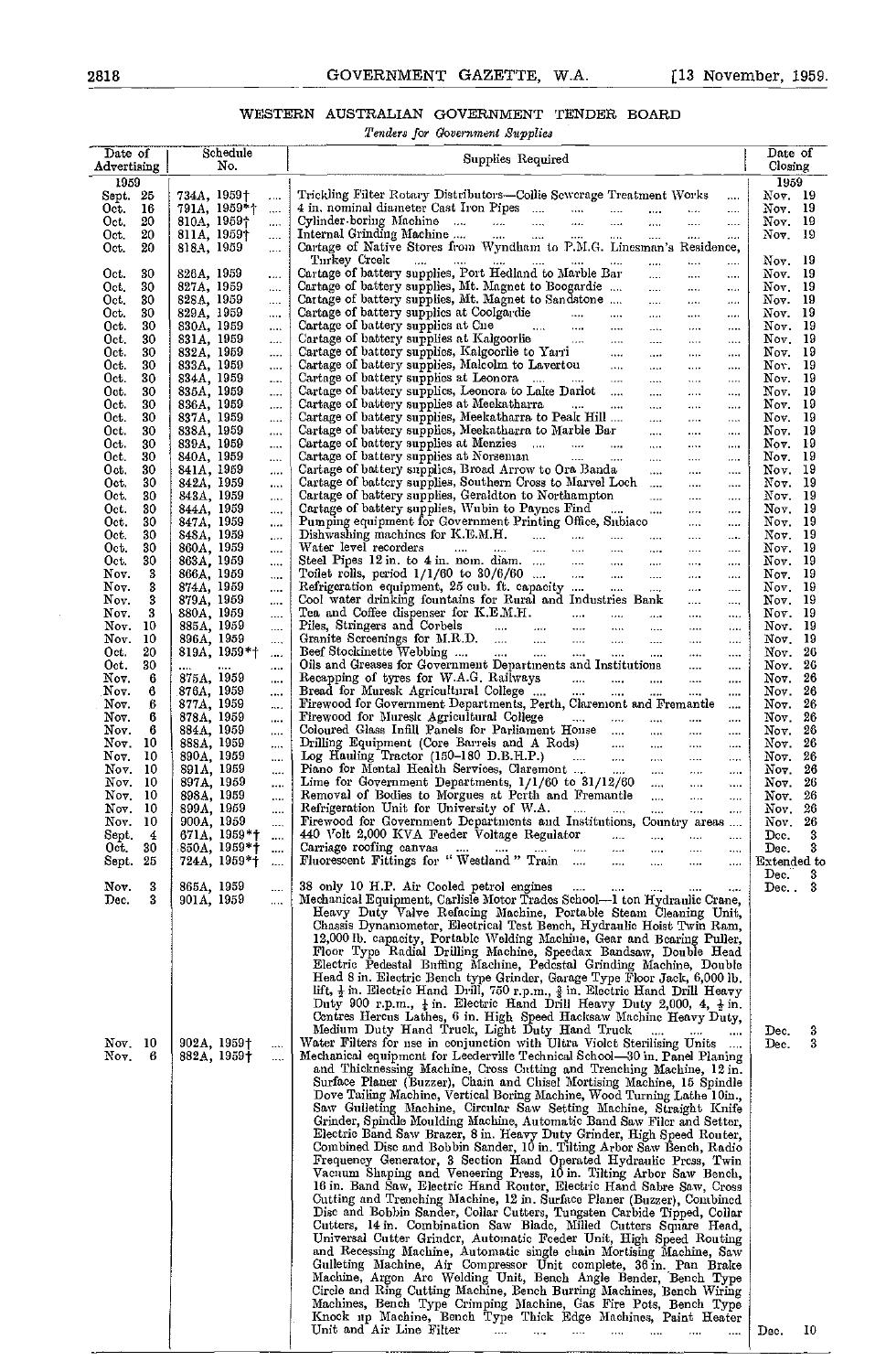#### WESTERN AUSTRALIAN GOVERNMENT TENDER BOARD-continued

Tenders for Government Supplies-continued.

| Date of<br>Advertising |   | Schedule<br>No. | For Sale                                                                    | Date of<br>Closing         |  |  |
|------------------------|---|-----------------|-----------------------------------------------------------------------------|----------------------------|--|--|
| Oct.                   | 6 | 746A, 1959<br>  | Supply and delivery of diesel shunting locomotives for the North-West<br>   | - 17<br>Dec.<br>(extended) |  |  |
| Oct.                   | 2 | 745A 1959*†     | Mechanical self cleaning strainers for condenser cooling water<br>1.111<br> | 1960<br>Jan.               |  |  |

\* Documents available from Agent General for W.A., 115 The Strand, London, W.C. 2.

t Documents available for inspection only at W.A. Government Liaison Offices, Melbourne and Sydney.

Addresses-Liaison Offices-

W.A. Government Liaison Office, Room 25, 2nd Floor, M.L.O. Buildings, 305 Collins Street, Melbourne.

W.A. Government Liaison Office, Room 105, 82 Pitt Street, Sydney. Agent General for W.A.,

115 The Strand, London, W.C. 2.

#### For Bale by Tender

| Date of<br>Advertising | Schedule<br>No. |          | For Sale                                                 |          |              |  |  |             |  |
|------------------------|-----------------|----------|----------------------------------------------------------|----------|--------------|--|--|-------------|--|
| 1959                   |                 |          |                                                          |          |              |  |  | 1959        |  |
| 30<br>Oct.             | 849A, 1959      |          | " A.E.C." bus bodies ex W.A.G.R., Bunbury<br>            |          | <b>No.20</b> |  |  | Nov.<br>-19 |  |
| 30<br>Oct.             | 858A, 1959      | $\cdots$ | Malcolm Moore grader (MRD401)<br><br>                    |          |              |  |  | Nov.<br>19  |  |
| 30<br>Oct.             | 859A, 1959      | $\cdots$ | Scrap C.I. and Mild Steel ex Merredin<br>1000<br>        |          |              |  |  | 19<br>Nov.  |  |
| Nov.                   | 368A, 1959      | $\cdots$ | Austin 3 ton Tip Truck (WAG3675)<br>1.111<br>            |          | 1.111        |  |  | 19<br>Nov.  |  |
| Nov.                   | 869A, 1959      | $\cdots$ | 2 in. centrifugal pump (PW30)<br>$\cdots$<br><br>$1 - 1$ | 1000     | 1.111        |  |  | Nov.<br>19  |  |
| Nov.                   | 883A, 1959      | $\cdots$ | 1953 Landrover (WAG 1260)<br><br>10.000<br>              | 1.1.1    | $-0.05$      |  |  | Nov.<br>19  |  |
| 10<br>Nov.             | 886A.<br>1959   | $\cdots$ | 1952 Vanguard Utility (WAG 2961)<br><br>                 |          | 1010.        |  |  | 26<br>Nov.  |  |
| 10<br>Nov.             | 887A, 1959      | $\cdots$ | Fiat Crawler Tractor (MRD 403)<br><br>$\cdots$           | $\cdots$ |              |  |  | Nov.<br>26  |  |
| 10<br>Nov.             | 889A, 1959      | $\cdots$ | Portable Southern Cross Air Compressor (PW 64)           | $\cdots$ |              |  |  | 26<br>Nov.  |  |
| 10<br>Nov.             | 892A, 1959      | $\cdots$ | 6 h.p. Roseberry Engine (PW 94)<br>$\cdots$<br>          |          |              |  |  | Nov.<br>26  |  |
| 3<br>Nov.              | 867A, 1959      | $\cdots$ | Turbo Orchard spray unit<br>$\cdots$<br>$\cdots$<br>     |          | $\cdots$     |  |  | 3<br>Dec.   |  |
| -10<br>Nov.            | 893A, 1959      | $\cdots$ | Rex Pumping Outfit, ex M.R.D., Pt. Hedland               |          |              |  |  | 3<br>Dec.   |  |
| -10<br>Nov.            | 894A, 1959      |          | Villiers Pumping Unit, ex M.R.D., Derby<br>              |          |              |  |  | 3<br>Dec.   |  |

Tenders addressed to the Chairman, Government Tender Board, 74 Murray Street, Perth, will be received for the above-<br>mentioned supplies until 10 a.m. on the dates of closing.<br>Tenders must be properly indorsed on envelopes

Tender forms and full particulars may be obtained on application at the Tender Board Office, 74 Murray Street, Perth. No Tender necessarily accepted. The contract of the contract of the contract of the contract of the contract of the contract of the contract of the contract of the contract of the contract of the contract of the contract o 13th November, 1959.<br>
13th November, 1959.<br>
Chairman, Tender Board.<br>
Chairman, Tender Board.

| Accepted Tenders |  |
|------------------|--|

| Tender<br>Board<br>No. | Date      | Sche-<br>dule<br>Contractor<br>No.                                |               | Particulars                                                                                                                                     | Department<br>Concerned    | Rate                        |  |
|------------------------|-----------|-------------------------------------------------------------------|---------------|-------------------------------------------------------------------------------------------------------------------------------------------------|----------------------------|-----------------------------|--|
|                        | 1959      |                                                                   |               |                                                                                                                                                 |                            |                             |  |
| 1233/59                | Nov.<br>5 | Alma Engineering Pty<br>Ltd.                                      | 749A.<br>1959 | Supply of Vacuum Hose Pipe<br>Couplings                                                                                                         | WAGR.<br>                  | 7s. 6d each                 |  |
| 660/59                 | do.       | West<br>Australian<br>The<br>Directors'<br>Funeral<br>Association | $\cdots$      | Burials of Deceased Pensioners.<br>Destitute Persons and Desti-<br>tute Natives during period 1st<br>January, 1960, to 31st De-<br>cember, 1960 | Various<br>$\cdots$        | At rates tendered           |  |
| 606/59                 | do.       | Hoskins Ptv.<br>Vickers<br>$_{\rm Ltd.}$                          | 364A.<br>1959 | Supply of Electric Overhead<br>Travelling Crane                                                                                                 | W A G.R.<br>$\cdots$       | £3,385                      |  |
| 1201/59                | do.       | <br><br><br>                                                      | 725A.<br>1959 | Supply of Materials for Primary<br>School Crafts                                                                                                | Education<br>$\cdots$      | Details on applica-<br>tion |  |
| 1196/59                | do.       | Porter Motor Co. Pty.<br>$_{\rm Ltd.}$                            | 783A.<br>1959 | Supply of Austin 3 ton Truck                                                                                                                    | National<br>Parks<br>Board | £1,547                      |  |
| 979/59                 | do.       | Motor<br>Winterbottom<br>Sales Ltd.                               | 586A,<br>1959 | Supply of 5 ton Austin Cab and<br>Chassis                                                                                                       | P.W.D.<br>                 | £1,300                      |  |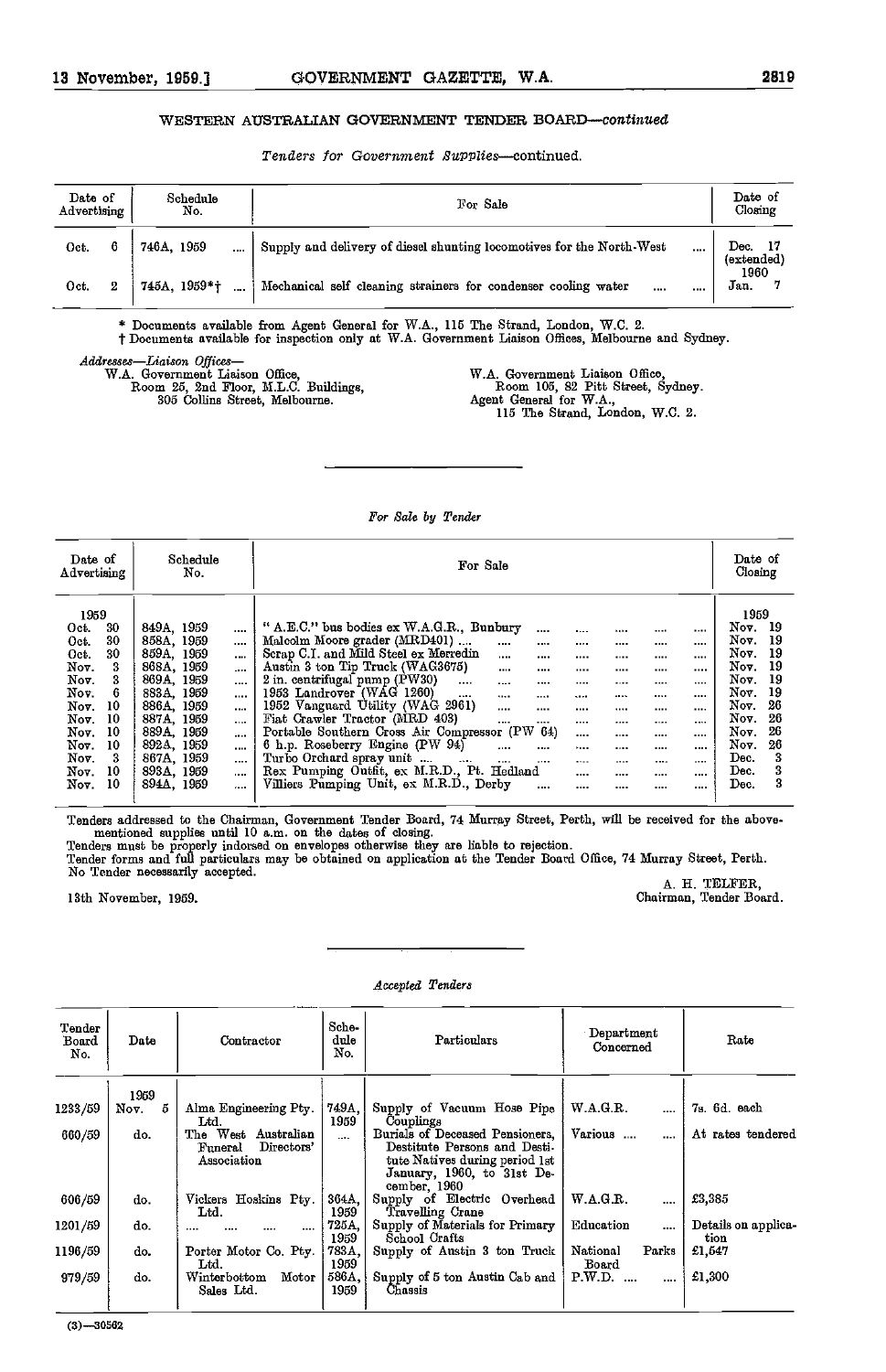#### WESTERN AUSTRALIAN GOVERNMENT TENDER BOARD-continued.

Accepted Tenders-continued.

| Tender<br>Board<br>N٥. | $_{\text{Date}}$  | Contractor                                  | Sche-<br>dule<br>No. | Particulars                                                                                                                                                                                                   | Department<br>Concerned        | Rate                                                              |
|------------------------|-------------------|---------------------------------------------|----------------------|---------------------------------------------------------------------------------------------------------------------------------------------------------------------------------------------------------------|--------------------------------|-------------------------------------------------------------------|
| 1118/59                | 1959<br>5<br>Nov. |                                             | 697A,<br>1959        | Supply of Electric Fans during<br>period 5th November, 1959.<br>to 30th September, 1960, as<br>follows :—                                                                                                     | Govt. Stores                   |                                                                   |
|                        |                   | H. C. Little & Co. Pty.<br>Ltd.             |                      | Item 1C<br><br><br><br>Item 2C<br>$\ddotsc$<br><br>                                                                                                                                                           | <br><br><br><br>$\cdots$<br>   | £15 19s. 6d. each<br>£11 4s. 6d. each                             |
|                        |                   | Harris Scarfe & Sand-<br>overs Ltd.         |                      | Item 2A<br>$\cdots$<br><br>                                                                                                                                                                                   | <br><br>                       | £16 4s. 8d. each                                                  |
|                        |                   | Australian Electric Co.<br>Ltd.             |                      | Item 2B<br><br><br>                                                                                                                                                                                           | $\cdots$<br><br>               | £12 7s. 6d. each                                                  |
|                        |                   | British General Elec-<br>tric Co. Pty. Ltd. |                      | Item 3C<br>$\cdots$<br><br>$\cdots$<br>Item 4C                                                                                                                                                                | <br><br>$\cdots$               | £20 18s. 3d. each.<br>plus £3 1s. 3d.<br>each for Regu-<br>lators |
|                        |                   |                                             |                      |                                                                                                                                                                                                               | <br><br>                       | £27 18s. 3d. plus<br>£3 ls. 3d. each<br>for Regulators            |
| 1239/59                | do.               | Garvey Motors<br>                           | 763A,<br>1959        | Purchase and Removal of Inter-<br>national L110 Utility (WAG<br>2626) (Engine No. SD220-<br>53684), with 5 only 6 50 x<br>16 x 6-ply Tyres and Wheels                                                         | Lands<br><br>                  | £128                                                              |
| 1007/59                | do.               | J. Krasnostein & Co.<br>Pty. Ltd.           | 597A.<br>1959        | Purchase and Removal of En-<br>gine, Boiler-driving Gear and<br>Sundry Items                                                                                                                                  | W.A.G.R.<br>                   | £51 17s. 7d.                                                      |
| 1236/59                | do.               | W. E. Dye<br>$\cdots$<br>                   | 770Δ,<br>1959        | Purchase and Removal of Land<br>Rover Utility (WAG 3536)<br>(Engine No. 57112968), with<br>$5$ only $7.00 \times 16$ Tyres and<br>Wheels                                                                      | P.W.D.<br>.                    | £496                                                              |
| 1237/59                | do.               | Soltoggio Bros.<br>                         | 771A,<br>1959        | Purchase and Removal of Fric-<br>tion Winch (PW 16) (Serial<br>$\mathrm{No.}$ 2179), with $\mathrm{Ford}$ $\mathrm{V8}$                                                                                       | do.<br><br>$\cdots$            | £136                                                              |
| 1238/59                | do.               | A. Scolari & Co.<br>$\cdots$                | 768A.<br>1959        | Power Unit (Engine No. F112)<br>Purchase and Removal of Cater-<br>pillar No. 12 Diesel Tandem<br>Drive Grader (PW 31) (En-<br>gine No. 9K9463), with 6 only                                                   | do.<br>                        | £2,050                                                            |
| 1187/59                | do.               | J. Krasnostein & Co.<br>Pty. Ltd.           | 733A,<br>1959        | $13.00 \times 24$ Tyres and Wheels<br>Purchase and Removal of Dor-<br>man Engine, type 4.J.O., No.<br>20820, with Accessories                                                                                 | S.E.W.<br>$\cdots$<br>         | £10                                                               |
| 1150/59                | do.               | R. H. Powrie<br>                            | 693A,<br>1959        | Purchase and Removal of Build-<br>ings at Geraldton, as per<br>Items 1 to 6 inclusive                                                                                                                         | M.R.D.<br>$\cdots$<br>$\cdots$ | £201                                                              |
| 730/59                 | do.               | K. Pitsikas<br>$\cdots$<br>                 | 729A,<br>1959        | Purchase and Removal of Rex<br>Pumping Plant (MRD 440)<br>(Serial No. P5129-56), with<br>Terrier Engine (Serial No.<br>D7444)                                                                                 | do.<br><br>                    | £1111s                                                            |
| 1253/59                | do.               | K.S. Cooper                                 | 772A.<br>1959        | Purchase and Removal of 1955   PW.D.<br>Holden Utility (WAG 3338).<br>with $5$ only $5.90 \times 15$ Tyres                                                                                                    |                                | £327                                                              |
| 1268/59                | do.               | Jim Green & Co.<br>                         | 777A,<br>1959        | and Wheels<br>Purchase and Removal of Emo-<br>leum Bitumen Sprayer (PW<br>11) (Serial No. E160), with<br>Serves K1310 with 1 only<br>$4.00 \times 8$ and 1 only $6.00 \times 1$<br>and 1 only 6 50 x 16 Tyres | do.<br><br>                    | £56                                                               |
| 1349/59                | do.               | Soltoggio Bros.<br>                         | 769A,<br>1959        | and Wheels<br>Purchase and Removal of Cle-<br>trac DDH Diesel Crawler<br>Tractor (PW 172) (Serial No.<br>2L23922).<br>with<br>Britstand<br>Cable-operated Bulldozer and                                       | do.<br><br>                    | £456                                                              |
| 1256/59                | do.               | W. E. Dye<br>$\cdots$<br>                   | 775A,<br>1959        | Power Control Unit, model<br>LD2 (Serial No. C.U. 3096)<br>Purchase and Removal of Bed-<br>ford Truck (WAG 743) (En-<br>gine No. K M. 254033), with<br>$5$ only $7.00 \times 20$ Tyres and<br>Wheels          | Lands                          | £231                                                              |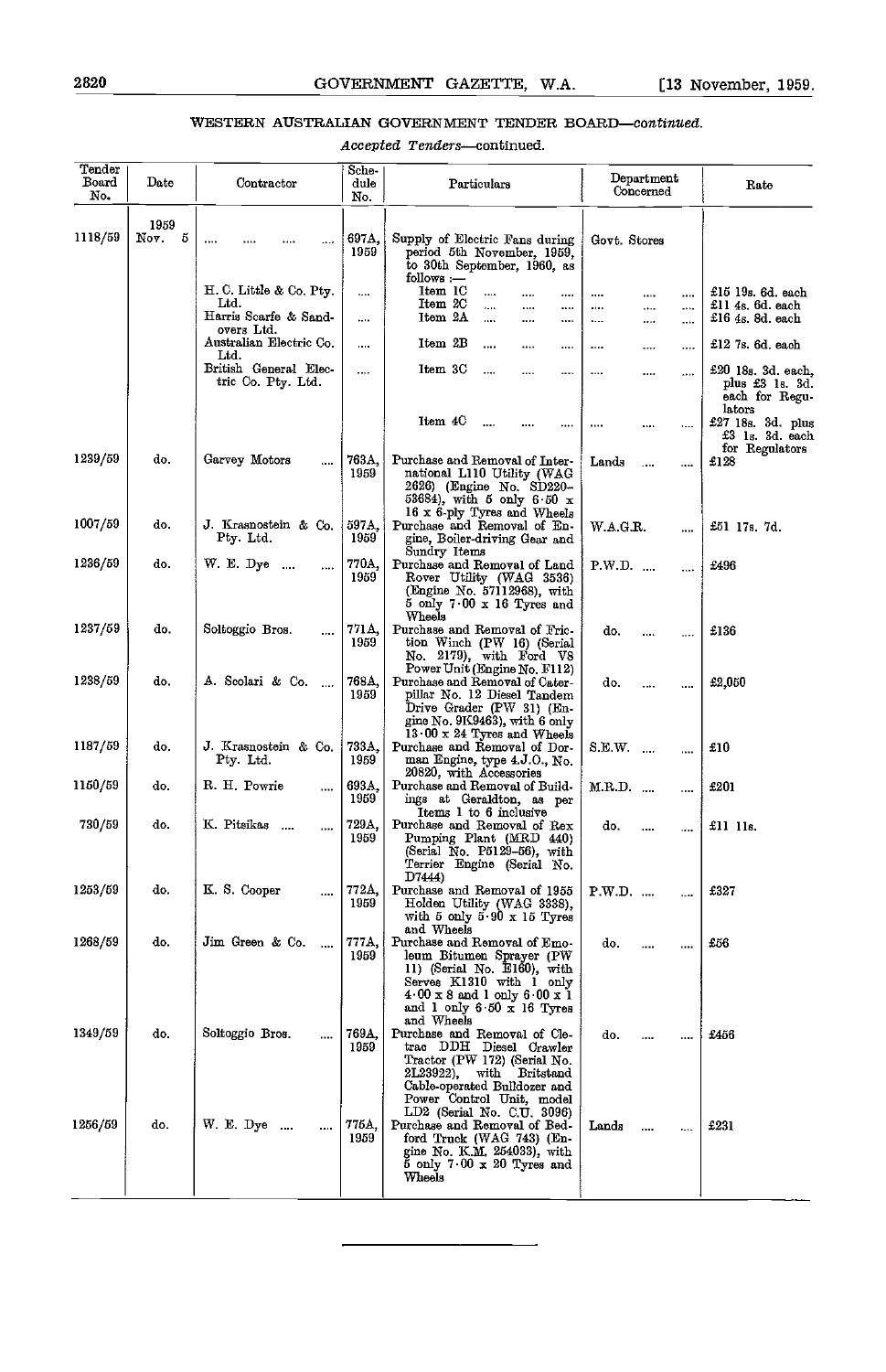#### Appointments.

# Department of Mines, Perth, 11th November, 1959.

HIS Excellency the Governor in Executive Council has been pleased to approve of the following appointments:-

1377/21.—Police Sergeant Leslie Watts, as<br>Bailiff of the Warden's Court, Norseman, vice<br>Police Sergeant William Thomas Reginald Con-<br>nolly, transferred, to date from the 16th day of<br>October, 1959.<br>973/26.—Police Constable

973/2G.Police Constable Keith Stanley Sheahan, as Acting Mining Registrar, Halls Creek, and Acting Bailiff of the Warden's Court, Halls Creek,

during the absence of the Acting Mining Registrar and Bailiff on leave, to date from the 1st day of November, 1959.

A. H. TELFER,<br>Under Secretary for Mines.

#### COAL MINES REGULATION ACT, 1946.

Department of Mines, Perth, 2nd November, 1959. THE Hon. Minister for Mines has been pleased to

appoint Leslie Magill as a member of the Com-<br>mittee of the Collie Coal Mines Accident Relief<br>Fund Trust for the balance of the term to the 30th March, 1960, in lieu of William Cunningham, deceased.

A. H. TELFER,<br>Under Secretary for Mines.

#### MINING ACT, 1904-1957

Department of Mines, Perth, 11th November, 1959.

IT is hereby notified that, ia accordance with the provisions of the Mining Act, 1904-1957, His Excellency the Gcveraor ia Executive Council has been pleased to deal with the undermentioned Applications for Leases, Surrenders, Tailings Licenses,<br>and Temporary Reserves as shown below.

> (Sgd.) A. H. TELFER, Under Secretary for Mines.

The undermentioned applications for Gold Mining Leases were approved, subject to survey :-

|                                    | Goldfield                     |                           |                       |                                 |                                         |       | District                         |                            |                    |                             | No. of Application |  |
|------------------------------------|-------------------------------|---------------------------|-----------------------|---------------------------------|-----------------------------------------|-------|----------------------------------|----------------------------|--------------------|-----------------------------|--------------------|--|
| Coolgardie<br>Murchison<br>Pilbara | 10.01<br>$\cdots$<br>$\cdots$ | $-0.14$<br>1.114<br>1.111 | 1.1.1<br>$\cdots$<br> | $1 - 1$<br>$\cdots$<br>$\cdots$ | Kunanalling<br>Meekatharra<br>Nullagine | 1.114 | $\cdots$<br>$\cdots$<br>$\cdots$ | 1.1.1<br>$\cdots$<br>1.111 | <br>1.111<br>1.125 | 1049S*<br>1990N*<br>$333L*$ |                    |  |

#### \* Conditionally.

The surrender of the undermentioned Gold Mining Lease was accepted

| Goldfield             | District                 | No. of<br>Lease | Name of Lease             | Lessee               |
|-----------------------|--------------------------|-----------------|---------------------------|----------------------|
| North-East Coolgardie | Kanowna<br><br>$\ddotsc$ | 1584X           | " Atlas "<br><br>$-0.000$ | Allan Stewart Barker |

The surrender of the undermentioned Mineral Lease was accepted :-

| Goldfield             |          | District                      | No. of<br>Lease | Name of Lease           | Lessee             |
|-----------------------|----------|-------------------------------|-----------------|-------------------------|--------------------|
| Murchison<br>$\cdots$ | $\cdots$ | Meekatharra<br>1.111<br>1.1.1 | $20\mathrm{N}$  | "Tumbulgum"<br>$\cdots$ | Zeta Ethyle Motter |

The undermentioned application for License to Treat Tailings or Mining Material was approved conditionally :--

| No.              | Corres.<br>No. | Licensee                                       | Goldfield | Locality       | Period                                             |
|------------------|----------------|------------------------------------------------|-----------|----------------|----------------------------------------------------|
| 1427H (2/59 Cue) | 808/59         | Allan Leslie Armstrong   Murchison    Big Bell |           | $\overline{a}$ | 12 months from the 15th day of No-<br>vember, 1959 |

The undermentioned application for Renewal of License to Treat Tailings or Mining Material was approved conditionally :-

| No.   | Corres.<br>No. | Licensee                             | Goldfield | Locality    | Period                                          |  |  |
|-------|----------------|--------------------------------------|-----------|-------------|-------------------------------------------------|--|--|
| 1379H | 703/57         | William Alfred Cock   East Murchison |           | Lawlers<br> | Twelve months from the 1st day of October, 1959 |  |  |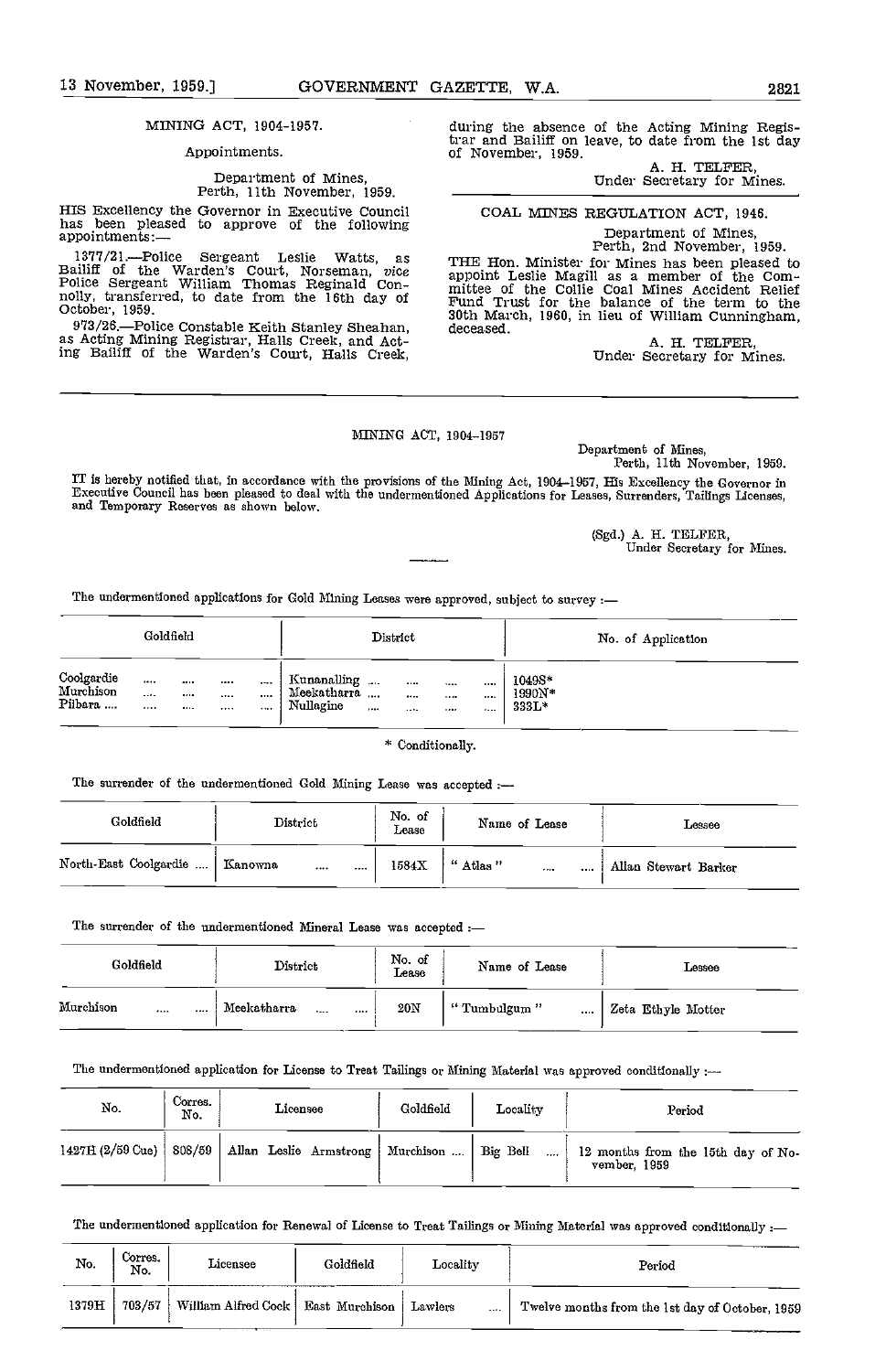#### MINING ACT, 1904-1957-continued.

The undermentioned Temporary Reserves have been approved conditionally :-

| No.              | Corres.<br>No. | Occupier                                            | Term                                                | Locality                         |
|------------------|----------------|-----------------------------------------------------|-----------------------------------------------------|----------------------------------|
| 1745H            | 425/59         | Langley George Hancock                              | Six months from the 23rd September,<br>1959         | Sherlock, West Pilbara Goldfield |
| 1746H            | 425/59         | Langley George Hancock                              | Six months from the 23rd September,<br>1959         | Soanesville, Pilbara Goldfield   |
| 1747H            | 425/59         | Langley George Hancock                              | Six months from the 23rd September,<br>1959         | Lionel, Pilbara Goldfield        |
| 1748H            | 425/59         | Langley George Hancock                              | Six months from the 23rd September,<br>1959         | Strelley, Pilbara Goldfield      |
| $1752\mathrm{H}$ | 916/59         | Clement Stephen Cook<br>$\cdots$                    | Three months from the 20th day of<br>October, 1959  | Poona in the Murchison Goldfield |
| 1753H            | 931/59         | Central Norseman Gold Cor-<br>poration No Liability | Twelve months from the 20th day of<br>October, 1959 | Norseman in the Dundas Goldfield |
| 1754H            | 931/59         | Central Norseman Gold Cor-<br>poration No Liability | Twelve months from the 20th day of<br>October, 1959 | Norseman in the Dundas Goldfield |
| 1755日            | 931/59         | Central Norseman Gold Cor-<br>poration No Liability | Twelve months from the 20th day of<br>October, 1959 | Norseman in the Dundas Goldfield |
| 1756H            | 931/59         | Central Norseman Gold Cor-<br>poration No Liability | Twelve months from the 20th day of<br>October, 1959 | Norseman in the Dundas Goldfield |
| 1757H            | 931/59         | Central Norseman Gold Cor-<br>poration No Liability | Twelve months from the 20th day of<br>October, 1959 | Norseman in the Dundas Goldfield |

The authority granted to occupy conditionally the undermentioned Temporary Reserves has been extended :-

| No.              | Corres.<br>No. | Occupiers                                                                                                                          | Term                                             | Locality                                                         |
|------------------|----------------|------------------------------------------------------------------------------------------------------------------------------------|--------------------------------------------------|------------------------------------------------------------------|
| 1609H            | 379/58         | William Alfred Cock; Wilfred<br>James<br>Robert Trundle;<br>Matthew Joice; John Bern-<br>ard Joice; and John Oldfield<br>McArdell  | Six months from the 29th day<br>of October, 1959 | Agnew m the Lawlers District of the<br>East Murchison Goldfield  |
| $1658\mathrm{H}$ | 379/58         | William Alfred Cock; Wilfred<br>Robert Trundle:<br>James<br>Matthew Joice; John Bern-<br>ard Joice ; and John Oldfield<br>McArdell | Six months from the 29th day<br>of October, 1959 | Agnew in the Lawlers District of the<br>East Murchison Goldfield |

#### COMPANES ACT, 1943-1954.

Notice of Change in Situation of Registered Office. (Pursuant to Sections 330 (4) and 335 (iv).)

Henry Disston & Sons Pty. Limited.

NOTICE is hereby given that the registered office in the State of Western Australia of Henry Disston in the State of Western Australia of Henry Disston MOTICE is hereby given that the registered office & Sons Pty Limited was, on the 2nd day of  $\sigma$  West Coast Enterprises Pty. Ltd., is situated at November, 1959, changed t the office of Rankin, Morrison & Co., 53 St. George's Terrace, Perth.

Dated the 10th day of November, 1959.

PARKER & PARKER, Solicitors, 21 Howard Street, Perth.

## Notice of Special Resolution. (Pursuant to Sections 121 and 232 (1).) Beam Transport Limited.

NOTICE is hereby given and I, Edwin Wyatt<br>Adams, of 10 Mann Street, Cottesloe, do hereby<br>Adams, of 10 Mann Street, Cottesloe, do hereby<br>NOTICE is hereby given that the registered office certify that at an extraordinary general meeting of  $P_{\text{at}}$ of Beam Transport Limited, duly convened and duly held at 44 Mounts Bay Road, Perth, on the 9th situate held at 44 Mounts Bay Road, Perth, on the 9th day of October, 1959, at 11 o'clock in the forenoon, the following special resolution was duly passed: that Mr. John Collin Newbery, of 53 St. George's Terrace, Perth, be appointed Liquidator.

Dated the 9th day of October, 1959,

E. W. ADAMS,<br>Chairman of the Meeting.

#### COMPANIES ACT, 1943-1954.

Notice of Situation of Registered Office and of the Days and Hours during which such Office Is Accessible to the Public.

(Pursuant to Section 99 (4).)

West Coast Enterprises Pty. Ltd.

of West Coast Enterprises Pty. Ltd., is situated at 178 Marine Terrace, Geraldton, and that the days<br>and hours during which such office is accessible<br>to the public are as follows:—From Monday to<br>Friday (both inclusive) in public holidays), from 9 a.m. to 5 p.m.

Dated this 10th day of November, 1959.

M. 3. BREMAN, Secretary.

Altorfer & Stow, Solicitors, Geraldton.

#### COMPANIES ACT, 1943-1954. Notice of Registered Office. Paterson & Company Limited.

NOTICE is hereby given that the registered office<br>of Paterson & Company Limited was, on the 2nd<br>day of November, 1959, changed to and is now situated at Rooms 33-37 and 42-44, Elder Build-ing, 11 Cliff Street, Fremantle, and that the days and hours during which such office is accessible to the public are, as from the 2nd day of Nov- ember, 1959, as follows: 9 am. to 5 p.m. on Mon- day, Tuesday and Wednesday of each week.

Dated the 11th day of November, 1959.

E. B. WARREN, Secretary.

COMPANIES ACT, 1943-1954.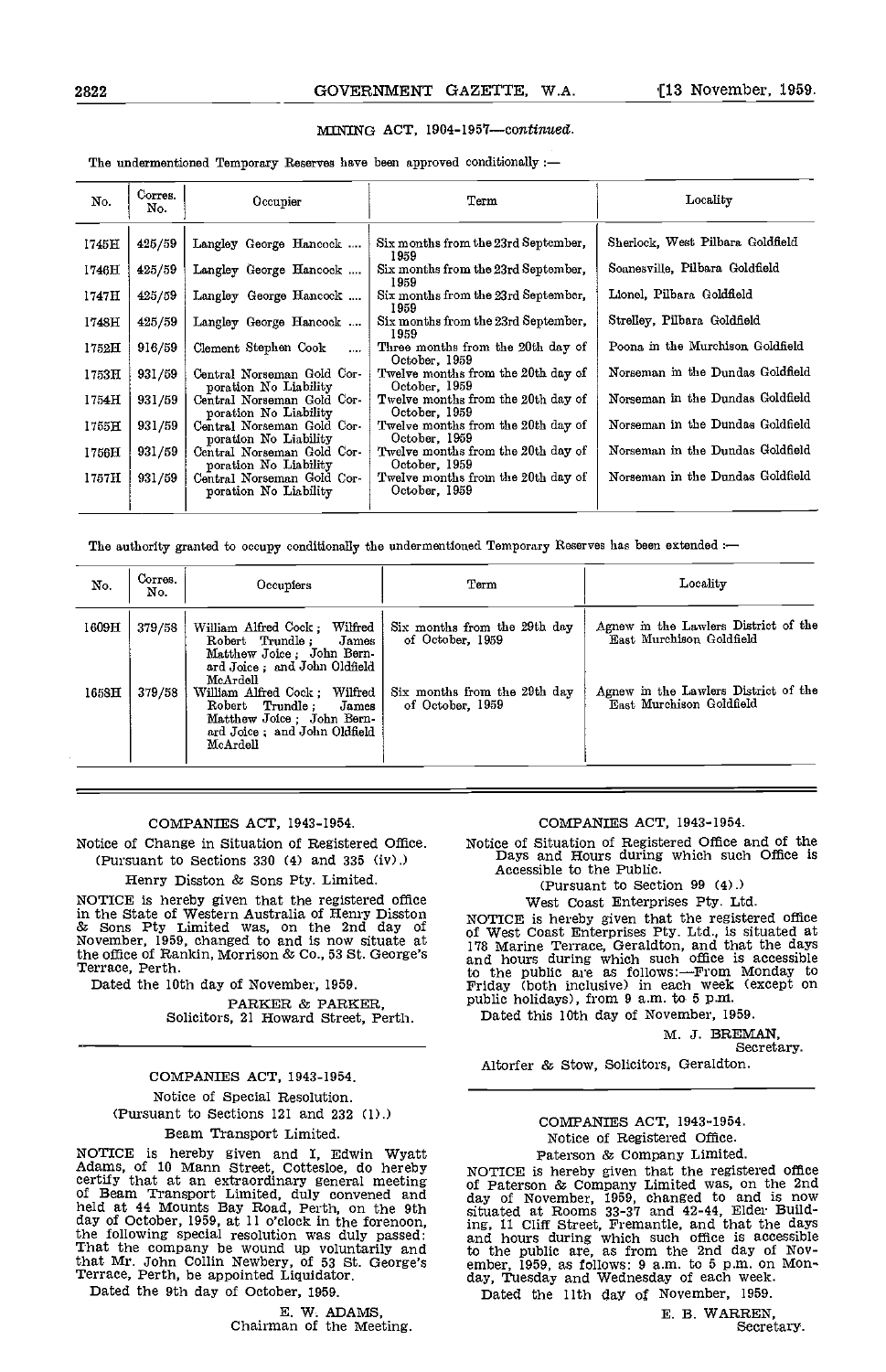#### COMPANIES ACT, 1943-1954.

Lancelin Enterprises Pty. Ltd. (In Liquidation).

Notice of Meeting of Creditors and Shareholders. (Pursuant to section 250.)

NOTICE is hereby given that a final meeting of credit<br>creditors of Lancelin Enterprises Pty. Ltd. (In a will be held in the Board Room of St. Gr the office of the Liquidator, care Messrs. Hendry, Rae & Court, Chartered Accountants, Third Floor, Newspaper House, 125 St. George's Terrace, Perth, Funday, 4th December, 1959, at 10 a.m., for the purpose of receiving the Liquidator's account of his acts and dealings and of the conduct of the winding up since the date of liquidation, 24th July, 1958.

Notice is also given that a final meeting of the<br>shareholders of the company will be held at the<br>office of the Liquidator, on Friday, 4th December,<br>1959, at 10.30 a.m., to receive the Liquidator's<br>account of his acts and d tion, 24th July, 1958.

Dated at Perth this 5th day of November, 1959.

H. M. KITSON, Liquidator.

#### COMPANIES ACT, 1943-1954.

Notice Concerning Lost Share Option Certificate. (Pursuant to Section 414 (1).)

TVW Limited.

NOTICE is hereby given that the following Share RODEX OF LONDON PTY. LIMITED hereby gives<br>Option Certificate in the abovenamed company has been lost or destroyed:—<br>situated at Seventh Floor 81 St. George's Terrace

Share Option Certificate No. 155 for 1,000 share options in the name of Harold Edward Bromfield, of 2 Oakley Street, Bunbury.

It is the intention of the directors of the abovenamed company to issue a duplicate certificate in lieu thereof after the expiration of 28 days from the publication hereof.

Dated the 11th day of November, 1959.

F. A. MOSS,

Secretary.

#### COMPANIES ACT, 1943-1954.

Notice Concerning Lost Share Certificate. (Pursuant to Section 414 (1).)

The Broken Hill Proprietary Company Limited.

The Bloken Hin Prophetary Company Emilied.<br>
NOTICE is hereby given that shares in the abovemented<br>
company, entered in the name of Estate late<br>
Fanny A. Fairbairn, late of Peppermint Grove,<br>
W.A., has been lost, and it is directors of the abovenamed company to issue<br>a duplicate certificate in lieu thereof after the<br>expiration of 28 days from the publication hereof. Dated the 13th day of November, 1959.

By order of the Board,

J. L. JENKINS, Secretary.

#### COMPANIES ACT, 1943-1954.

Notice of Situation of Registered Office and of the Days and Hours during which such Office is Accessible to the Public.

(Pursuant to Section 99 (4).)

#### Wilroy Pastoral Co. Pty. Ltd.

NOTICE is hereby given that the registered office W.A. To Wilroy Pastoral Co. Pty. Ltd. is situated at 178 and is Marine Terrace, Geraldton, and that the days and days  $\epsilon$ hours during which such office is accessible to the and frequencies are as follow: Monday to Friday, from 10 Date a.m. to 3 p.m.

Dated the 28th day of October, 1959.

M. J. BREMAN,

Secretary.

## Western Australia.

COMPANIES ACT, 1943-1954. (Section 244 (1).)

Perth Television & Appliances Limited. NOTICE is hereby given that a meeting of the creditors of Perth Television & Appliances Limited will be held at the Oddfellows Building Hall, 224 St. George's Terrace, Perth, on Thursday, the 26th day of November, 1959, at 11.30 a.m., for the purpose of—

(1) considering a report and the statement of affairs of the company;<br>
(2) nominating a person to be liquidator;<br>
(3) appointing a committee of inspection;<br>
(4) any other resolution proposed thereat rele-<br>vant to such win

- 
- 
- 

Dated this 11th day of November, 1959. By direction of the Board of Directors,

(Sgd.) J. WALTON, Chairman of Board.

COMPANIES ACT, 1943-1954.<br>Notice of Situation of Registered Office of a Company incorporated outside Western Australia<br>which Carries on Business or is about to Carry<br>on Business within Western Australia, and of the Days and Hours during which such Office is Accessible to the Public.

(Pursuant to Section 330 (4).)

Rodex of London Pty. Limited.

RODEX OF LONDON PTY. LIMITED hereby gives notice that the registered office of the company is situated at Seventh Floor, 81 St. George's Terrace, Perth, and that the days and hours during which such office is accessible to the public are as follows: Mondays to Fridays inclusive (excepting pub- lic and bank holidays), between the hours of 10 a.m. and 1 p.m. and 2 p.m. and 4 p.m.

Dated this 2nd day of November, 1959.

#### R. E. BLANCKENSEE Agent in Western Australia.

Messrs. Stone, James & Co., of 81 St. George's Terrace, Perth, Solicitors for the Company.

#### COMPANIES ACT, 1943-1954.

Notice of Change in Situation of Registered Office or of the Days and Hours such Office is Acces-

(Pursuant to section 99 (4).)

#### J. H. Masters Pty. Ltd.

NOTICE is hereby given that the registered office of J. H. Masters Pty. Ltd. was, on the 10th day of September, 1959, changed to and is now situated at corner Pakenham and Leake Streets, Fremantle, and that the days and hours during which such office is accessible to the public are as follows: Between the hours of 9 a.m. and 5 p.m. on all days except Saturdays, Sundays and public holidays. Dated this 9th day of November, 1959.

J. H. MASTERS, Director.

# C. H. WITTENOOM & CO. PTY. LTD.

Notice of Office.<br>NOTICE is hereby given that the registered office of the above company is situated at First Floor,<br>W.A. Turf Club Building, 1 Howard Street, Perth,<br>and is accessible to the public as follows: On week<br>days (holidays excepted), from 10 a.m. to 1 p.m.<br>and from 2 p.m. to 4 p.

R. A. LONG, Secretary.

Northmore, Hale, Davy & Leake, 13 Howard Street, Perth, Solicitors to the Company.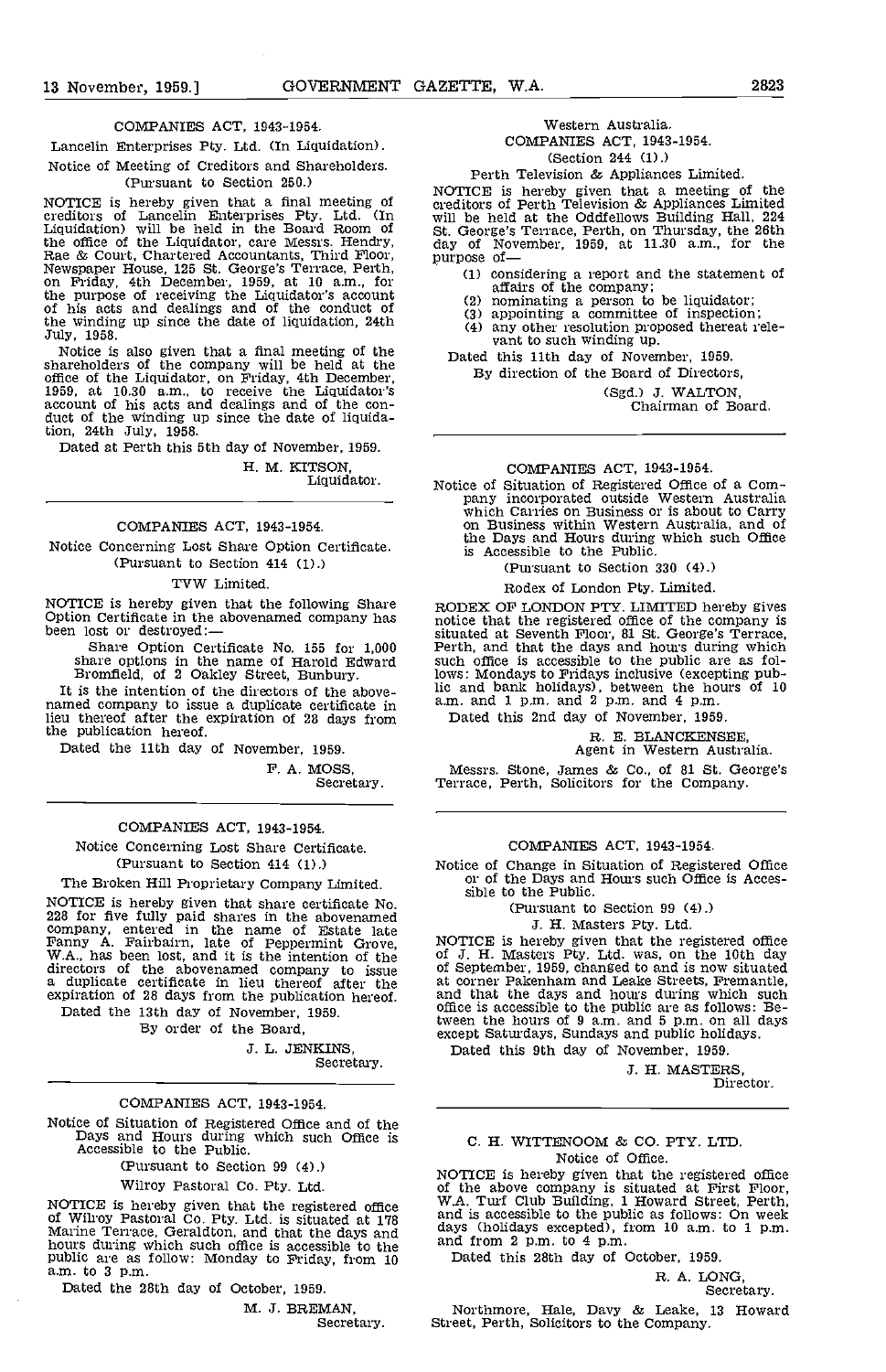#### COMPANIES ACT, 1943-1954.

## Notice Concerning Lost Share Certificates. (Pursuant to Section 414 (1).)

#### The Western Australian Worsted and Woollen Mills Limited.

MOTICE is hereby given that the following share<br>certificates for 150 ordinary shares in the above-<br>named company entered in the names of the share-<br>holders named have been lost or destroyed, and it is<br> $\frac{1}{12}$  is<br> $\frac{1}{1$ the intention of the directors of the abovenamed  $h$ company to issue duplicate certificates in lieu there-<br>of after the expiration of 28 days from the publica-<br>tion hereof:—<br>tion

Certificate 68, for 10 shares—Archibald Blake, the of Katanning.<br>Certificate 503, for 20 shares—Solomon Muir-<br>head Darragh, of Denmark.<br>Certificate 1268, for 10 shares — Robert

Meecham, of Mount Barker.<br>Certificate 1655, for 10 shares—Philip Amy

Pinel, of Bruce Rock.<br>Certificate 2243, for 100 shares-Georgina<br>Olivia Stone, of "Glenisla," Gnowangerup. Dated the 10th day of November, 1959.

S. P. RODGERS, Secretary.

IN THE MATTER OF THE COMPANIES ACT, 1943-1954, and in the matter of West Coast Enterprises Pty. Ltd.

NOTICE is hereby given that, pursuant to section  $26$  (1) of the abovenamed Act, a Certificate of  $4LL$  c Incorporation, as a Limited Company, has this day been issued to West Coast Enterprises Pty. Ltd.

Dated this 4th day of November, 1959.

T. MACFARLANE,<br>Deputy Registrar of Companies.<br>Companies Office,

Supreme Court, Perth, W.A.

IN THE MATTER OF THE COMPANIES ACT, 1943-1954, and in the matter of South-West Contractors Pty. Ltd.

NOTICE is hereby given that, pursuant to section<br>
26 (1) of the abovenamed Act, a Certificate of<br>
Incorporation, as a Limited Company, has this<br>
day been issued to South-West Contractors Pty.<br>
Ltd.

Dated this 4th day of November, 1959. T. MACFARLANE, Deputy Registrar of Companies. Companies Office, Supreme Court, Perth, W.A.

IN THE SUPREME COURT OF WESTERN AUSTRALIA-PROBATE JURISDICTION.

In the matter of the Will and Estate of Thomas shall Laing Jardine Jackson, formerly No, A2959, Headquarters, Pearce, and of 112 First Avenue, Mount Lawley, in the State of Western Aus-tralia but late of Flat 201, 45 Adelaide Terrace, Perth, in the said State, Retired R.A.A,F. Engineer, deceased.

ALL claims or demands against the estate of the<br>abovenamed deceased must be sent in writing to<br>the Administrator with the Will annexed, The<br>West Australian Trustee, Executor and Agency<br>Compay Limited, of 135 St. George's T will proceed to distribute the assets of the said deceased amongst the persons entitled thereto, having regard only to the claims and demands Ca consider the claims and demands of which it shall then have had notice. Redde

Dated the 2nd day of November, 1959.

RALPH J. STODDART, of 135 St. George's Terrace, Perth, Solicitor for the Administrator.

- IN THE SUPREME COURT OF WESTERN AUSTRALIA-PROBATE JURISDICTION.
- In the matter of the Estate of Edward George Innes, late of Latham, in the State of Western Australia, Farmer and Sharefarmer, deceased, intestate.

ALL claims or demands against the estate of the abovenamed deceased must be sent in writing to<br>the Administrators, care of Ackland & Nowland,<br>of Padbury Buildings, Forrest Place, Perth, on or<br>before the 14th day of December, 1959, after which<br>date the said Administrator tribute the assets of the said deceased amongst the persons entitled thereto, having regard only to the claims and demands of which they shall then have had notice.

Dated the 4th day of November, 1959.

ACKLAND & NOWLAND, of Padbury Buildings, Forrest Place, Perth, Solicitors for the Administrators.

#### IN THE SUPREME COURT OF WESTERN AUSTRALIA-PROBATE JURISDICTION.

In the matter of the Will of Charles Gibbs, formerly of 76 Westminster Street, Victoria Park, in the State of Western Australia, but late of 20 Aberdeen Street, Perth, in the said State, Retired Coachbuilder and Wheelwright, de- ceased.

ALL claims or demands against the estate of the abovenamed deceased must be sent in writing to Agency Company (W.A.) Limited, at 89 St. George's<br>Terrace, Perth, on or before the 14th day of Decem-<br>ber, 1959, after which date the said Executor will<br>proceed to distribute the assets of the said deceased amongst the persons entitled thereto having regard only to the claims and demands of which it shall then have had notice.

Dated the 5th day of November, 1959.

JACKSON, McDONALD, CONNOR,

& AMBROSE,<br>55 St. George's Terrace, Perth,<br>Solicitors for The Executor.

# IN THE SUPREME COURT OF WESTERN<br>AUSTRALIA—PROBATE JURISDICTION.

#### Notice to Creditors and Claimants.

NOTICE is hereby given that all persons having<br>claims or demands against the estates of the<br>undermentioned deceased persons are hereby re-<br>quired to send particulars of such claims or<br>demands to me in writing on or before

Dated at Perth the 9th day of November, 1959,

J, H. GLYNN, Public Trustee.

Public Trust Office, State Insurance Building, 184 St.George's Terrace, Perth, WA.

Name; Occupation; Address; Date of Death.

- Milbourne, Edith Elizabeth; Widow; late of 34 Hale Street, Beaconsfield; 10/10/59. Ricket, George William Thomas; Retired Civil
- Servant; formerly of <sup>180</sup> Douglas Avenue, South Perth, but late of 46 Hamilton Street, Cannington; 12/9/59. Reddell, Thomas Alfred; Retired Station Manager; formerly of 7 Monk Street, South Perth, but
- Reddell, Thomas Alfred; Retired Station Manager;<br>formerly of 7 Monk Street, South Perth, but<br>late of 38 Parkside Avenue, Mount Pleasant;<br> $\frac{28/9/59}{...}$
- Mudie, Sarah Elizabeth; Widow; late of 30 Salvado Road, Wembley; 28/8/59,